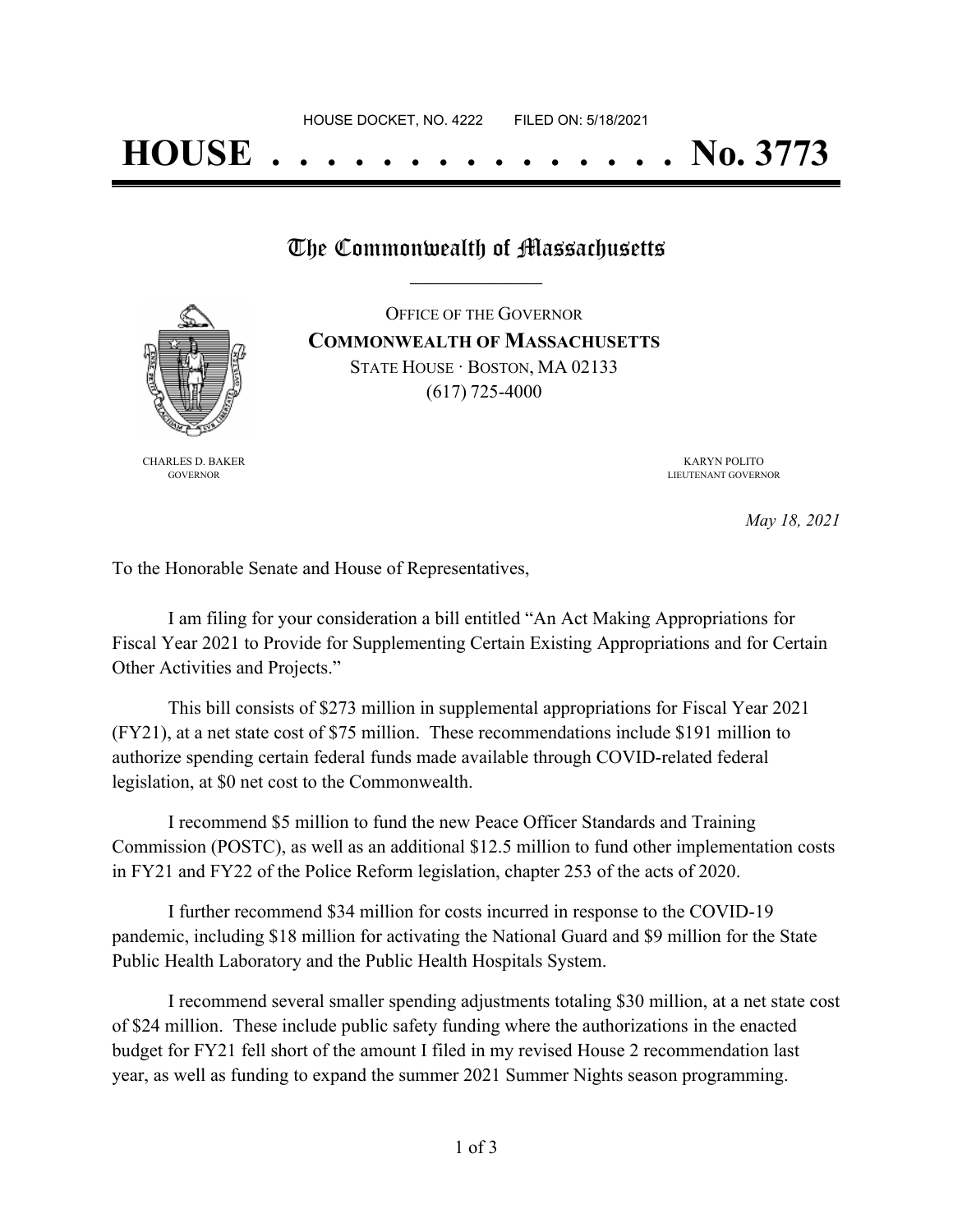I further recommend increasing one chargeback ceiling.

In addition to a number of sections related to ongoing budget maintenance and balance, I am filing policy sections related to medical professionals that will better position the Commonwealth for health emergencies in the future. Among these is a section that authorizes Massachusetts' entry into the Interstate Medical Licensure Compact. This will allow physicians licensed in Massachusetts to practice medicine in the 29 other compact member states and territories without obtaining licensure in those states and likewise authorize physicians licensed in those states to practice medicine in Massachusetts. I am also re-filing a proposal to eliminate references to obsolete licensure examinations that prevent the Board of Registration in Nursing from issuing licenses based on reciprocity to otherwise qualified applicants with a Canadian nursing license. Further, I am filing an extension of the reporting date for the Special Commission on Foreign Trained Medical Professionals from July 1, 2021 to April 1, 2022. Due to COVID-19, the commission has been unable to meet but its recommendations will be critical for Massachusetts going forward.

I am also filing sections related to the Department of Elementary and Secondary Education that are necessary due to the disruptions to schools and the inability to administer MCAS testing caused by the COVID-19 pandemic. The first would allow continuing use of the Fiscal Year 2020 list of districts in the lowest 10% of MCAS results for Fiscal Years 2021, 2022 and 2023. This list is used to determine the placement of at least two new charters each year and which districts may spend over 9% of net school spending on charters. The second would give the Commissioner of Elementary and Secondary Education the authority to allow students in the classes of 2020 and 2021 to use an alternate means of demonstrating English language proficiency to earn the state seal of biliteracy.

I am also filing a number of corrections to last session's Economic Development legislation, "An Act Enabling Partnerships for Growth." These changes will allow for the proper implementation of important policies that the Legislature enacted and I signed into law, including ones that will allow for the effective administration of Tourism Districts in the Commonwealth. These sections will allow the policies to be in the best position to assist the state's important economic recovery.

Additionally, I am re-filing sections that would establish a new, permanent board of directors for the Massachusetts Bay Transportation Authority as the current Fiscal and Management Control Board is scheduled to expire on July 1 of this year.

Sufficient revenues are estimated to be available to finance the appropriations proposed in this legislation. Because certain items are time sensitive, notably the POSTC, I urge you to enact this legislation promptly.

Respectfully submitted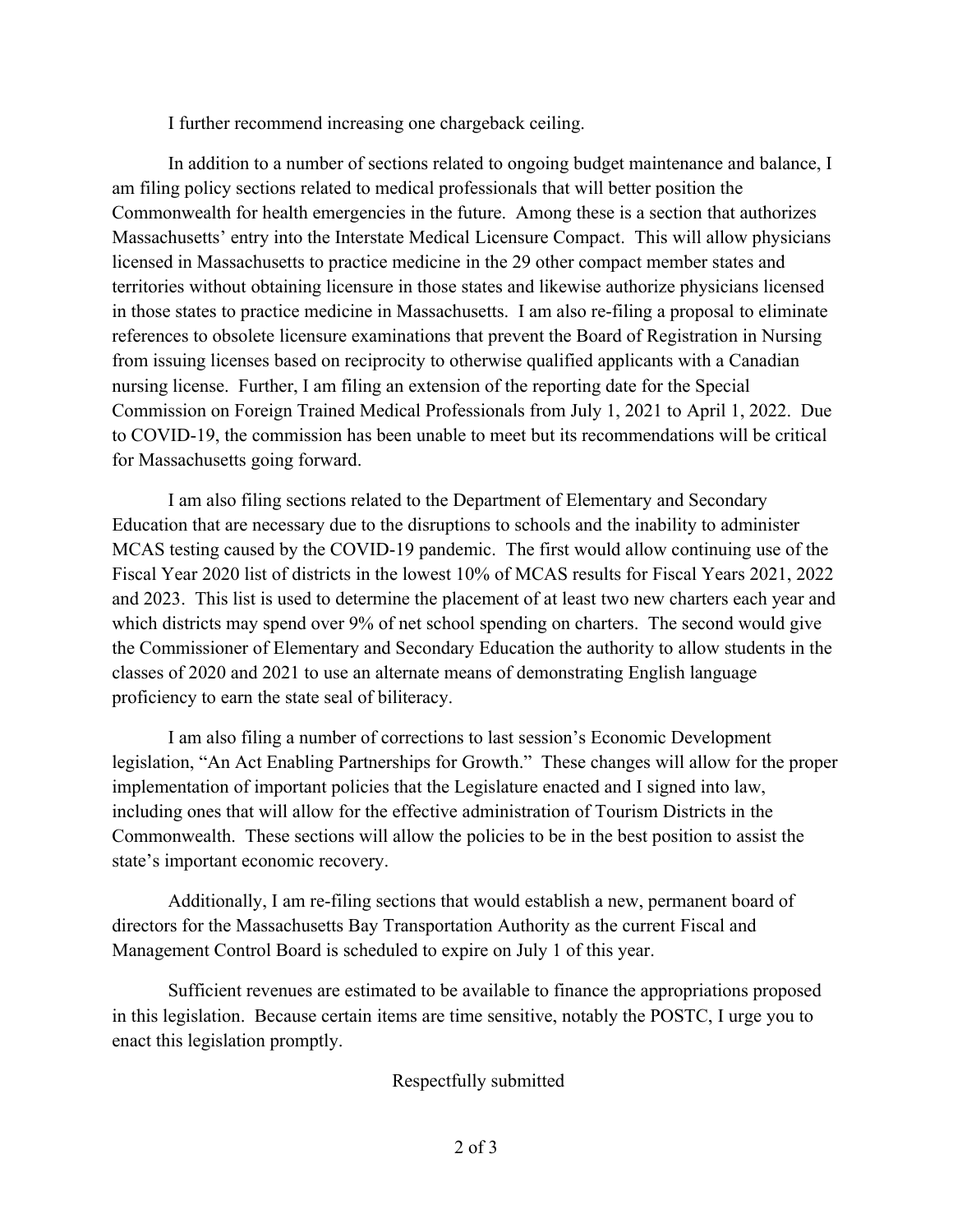Charles D. Baker, *Governor*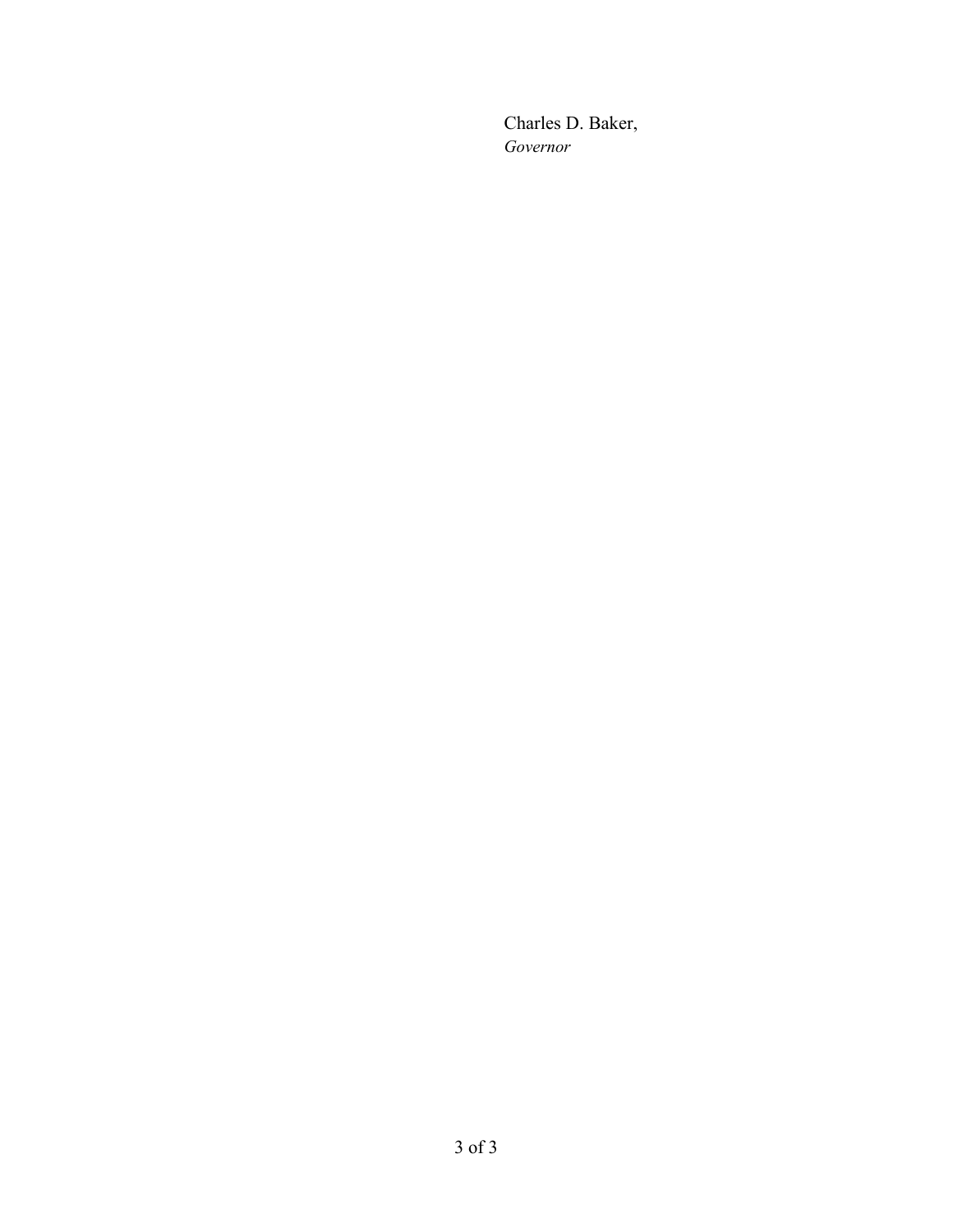## The Commonwealth of Massachusetts

**In the One Hundred and Ninety-Second General Court (2021-2022) \_\_\_\_\_\_\_\_\_\_\_\_\_\_\_**

**\_\_\_\_\_\_\_\_\_\_\_\_\_\_\_**

An Act making appropriations for fiscal year 2021 to provide for supplementing certain existing appropriations and for certain other activities and projects.

*Whereas,* The deferred operation of this act would tend to defeat its purposes, which are forthwith to make supplemental appropriations for fiscal year 2021 and to make certain changes in law, each of which is immediately necessary to carry out those appropriations or to accomplish other important public purposes, therefore it is hereby declared to be an emergency law, necessary for the immediate preservation of the public convenience.

Be it enacted by the Senate and House of Representatives in General Court assembled, and by the authority *of the same, as follows:*

| $\mathbf{1}$   | SECTION 1. To provide for supplementing certain items in the general appropriation act             |
|----------------|----------------------------------------------------------------------------------------------------|
| $\overline{2}$ | and other appropriation acts for fiscal year 2021, the sums set forth in section 2 are hereby      |
| 3              | appropriated from the General Fund unless specifically designated otherwise in this act or in      |
| $\overline{4}$ | those appropriation acts, for the several purposes and subject to the conditions specified in this |
| 5 <sup>5</sup> | act or in those appropriation acts, and subject to the laws regulating the disbursement of public  |
| 6              | funds for the fiscal year ending June 30, 2021. These sums shall be in addition to any amounts     |
| $\tau$         | previously appropriated and made available for the purposes of those items. These sums shall be    |
| 8              | made available until June 30, 2022, except as otherwise stated.                                    |

- 9 SECTION 2.
- 

#### 10 OFFICE OF THE ATTORNEY GENERAL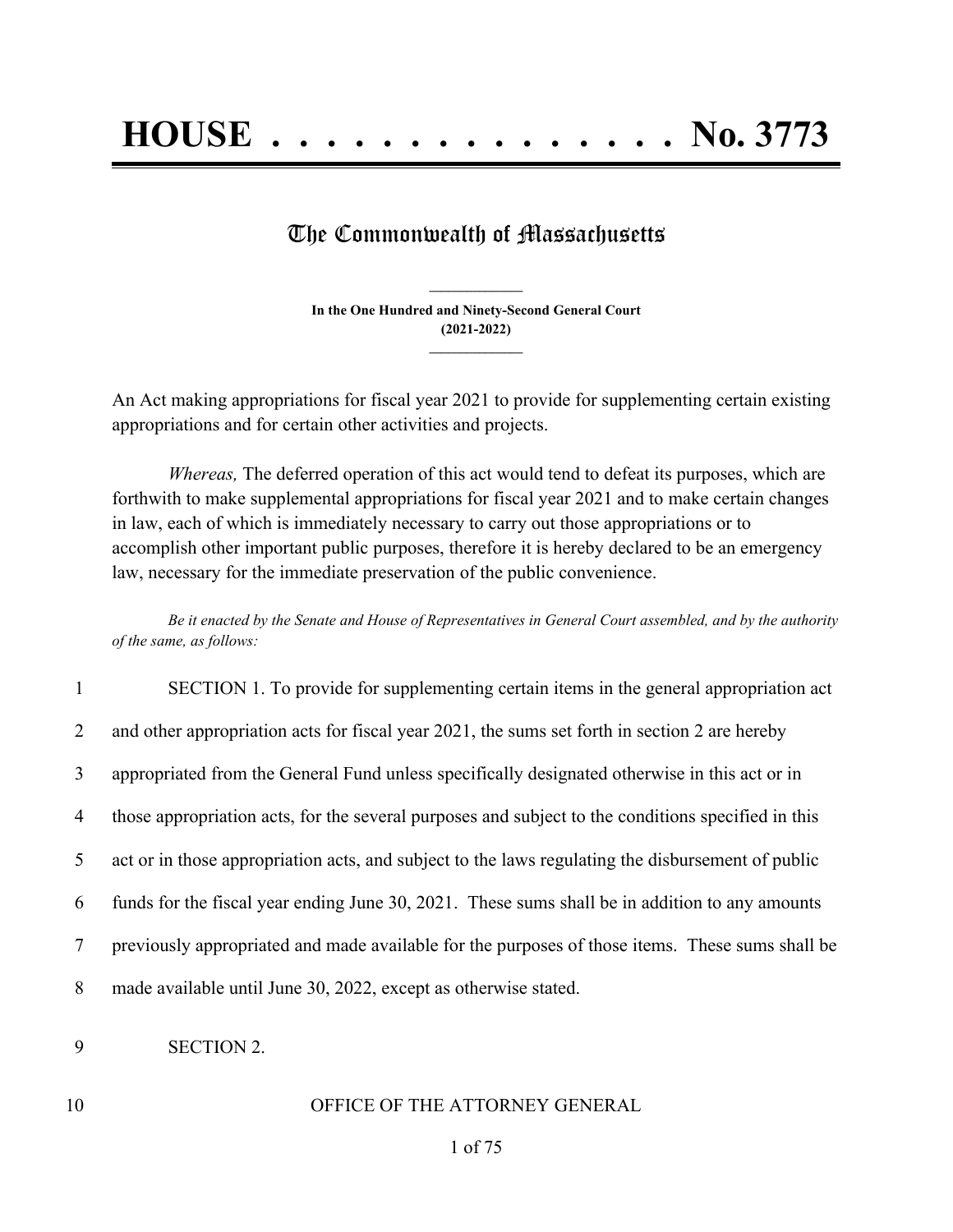| 11 | Office of the Attorney General                                            |  |  |
|----|---------------------------------------------------------------------------|--|--|
| 12 | 0810-0000<br>Office of the Attorney General<br>\$93,785                   |  |  |
| 13 | EXECUTIVE OFFICE FOR ADMINISTRATION AND FINANCE                           |  |  |
| 14 | Reserves                                                                  |  |  |
| 15 | 1599-0026<br>Municipal Regionalization and Efficiencies Incentive Reserve |  |  |
| 16 | \$2,000,000                                                               |  |  |
| 17 | Division of Capital Asset Management and Maintenance                      |  |  |
| 18 | 1102-3199<br>Office of Facilities Management<br>\$1,075,653               |  |  |
| 19 | <b>Human Resources Division</b>                                           |  |  |
| 20 | 1750-0100<br>Human Resources Division \$1,000,000                         |  |  |
| 21 | EXECUTIVE OFFICE OF ENERGY AND ENVIRONMENTAL AFFAIRS                      |  |  |
| 22 | Department of Fish and Game                                               |  |  |
| 23 | Division of Marine Fisheries \$371,107<br>2330-0100                       |  |  |
| 24 | Department of Conservation and Recreation                                 |  |  |
| 25 | 2810-0100<br><b>State Parks and Recreation</b><br>\$1,000,000             |  |  |
| 26 | EXECUTIVE OFFICE OF HEALTH AND HUMAN SERVICES                             |  |  |
| 27 | Office of the Secretary                                                   |  |  |
| 28 | 1595-1068 Medical Assistance Trust Fund<br>\$31,937,236                   |  |  |
|    | 2 of 75                                                                   |  |  |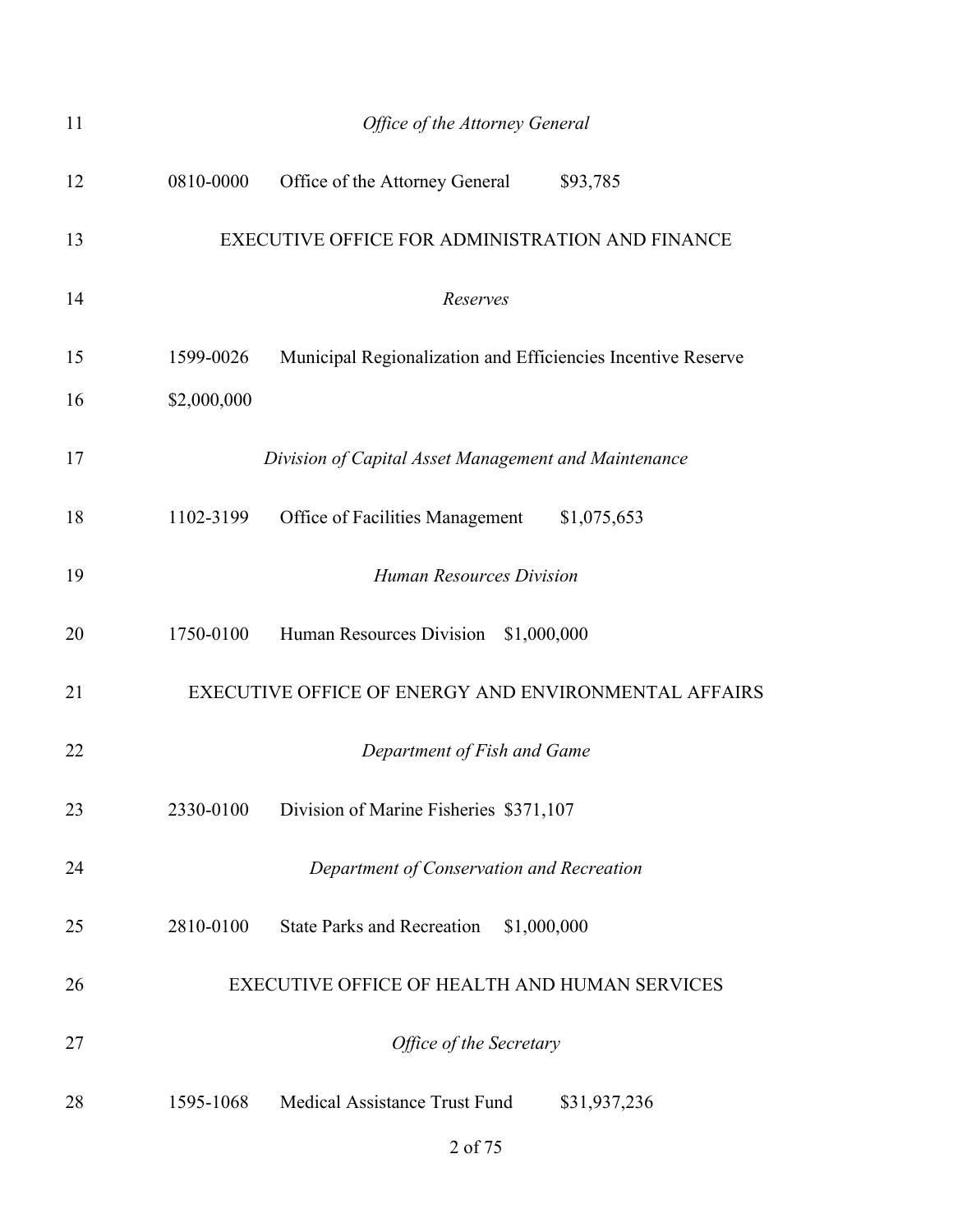| 29 |              | Department of Elder Affairs                                         |
|----|--------------|---------------------------------------------------------------------|
| 30 | 9110-0600    | Community Choices \$7,774,619                                       |
| 31 |              | Department of Public Health                                         |
| 32 | 4510-0100    | <b>Public Health Critical Operations</b><br>\$132,522               |
| 33 | 4516-1000    | State Laboratory and Communicable Disease Control Services          |
| 34 | \$1,491,441  |                                                                     |
| 35 | 4590-0913    | Shattuck Hospital Private Medical Vendor Retained Revenue           |
| 36 | \$1,000,000  |                                                                     |
| 37 | 4590-0915    | Public Health Hospitals<br>\$7,259,080                              |
| 38 |              | Department of Transitional Assistance                               |
| 39 | 4403-2000    | Transitional Aid to Families with Dependent Children Grant Pmt      |
| 40 | \$27,853,223 |                                                                     |
| 41 |              | Soldiers' Home in Massachusetts                                     |
| 42 | 4180-0100    | Soldiers' Home in Massachusetts Administration and Operations       |
| 43 | \$3,170,447  |                                                                     |
| 44 |              | Soldiers' Home in Holyoke                                           |
| 45 | 4190-0100    | Soldiers' Home in Holyoke Administration and Operations \$2,221,107 |
| 46 |              | <b>EXECUTIVE OFFICE OF EDUCATION</b>                                |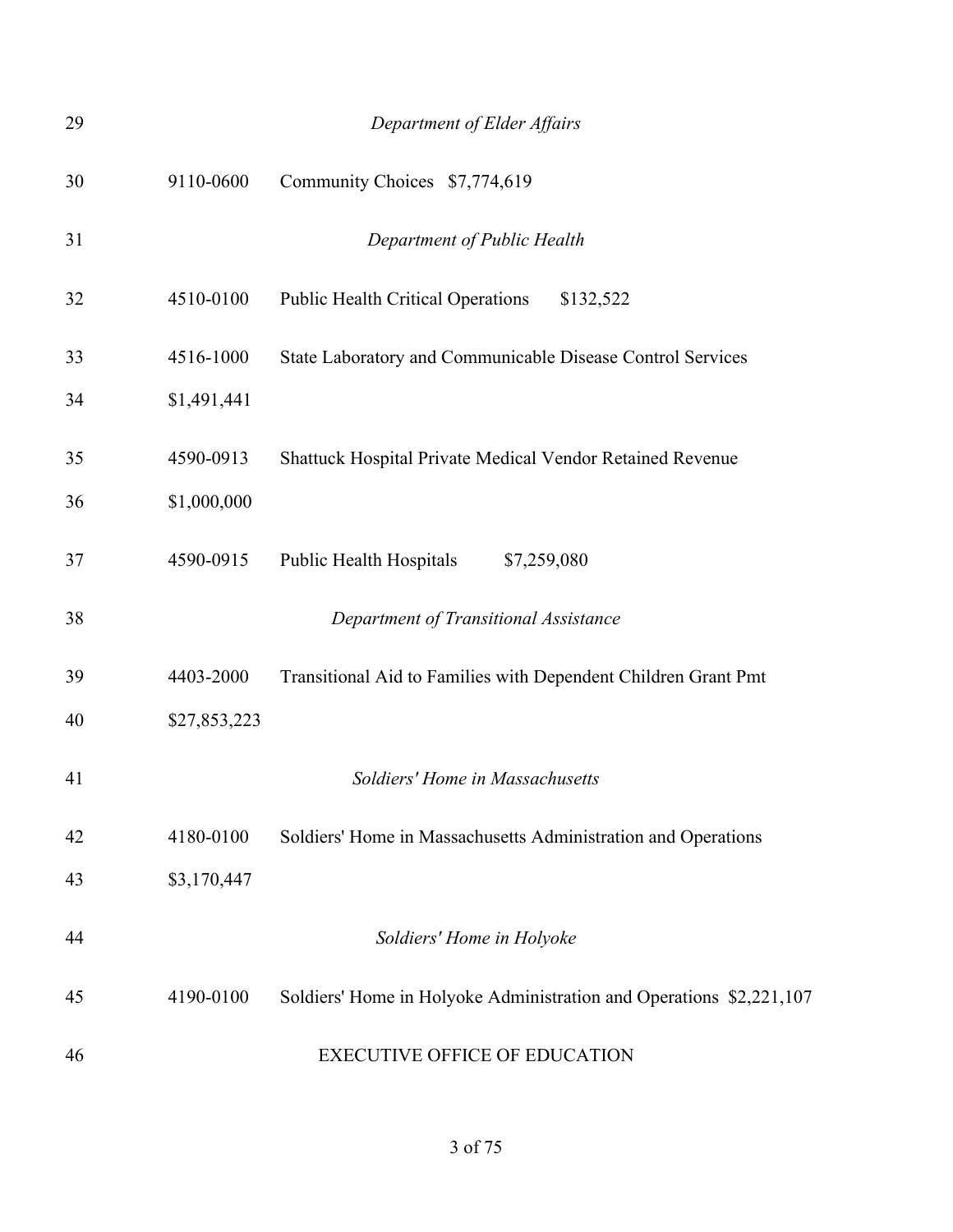| 47 |                                       | Department of Early Education and Care                                                              |              |             |               |
|----|---------------------------------------|-----------------------------------------------------------------------------------------------------|--------------|-------------|---------------|
| 48 | 3000-1045                             | EEC COVID-19 Workforce and Support Reserve                                                          |              |             | \$131,060,103 |
| 49 | 3000-7040                             | <b>EEC Contingency Contract Retained Revenue</b>                                                    |              |             | \$264,373     |
| 50 |                                       | EXECUTIVE OFFICE OF PUBLIC SAFETY AND SECURITY                                                      |              |             |               |
| 51 |                                       | Department of State Police                                                                          |              |             |               |
| 52 | 8100-0012                             | Special Event Detail Retained Revenue                                                               |              | \$1,300,000 |               |
| 53 | 8100-1001                             | Department of State Police                                                                          | \$11,032,617 |             |               |
| 54 |                                       | <b>Military Division</b>                                                                            |              |             |               |
| 55 | 8700-0001                             | <b>Military Division</b>                                                                            | \$18,000,000 |             |               |
| 56 |                                       | Department of Correction                                                                            |              |             |               |
| 57 | 8900-0001                             | Department of Correction Facility Operations                                                        |              |             | \$2,750,000   |
| 58 |                                       | SECTION 2A. To provide for certain unanticipated obligations of the commonwealth, to                |              |             |               |
| 59 |                                       | provide for an alteration of purpose for current appropriations, and to meet certain requirements   |              |             |               |
| 60 |                                       | of law, the sums set forth in this section are hereby appropriated from the General Fund unless     |              |             |               |
| 61 |                                       | specifically designated otherwise in this section, for the several purposes and subject to the      |              |             |               |
| 62 |                                       | conditions specified in this section, and subject to the laws regulating the disbursement of public |              |             |               |
| 63 |                                       | funds for the fiscal year ending June 30, 2021. These sums shall be made available until June       |              |             |               |
| 64 | 30, 2022, except as otherwise stated. |                                                                                                     |              |             |               |
|    |                                       |                                                                                                     |              |             |               |

EXECUTIVE OFFICE FOR ADMINISTRATION AND FINANCE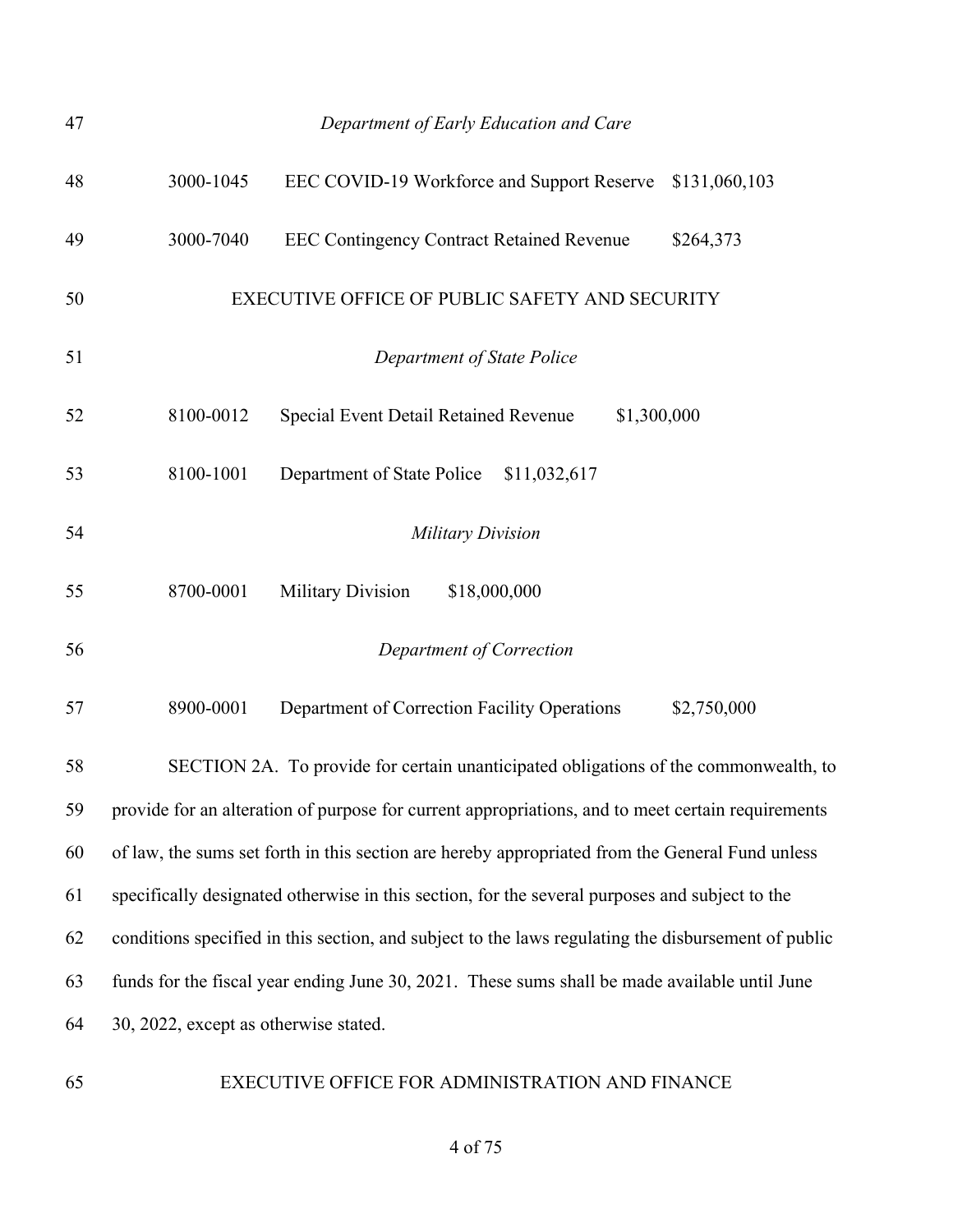*Reserves*

| 67 | For a reserve to assist agencies in organizational transformation and other<br>1599-0999           |
|----|----------------------------------------------------------------------------------------------------|
| 68 | improvements; provided, that funds shall be expended to implement changes in space use across      |
| 69 | Executive department offices with the aims of optimizing efficient services for the public,        |
| 70 | increasing telecommuting opportunities for employees, and reducing lease costs where feasible      |
| 71 | and advisable \$1,600,000                                                                          |
| 72 | For a reserve for the start-up costs of the Massachusetts peace officer<br>1599-1210               |
| 73 | standards and training commission established in section 2 of chapter 6E of the General Laws;      |
| 74 | provided, that funds may be transferred to other items to reimburse costs incurred by those items  |
| 75 | in state fiscal year 2021 and state fiscal year 2022 on behalf of the commission<br>\$5,000,000    |
| 76 | For a reserve to meet the expenses associated with the implementation of<br>1599-1211              |
| 77 | chapter 253 of the acts of 2020, including the permanent commissions established in sections 72,   |
| 78 | 73, 74, and 75 of chapter 3 of the General Laws, the commissions established in section 37P of     |
| 79 | chapter 71 of the General Laws, and sections 103 and 104 of said chapter 253 of the acts of        |
| 80 | 2020, the expansion of training obligations of the municipal police training committee in          |
| 81 | accordance with section 116 of chapter 6 of the General Laws, and the cadet program established    |
| 82 | in section 10A of chapter 22C of the General Laws; provided, that the secretary of administration  |
| 83 | and finance may transfer funds from this item to state agencies as defined in section 1 of chapter |
| 84 | 29 of the General Laws<br>\$12,500,000                                                             |
|    |                                                                                                    |

#### *Supplier Diversity Office*

 1780-0100 For the operation and administration of the supplier diversity office; provided, that the office shall provide training and other services to minority-owned and women-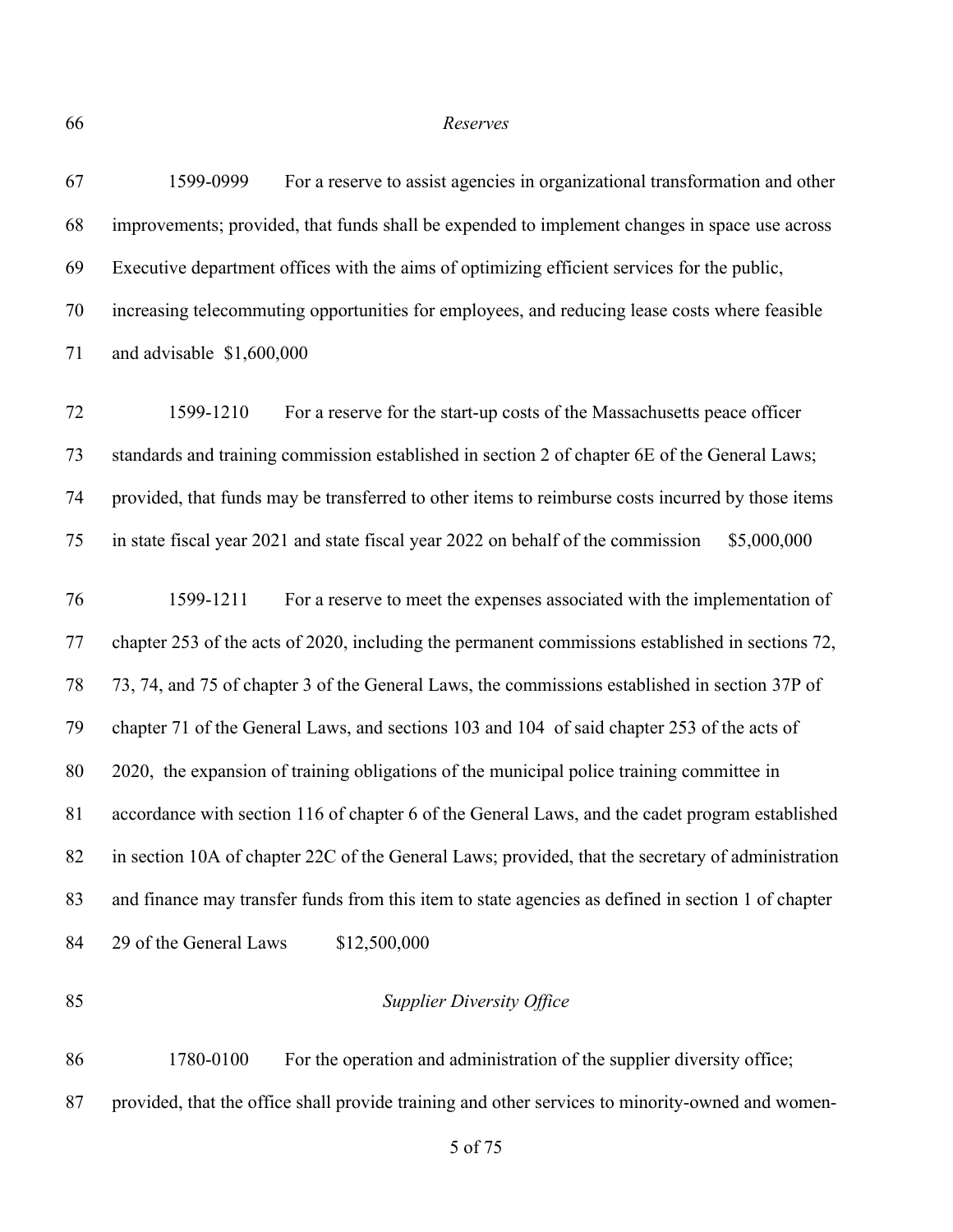owned businesses certified by the office that allow those businesses to better compete for state contracts and ensure that equitable practices and policies in the public marketplace are maintained; provided further, that the office shall administer an electronic business certification application which shall be accessible to business applicants through the internet; provided further, that the office shall ensure the integrity and security of personal and financial information transmitted by electronic application; and provided further, that the office shall, using all existing available resources, provide certification services to all supplier diversity office qualified applicants, within or outside of the commonwealth, as applicable \$1,000,000 SECTION 2B. To provide for supplementing certain intragovernmental chargeback authorizations in the general appropriation act and other appropriation acts for fiscal year 2021, to provide for certain unanticipated intragovernmental chargeback authorizations, to provide for an alteration of purpose for current intragovernmental chargeback authorizations, and to meet certain requirements of law, the sum set forth in this section is hereby authorized from the Intragovernmental Service Fund for the several purposes specified in this section or in the appropriation acts, and subject to the provisions of law regulating the disbursement of public funds for the fiscal year ending June 30, 2021. This sum shall be in addition to any amounts previously authorized and made available for the purposes of this item. EXECUTIVE OFFICE OF HEALTH AND HUMAN SERVICES *Office of the Secretary*

107 4000-1701 Chargeback for Health and Human Services IT \$20,000,000 SECTION 3. Chapter 6 of the General Laws is hereby amended by inserting after section 172N the following section:-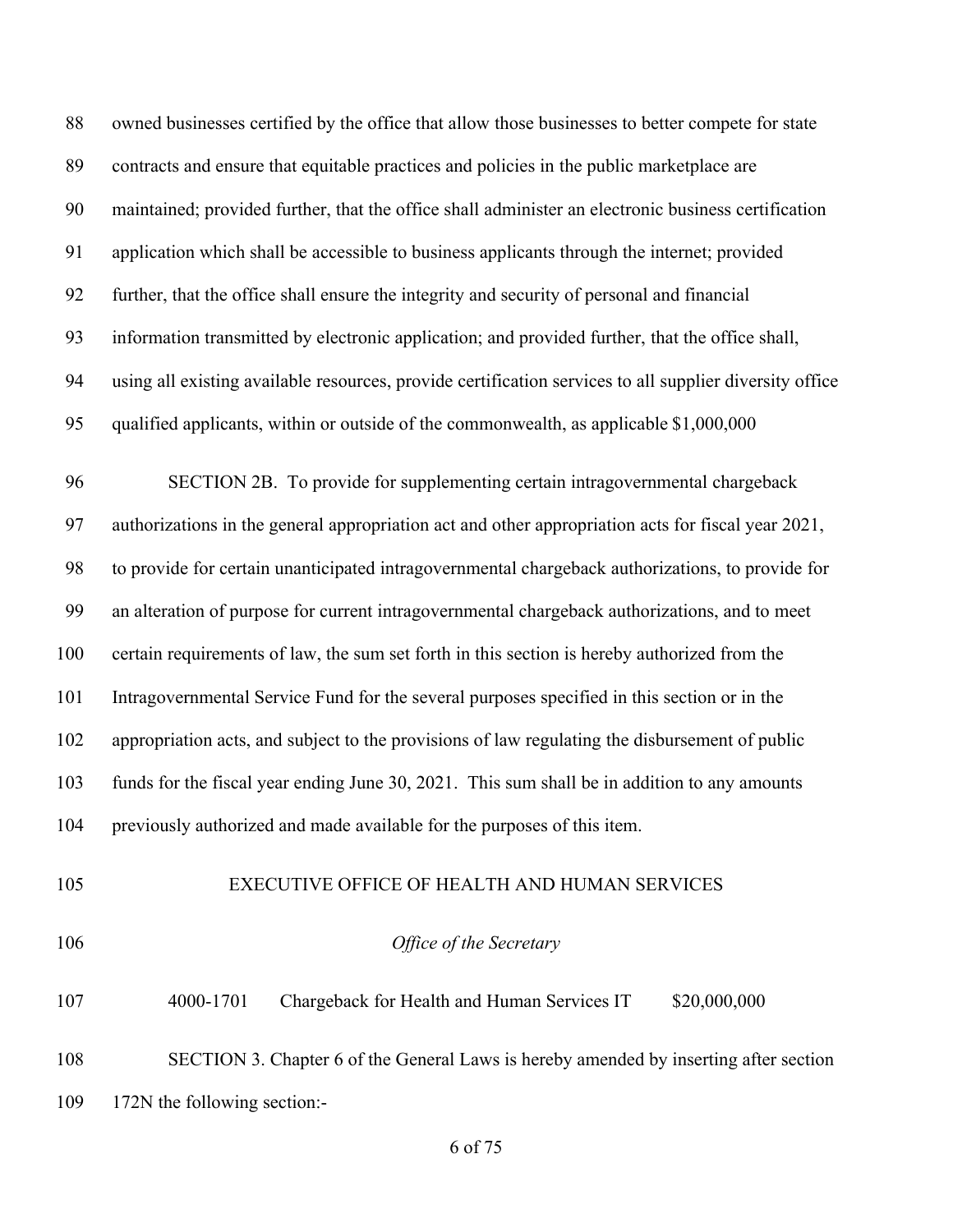Section 172O. (a) As used in this section, the following words shall, unless the context clearly requires otherwise, have the following meanings:

 "Care", the provision of care, treatment, education, training, instruction, supervision or recreation to children, and "care" specifically includes adoption and foster care.

 "Covered individual", an individual who has, seeks to have or may have access to children, served by a qualified entity, as an adoptive or foster parent or prospective adoptive or foster parent.

 "Identification document", a document made or issued by or under the authority of the United States Government, a state, political subdivision of a state, a sponsoring entity of an event designated as a special event of national significance, a foreign government, political subdivision of a foreign government, an international governmental or an international quasi-governmental organization which, when completed with information concerning a particular individual, is of a type intended or commonly accepted for the purpose of identification of individuals.

 "Qualified entity", a business or organization, whether public, private, for-profit, not-for- profit or voluntary, that provides care or care placement services, including a business or organization that licenses or certifies others to provide care or care placement services, and this definition specifically includes adoption agencies, foster care agencies, entities providing adoption or foster care services, entities providing adoption or foster care placement services and providers under contract with the department of children and families.

 (b) A qualified entity may obtain a state and national fingerprint-based criminal background check of the state and Federal Bureau of Investigation criminal history databases, as authorized by 34 USC § 40102(a), for the purpose of determining whether a covered individual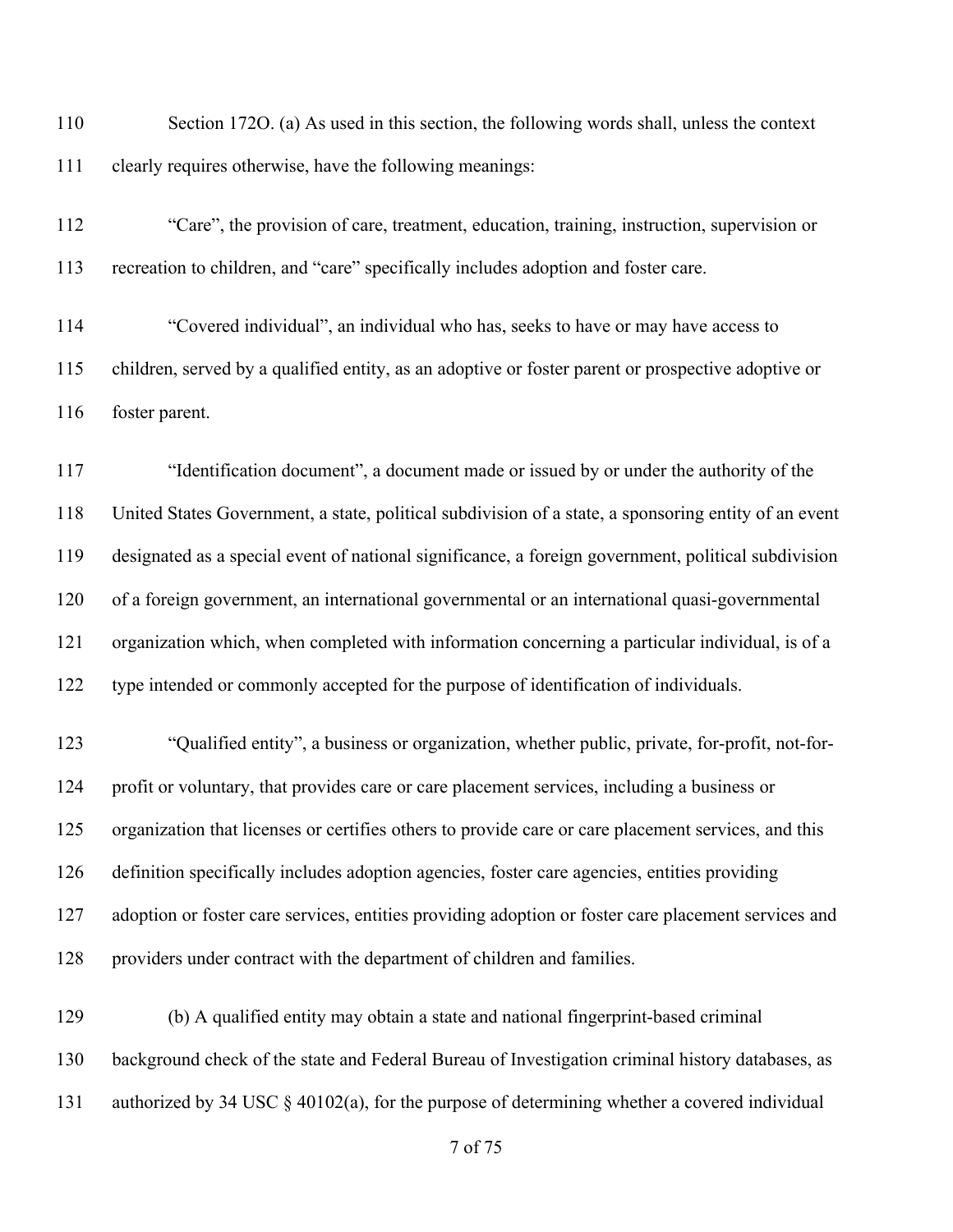has been convicted of a crime that bears upon the covered individual's fitness to have responsibility for the safety and well-being of children. Any qualified entity that contracts with the department of children and families and any qualified entity that is licensed by the department of early education and care shall also receive all conviction data, arrest data, sealed record data and juvenile arrest or conviction data.

 (c) A qualified entity that seeks to obtain said state and national fingerprint-based criminal background check under this section shall first submit a request to the department of criminal justice information services to be designated a qualified entity and execute a user agreement. Qualified entities shall be subject to the regulations of the department of criminal justice information services with respect to its access to said state and national fingerprint-based criminal background check information.

 (d) Requests for said state and national fingerprint-based criminal background checks pursuant to this statute shall be submitted in accordance with the policies and procedures established by the executive office of public safety and security, the department of criminal 146 justice information services and the department of state police.

 (e) A qualified entity is authorized to require a covered individual to be fingerprinted. No qualified entity may request a background check pursuant to this statute unless the covered individual first provides a set of fingerprints.

 (f) Prior to submitting a state and national fingerprint-based criminal background check a covered individual shall complete and sign a statement authorizing consent to such a background check and notifying the covered individual that the qualified entity may request such a background check. Said statement also shall include the following: (i) the name, address and date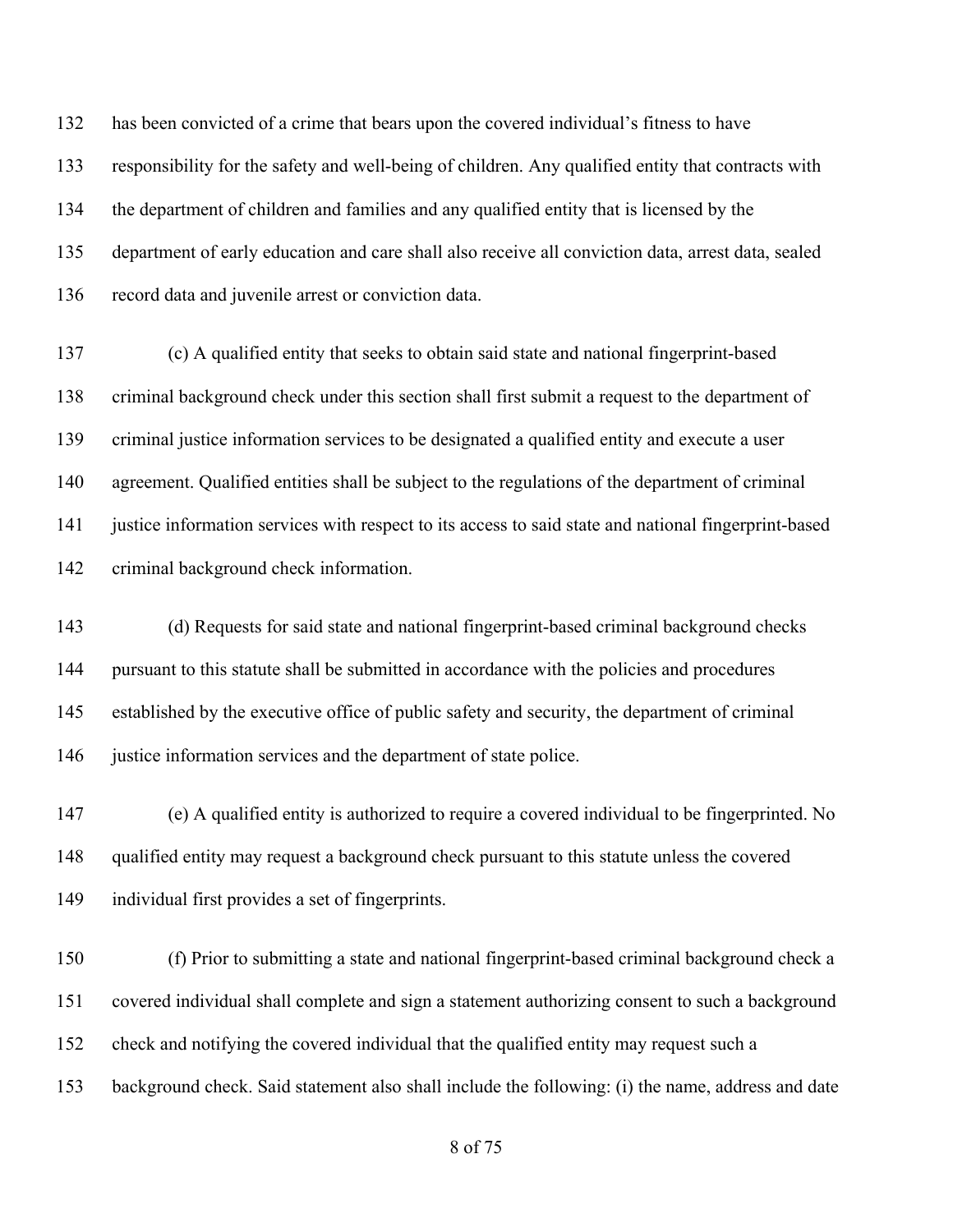of birth as appearing on a valid identification document of the covered individual; (ii) a statement that the covered individual has not been convicted of a crime and, if the covered individual has been convicted of a crime, contains a description of the crime and the particulars of the conviction; (iii) notification of the rights of the covered individual to obtain a copy of the background check and the process by which the covered individual may appeal the results of the background check to challenge the accuracy or completeness of the information contained in the background report; and (iv) notification that prior to the completion of the background check the qualified entity may choose to deny the covered individual access to children.

 (g) Fingerprints shall be submitted to the identification section of the department of state police for a state criminal history check and forwarded to the Federal Bureau of Investigation for a national criminal history check, according to the policies and procedures established by the identification section and by the department of criminal justice information services. The department of state police and the Federal Bureau of Investigation are expressly authorized to search criminal justice databases including all latent fingerprint submissions. Fingerprint submissions may be retained by the Federal Bureau of Investigation, the state identification section of the department of state police and the department of criminal justice information services to assist qualified entities authorized under this chapter to ensure the continued suitability of covered individuals to provide care for children. The department of criminal justice information services may disseminate the results of the state and national criminal background checks to the qualified entity and authorized staff of the qualified entity.

 (h) A qualified entity may receive all available criminal offender record information and the results of checks of state and national criminal history information databases under 34 USC § 40102. The department of children and families, any qualified entity that contracts with the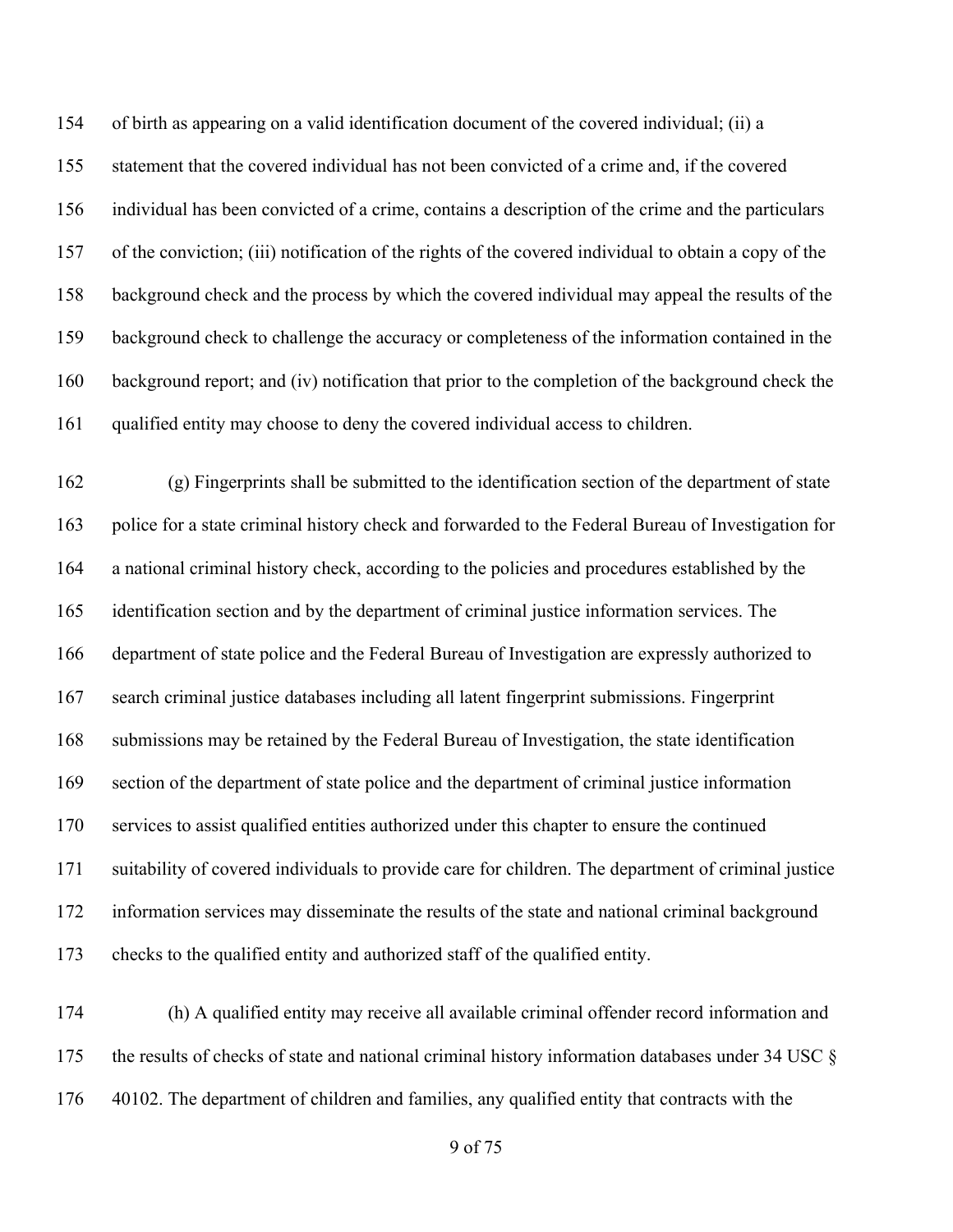department of children and families, and any qualified entity that is licensed by the department of early education and care shall also receive all conviction data, arrest data, sealed record data and juvenile arrest or conviction data. Upon receipt of the results of the state and national criminal background checks, the qualified entity shall treat the information according to sections 167 to178, inclusive, of chapter 6 and the regulations thereunder regarding criminal offender record information. Information obtained by the qualified entity under this section may be used only for determining the suitability of the covered individual's fitness to have responsibility for the safety and well-being of children and shall not be used or disseminated for any other purpose. Qualified entities shall also provide covered individuals with information regarding how to obtain a copy of the criminal history record information and the process by which the covered individual may appeal to challenge the accuracy or completeness of the information contained in the criminal history record information.

 (i) An authorized qualified entity submitting background checks pursuant to this statute shall also submit a sex offender registry information check to the sex offender registry board for covered individuals.

 (j) Notwithstanding subsections 9 and 9 1/2 of section 4 of chapter 151B, if the qualified entity receives criminal history record information from the state or national fingerprint-based criminal background checks that includes no disposition or is otherwise incomplete, the qualified entity may request that a covered individual provide additional information regarding the results of the criminal background checks to assist the qualified entity in determining suitability.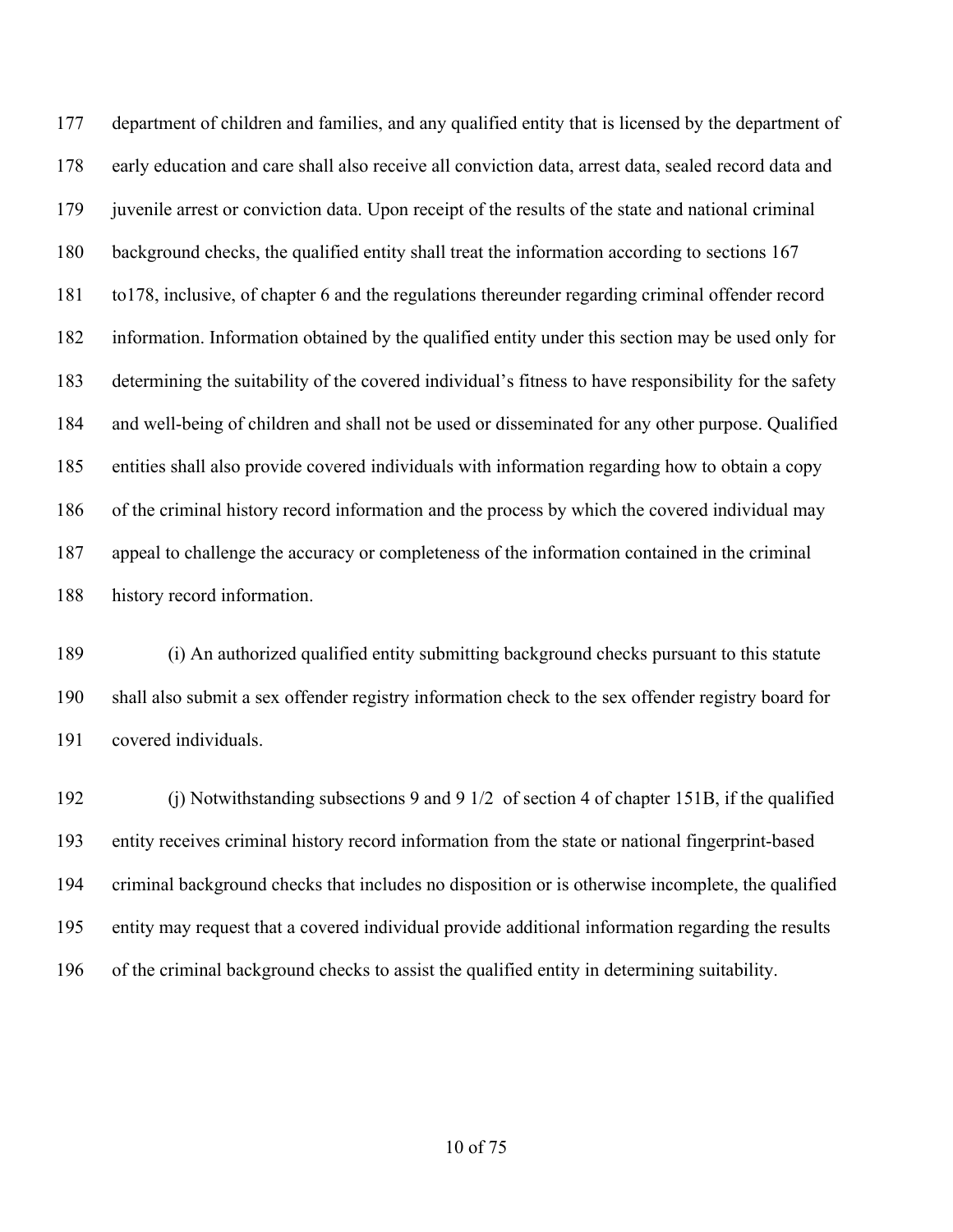(k) Upon receipt of the results of a state and national criminal background check for a covered individual, the authorized entity shall review the results and determine the suitability of the covered individual.

200 (l) There shall be a fee charged for fingerprint-based background checks under this section, established by the secretary of administration and finance in consultation with the secretary of public safety and security, to offset the costs of operating and administering a fingerprint-based criminal background check system. The secretary of administration and finance in consultation with the secretary of public safety and security, may increase the fee accordingly if the Federal Bureau of Investigation increases the fee for its fingerprint background check service. Any fees collected from fingerprinting activity under this chapter shall be deposited into 207 the Fingerprint-Based Background Check Trust Fund established under section 2HHHH of chapter 29.

 (m) Nothing in this section shall be construed to prohibit the department of children and families from requesting or conducting state or national criminal background checks on covered individuals or from disseminating the results of such criminal background checks to qualified entities where authorized by federal and state law as applicable.

 SECTION 4. Chapter 15 of the General Laws, as appearing in the 2018 Official Edition, is hereby amended by striking out section 18A and inserting in place thereof the following section:-

 Section 18A. (a) As used in this section, the words ''includible compensation'' and ''custodial account'' shall have the same meaning as in section 403(b) of the Internal Revenue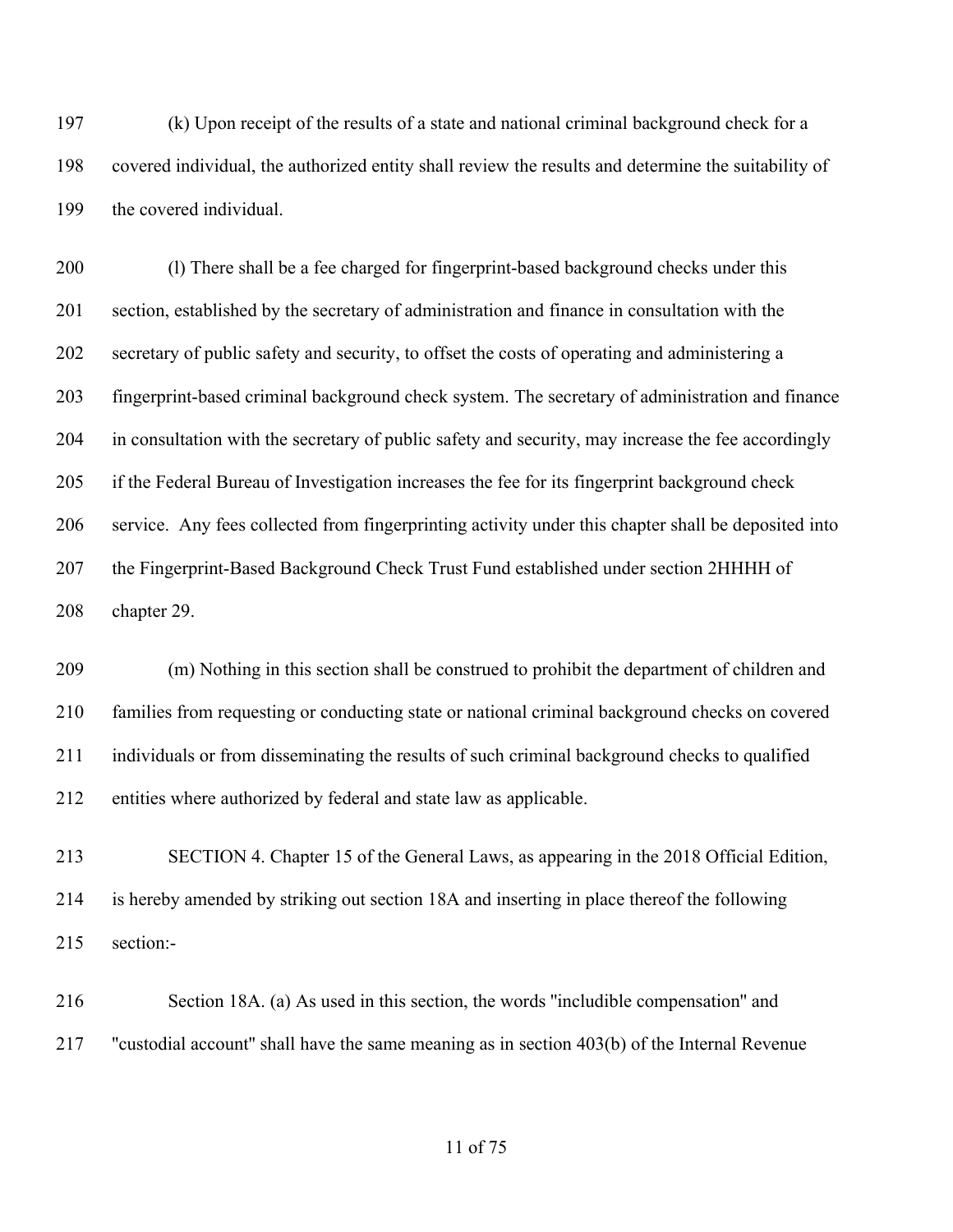Code of 1986, as amended; and the word ''premiums'' shall include contributions to a custodial account.

 (b) The state board of elementary and secondary education on behalf of any employee of the department of elementary and secondary education, the boards of trustees of the Bristol county agricultural school, the Essex agricultural and technical institute and the Norfolk county agricultural school, on behalf of any employee at their respective schools, and the board or other body or officer of any other public educational institution maintained and operated by the 225 commonwealth or by any county, on behalf of any employee thereof, may enter into a written agreement with any such employee to purchase an individual or group annuity contract or any other investment approved by the internal revenue service guidelines relative to section 403(b) of the Internal Revenue Code of 1986, as amended, for such employee; provided, however, that in no event shall the total of the premiums paid for the purchase of such annuity or other investment and such employee's includible compensation for any year exceed the total annual salary or compensation under the existing salary schedule for the job group applicable to such employee in such year. Such employee's rights in such annuity contract or other investment shall be nonforfeitable.

 Any such annuity contract shall be purchased only from an insurer authorized to issue life insurance or annuity contracts in the commonwealth; provided, however, that such board or other body or officer may agree with any employee or prospective employee who has an annuity contract in force for at least ninety days prior to the effective date of such agreement to continue to make premium payments under such contract subsequent to the effective date of such agreement, without regard to whether or not such contract has been issued by an insurer authorized to issue such contracts in the commonwealth, but in such case any subsequent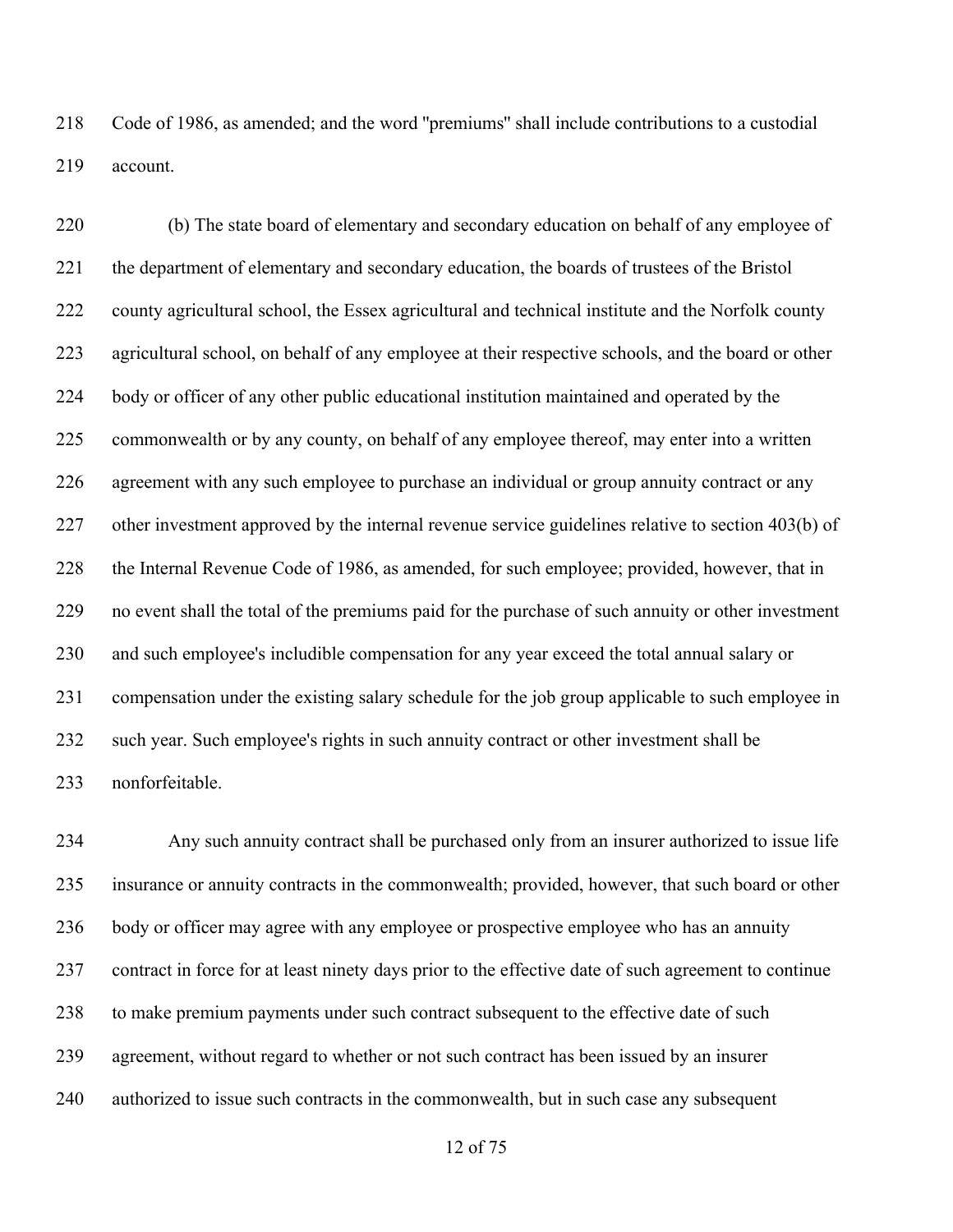contract shall be purchased only from an insurer authorized to issue life insurance or annuity contracts in the commonwealth.

 Upon execution of such an agreement, such board or other body or officer, shall forthwith give written notice thereof to the treasurer of the commonwealth or the county or to the appropriate payroll officer of such educational institution, as the case may be, and shall certify the amount and dates of premiums payable under the terms of such annuity contract or of the custodial agreement setting up the custodial account to hold such other investment; the name of the issuer of such annuity contract or the custodian of such custodial account; and the office to which such premium payments shall be made. Said treasurer or other payroll officer shall thereafter make such premium payments while said contract or custodial agreement is in force and such employee is actively employed by such board, and upon written notice duly given by such board or other body or officer, shall make any changes in the manner or amount of premium payments required under the terms of any subsequent agreement entered into by such employee and such board or other body or officer, and shall stop such premium payments when so notified by such board or other body or officer.

 (c) The board of higher education, hereinafter referred to as the "board", may establish, administer and operate plans intended to comply with the provisions of section 403(b) of the Internal Revenue Code of 1986, as amended. Such plans will be maintained for the exclusive benefit of plan participants and their beneficiaries. Eligible employees, as determined by the provisions of each plan, may include employees of the executive office of education; the 261 department of higher education; the department of elementary and secondary education; the department of early education and care; the state universities; the state community colleges; and any other department identified by the secretary of education that meets the requirements of an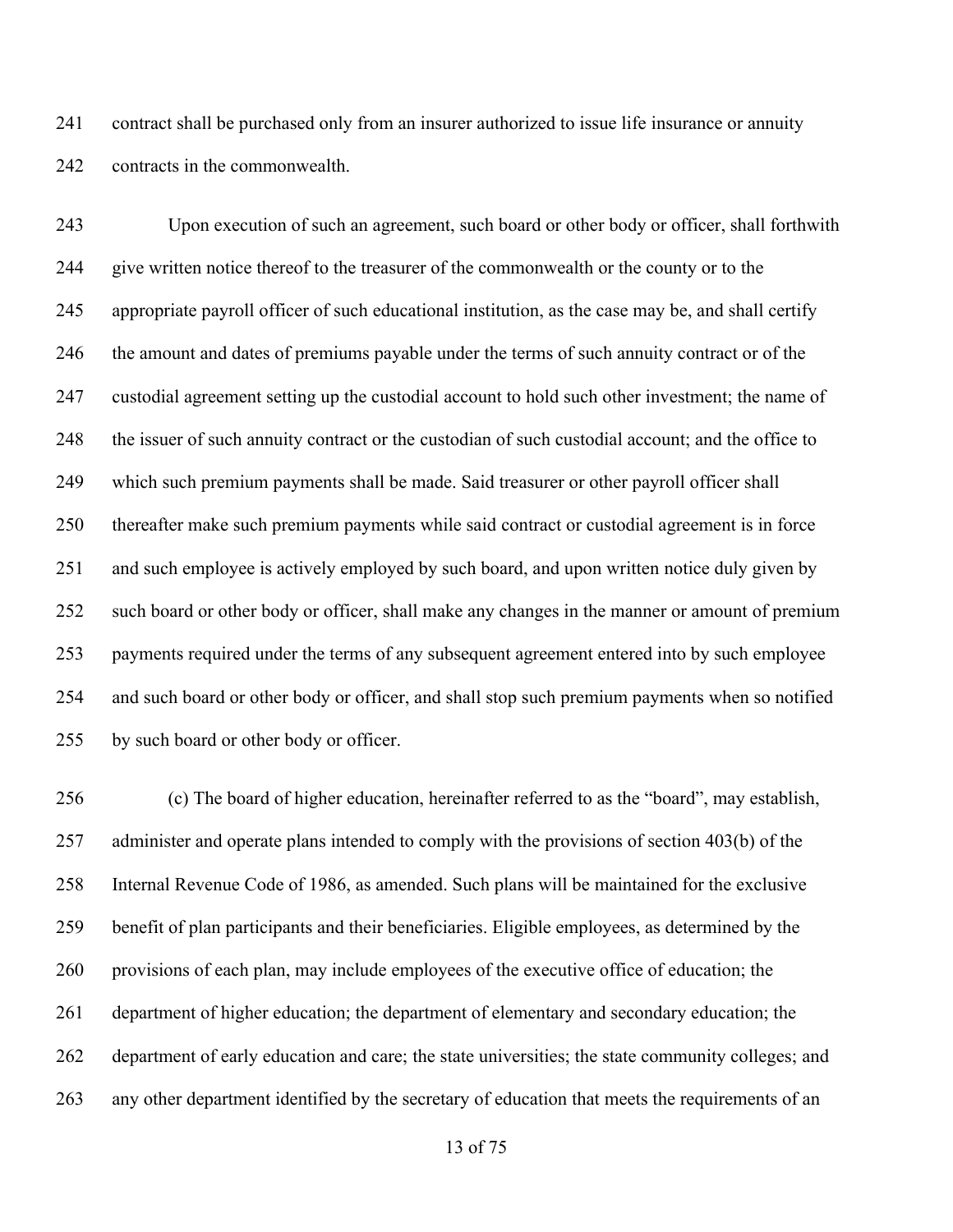eligible employer under said section 403(b) of the Internal Revenue Code. The sole source of contributions to the plans shall be employees' elective contributions. Where applicable and appropriate, the commonwealth shall remit such contributions to the provider selected by the participant from those providers identified by the board as plan providers. Those plan providers identified by the board may offer annuity or custodial accounts meeting the requirements of said section 403(b) of the Internal Revenue Code. Investments of plan contributions shall be directed by the participant. The board may promulgate regulations governing the administration of and participation in the plans.

 SECTION 5. Chapter 15D of the General Laws is hereby amended by striking out sections 7 and 8 and inserting in place thereof the following 2 sections:-

 Section 7. (a) The department shall issue and may renew a license to any person other than a department, agency or institution of the commonwealth or any political subdivision thereof, who meets applicable standards and requirements to establish and maintain or to assist in the establishment and maintenance of a school-aged child care program, a child care center, a family child care home, a placement agency, a large family child care home, or family foster care which is not supervised and approved by a placement agency, residential program or temporary shelter facility.

 (i) As part of the department's licensing and background record check process, the department, prior to issuing any license, shall: (1) obtain from the sex offender registry board all available sex offender registry information, including all registration forms and documents maintained by the sex offender registry board considered necessary by the department to investigate background record checks or licensing violations, associated with the address of the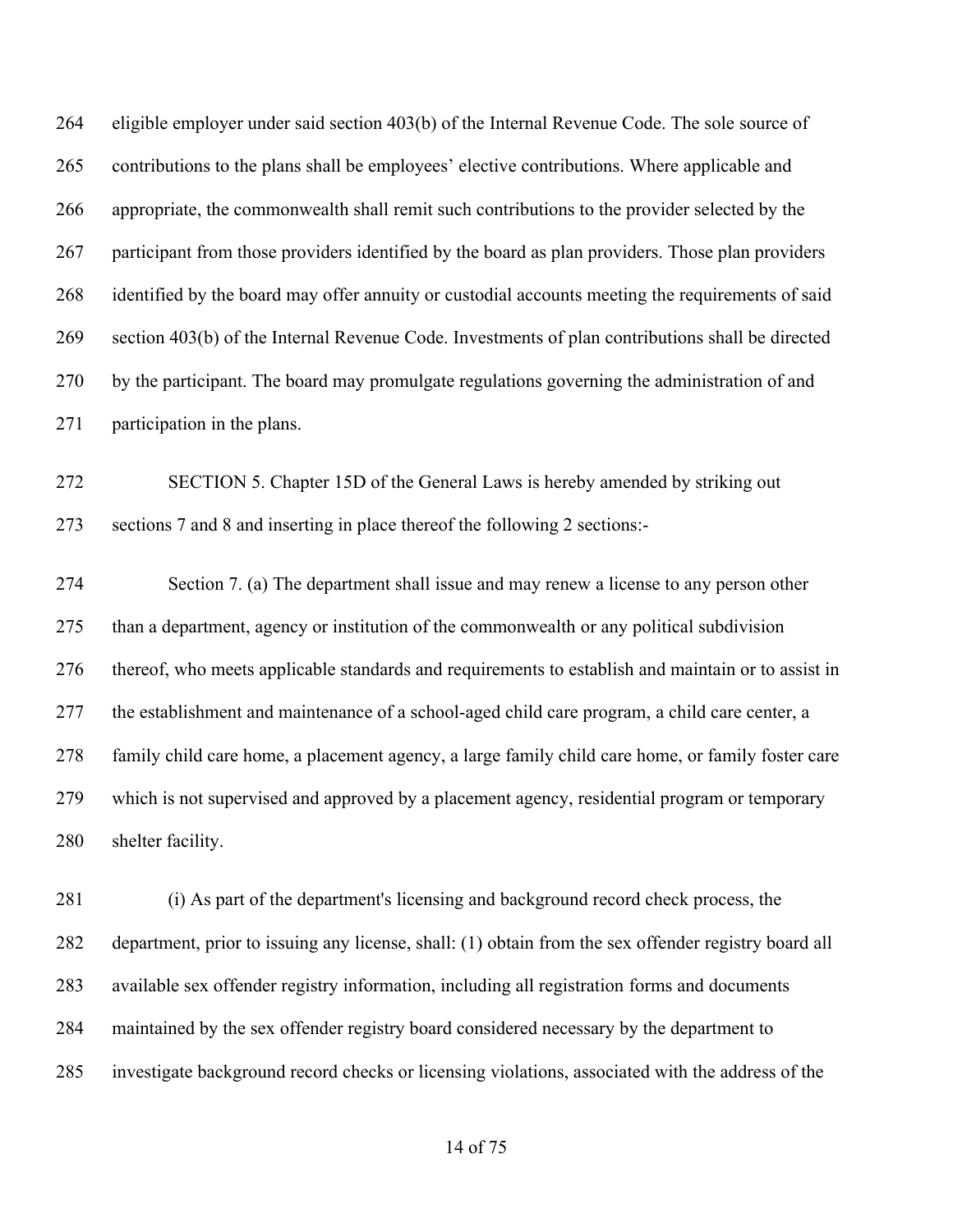program, center, facility or home; and (2) conduct fingerprint-based checks of the state and national criminal history databases, as authorized by Public Law 92–544. The fingerprint-based checks shall be conducted on any current holder of or applicant for a family child care assistant certificate or any current holder of or applicant seeking a license for: family child care; small group and school age child care; large group and school age child care; a residential program; or a placement agency. The fingerprint-based checks shall also be required for any household member, age 15 or older, or any person, age 15 or older, regularly on the premises of applicants for family child care licensure, as well as in-home non-relative caregivers. Authorized department staff may receive all criminal offender record information and the results of checks of state and national criminal history databases pursuant to Public Law 92–544. When the department obtains the results of checks of state and national criminal history databases, it shall treat the information according to sections 167 to 178, inclusive, of chapter 6 and the regulations thereunder regarding criminal offender record information. Additionally, the department shall obtain all available criminal offender record information through the department of criminal justice information services consistent with clause (13) of subsection (a) of section 172 of chapter 6 and section 172F of said chapter 6, and all supported findings and pending investigations of abuse or neglect available through the department of children and families consistent with sections 51B, 51E, and 51F of chapter 119. The department may require additional checks as required by state or federal law.

 (ii) As part of the department's licensing and background record check process, the department shall conduct fingerprint-based checks of the state and national criminal history databases, as authorized by Public Law 92–544, to determine the suitability of all current and prospective candidates for employment or internships, whether or not those candidates have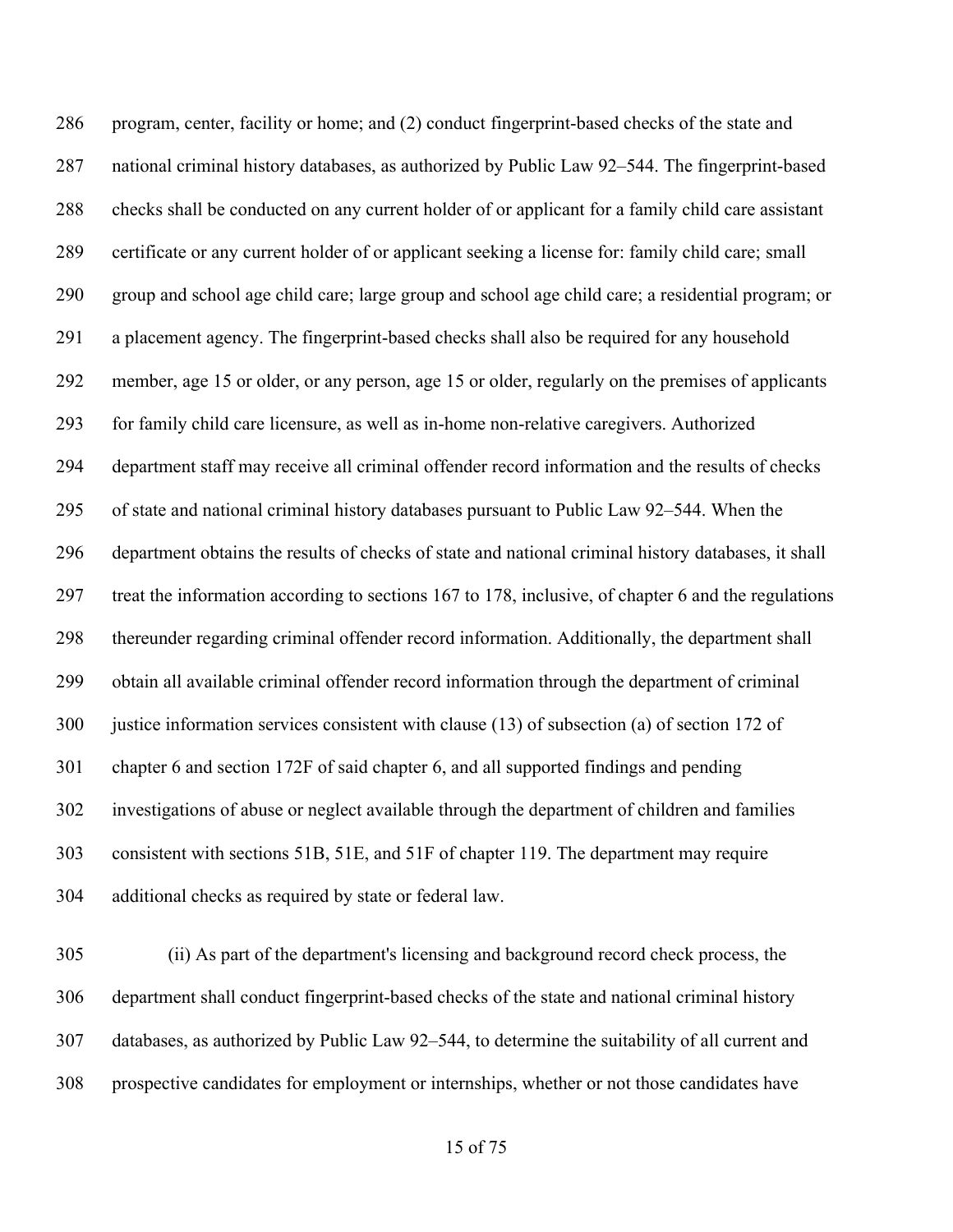unsupervised access to children, and all volunteers with unsupervised access to children in department-licensed programs, unless specifically exempt by department regulations or policies. The department shall outline in its regulations or policies the circumstances under which candidates within department-licensed programs shall complete a background record check through the department regardless of the candidate's unsupervised access to children. The fingerprint-based checks shall also be required to determine the suitability of an individual who provides transportation services on behalf of a department-licensed or approved program. Authorized department staff may receive criminal offender record information and the results of checks of state and national criminal history databases pursuant to Public Law 92–544. When the department obtains the results of checks of state and national criminal history databases, it shall treat the information according to sections 167 to 178, inclusive, of chapter 6 and the regulations thereunder regarding criminal offender record information.

 (b) The department shall issue approval to a department, agency, or institution of the commonwealth or any political subdivision thereof which it determines meets the applicable standards and requirements to establish and maintain a child care center, family child care home or large family child care home, placement agency, group care facility or temporary shelter facility.

 As part of the department's approval process, the department or an agency authorized by the department, prior to issuing an approval, shall: (i) obtain from the sex offender registry board all available sex offender registry information, including all registration forms and documents maintained by the sex offender registry board considered necessary by the department to investigate background record checks or licensing violations, associated with the address of the center, home or facility; and (ii) conduct fingerprint-based checks of the state and national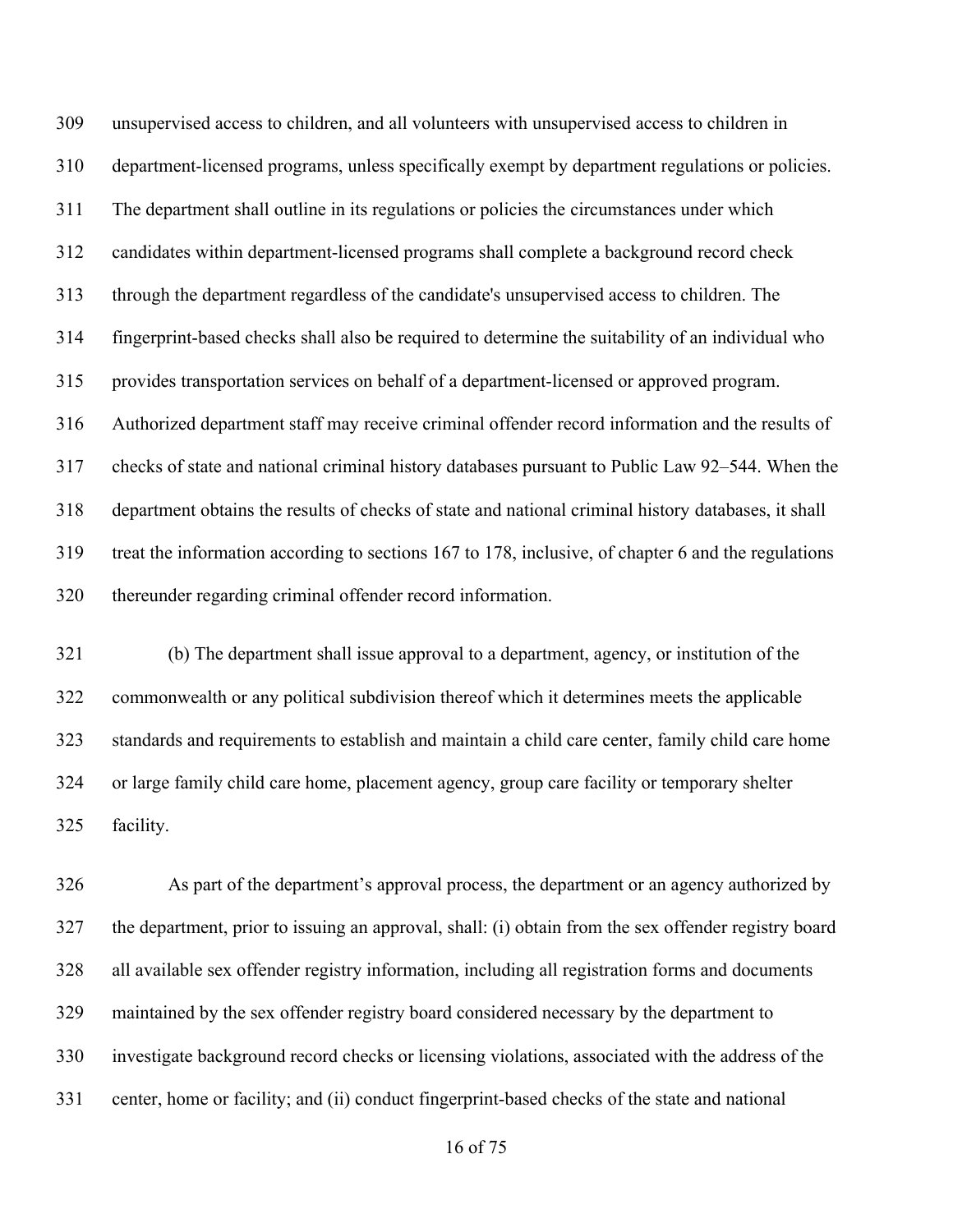criminal history databases, pursuant to Public Law 92–544, that are required under this subsection.

 The fingerprint-based checks of the state and national criminal history databases shall be conducted, pursuant to Public Law 92–544, to determine the suitability of all current or prospective candidates for employment and internships, whether or not those candidates have unsupervised access to children, and all candidates for volunteer positions with unsupervised access to children in department-approved programs, unless specifically exempt by department regulations or policies. The fingerprint-based checks shall also be required to determine the suitability of an individual who provides transportation services on behalf of a department- approved program. Authorized department staff may receive criminal offender record information and the results of checks of state and national criminal history information databases pursuant to Public Law 92–544. When the department obtains the results of checks of state and national criminal information databases, it shall treat the information according to sections 167 to 178, inclusive, of chapter 6 and the regulations thereunder regarding criminal offender record information.

 The fingerprint-based checks of the state and national criminal history databases shall be conducted, pursuant to Public Law 92-544, to determine the suitability of all current or prospective candidates for employment and internships, whether or not those candidates have unsupervised access to children, and all candidates for volunteer positions with unsupervised access to children in programs run by public school districts where families of children enrolled in such programs receive funding from the department, unless specifically exempt by department regulations or policies. The fingerprint-based checks shall also be required to determine the suitability of an individual who provides transportation services on behalf of a department-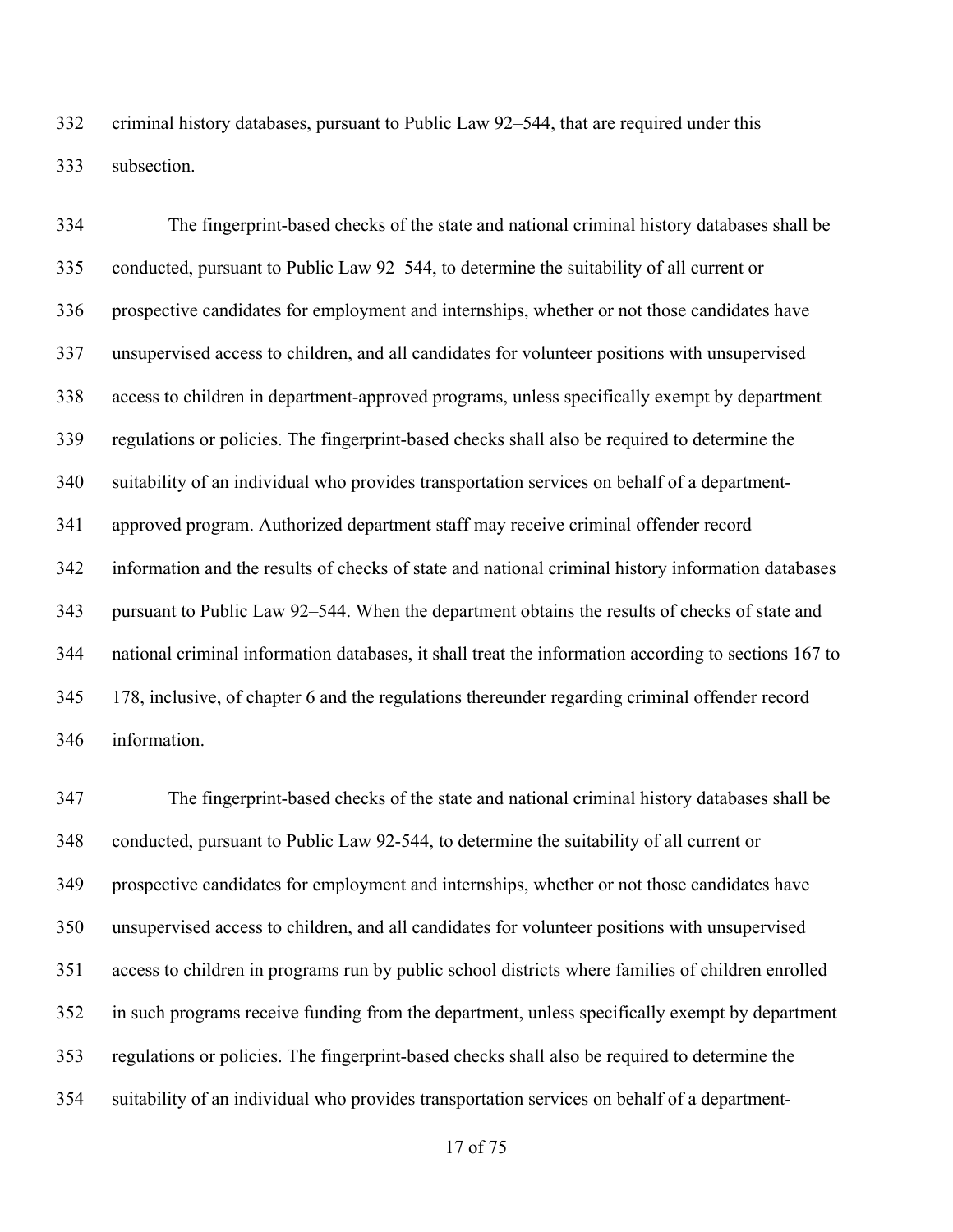approved program. Authorized department staff may receive all criminal offender record information and the results of checks of state and national criminal history information databases pursuant to Public Law 92-544. When the department obtains the results of checks of state and national criminal information databases, it shall treat the information according to sections 167 to 178, inclusive, of chapter 6 and the regulations thereunder regarding criminal offender record information.

 (c) With respect to department-licensed and approved child care programs and any other program subject to 42 U.S.C. section 9858, additional background record checks shall be required by the department's regulations or policies consistent with federal and state law.

 (d) The department may issue a provisional license for or may provisionally approve a school-aged child care program, a child care center, family child care home or large family child care home, family foster care which is not supervised and approved by a placement agency, placement agency, group care facility or temporary shelter facility, which has not previously operated, or is operating, but is temporarily unable to meet applicable standards and requirements. A provisional license or approval shall be issued for a period of not more than 6 months, and a person shall not operate under a provisional license, provisional approval, or renewal thereof for more than 12 consecutive months.

 (e) Nothing in this section shall be construed to create a private right of action if a provider has acted in accordance with this section.

 Section 8. (a) The board shall adopt regulations relative to the requirements for licensure and approval of school-aged child care programs, child care centers, family child care homes or large family child care homes and family foster care which is not supervised and approved by a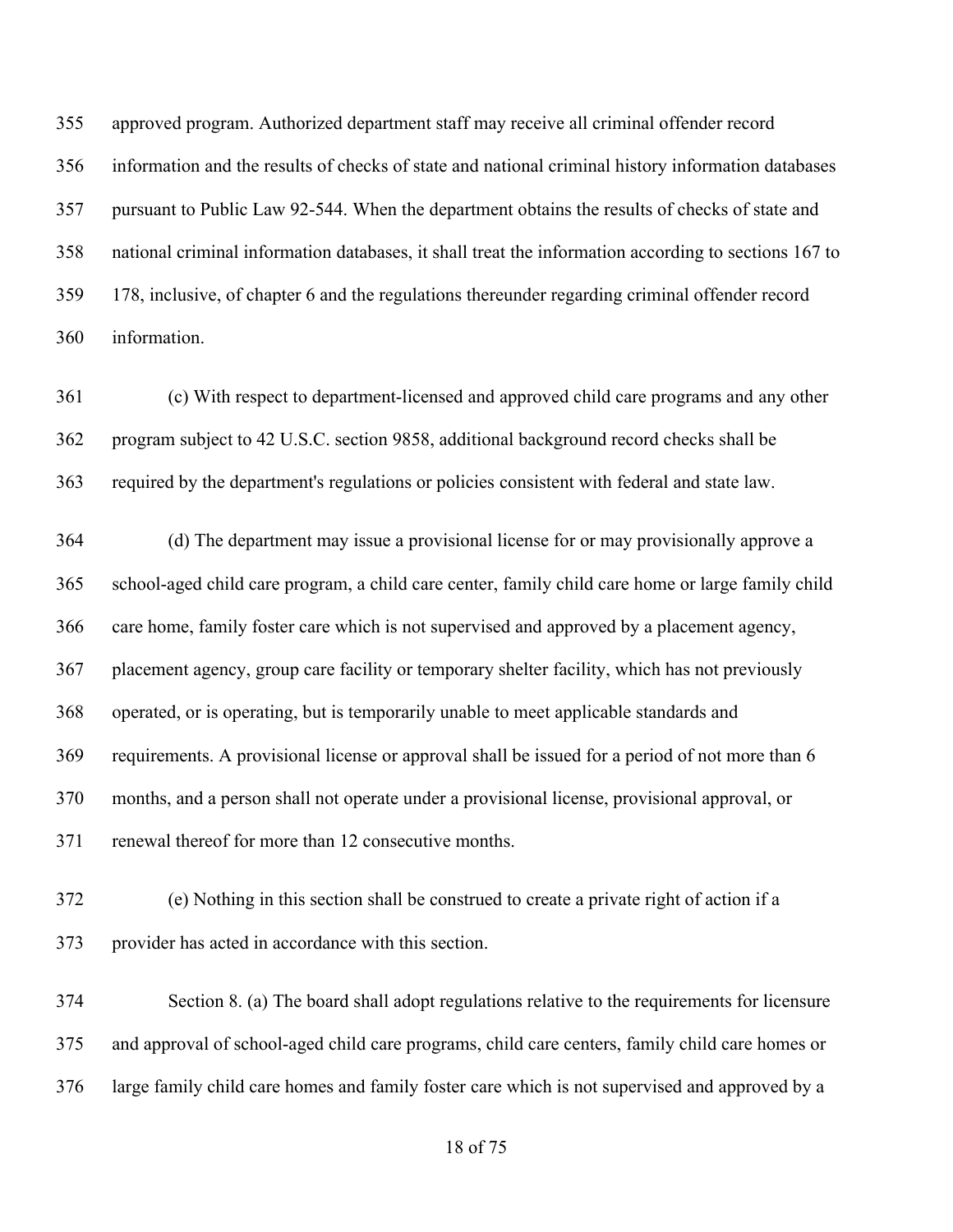placement agency, placement agencies, group care facilities or temporary shelter facilities. These regulations shall be appropriate for the protection of the health, well-being and development of children and shall include, but need not be limited to, provisions relative to: (1) admission policies and procedures; (2) safe transport of children; (3) physical plant and equipment; (4) the number and qualifications of staff; (5) the nature of programs of care or treatment; (6) behavior management and child guidance policies and procedure; (7) health care and nutrition; (8) rights and responsibilities of parents, children and staff; (9) record keeping and other procedures relevant to evaluation including, but not limited to, reports by placement agencies detailing the number and nature, as defined jointly by the University of Massachusetts center for adoption research and policy in the city of Worcester and the department of children and families, of adoptions processed during each calendar quarter to be filed with the center annually on or before January 30 ; (10) organization, financing and administration; and (11) the imposition of civil fines and other sanctions. The board shall consult with the board of elementary and secondary education and the executive offices of public safety and health and human services before adopting these rules and regulations. The board shall submit any rules and regulations, or revisions to them, to the joint committee on education for review and comment at least 60 days before adoption.

 (b) The regulations may establish classifications for department-licensure, approval or funding that are necessary to achieve the purposes of this section, but the standards and requirements for approval of a child care center, family child care home or large family child care home, placement agency, group care facility, or temporary shelter operated by a department, agency or institution of the commonwealth or any political subdivision thereof shall be the same as or higher than those applicable to the licensure of comparable facilities or services. The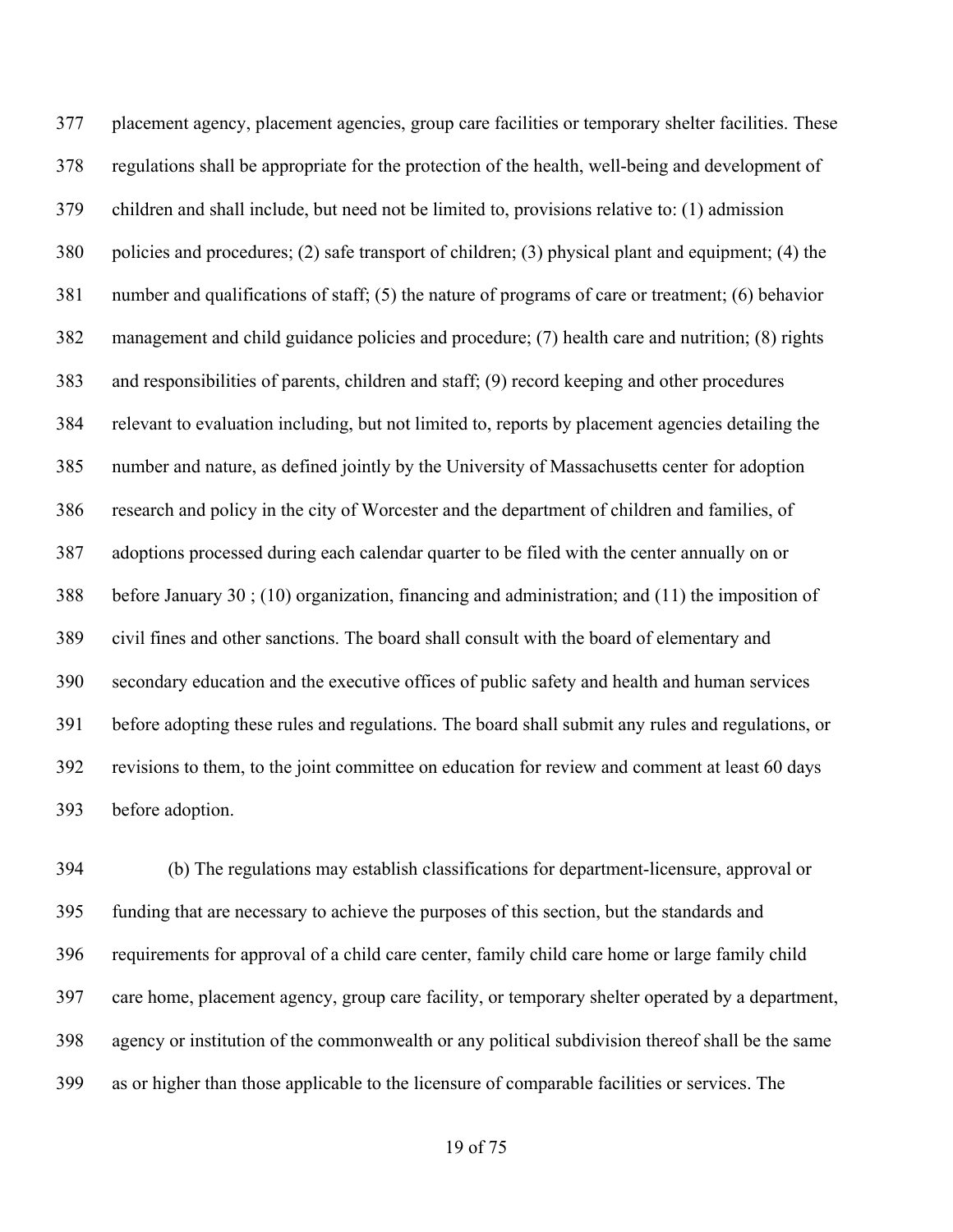regulations shall establish reasonable license fees and appropriate terms for all licenses granted under this section. No license or approval shall be transferable.

 (c) The regulations, as they relate to standards and requirements for licensure and approval of large family child care homes, shall include, but not be limited to, appropriate standards for: 1 or more approved assistants as provided in this chapter; additional floor space; staff-to-child ratios for multiple age and size groupings; limitations on the number of infants in care at 1 time; the hours of school-aged care; the number and age of school-aged children cared for; a prerequisite that a provider have at least 3 years of experience in licensed family child care and have completed at least 5 hours of specialized training before licensure as a large family child care provider and at least 10 hours of training each subsequent year. In formulating the regulations pertinent to family child care homes, large family child care homes and family foster care, the department shall give special attention to fire and safety precautions.

 (d) The timing, scope and nature of the department's background record check process shall be established by the board in its regulations or policies, consistent with federal and state law. Nothing in this section shall prevent the department from completing the background record check process in a shorter amount of time than that required by federal or state law. The regulations shall provide that: a person providing child care or support services or with unsupervised access to children in a program or facility licensed, approved or funded by the department and household members, age 15 or older, or persons regularly on the premises, age 15 or older, of family child care and large family child care homes shall be subject to a background record check not less than every 3 years in accordance with regulations established by the department; provided, however, that a candidate for employment in a department-licensed, approved or funded program who is subject to a fingerprint-based check of the state and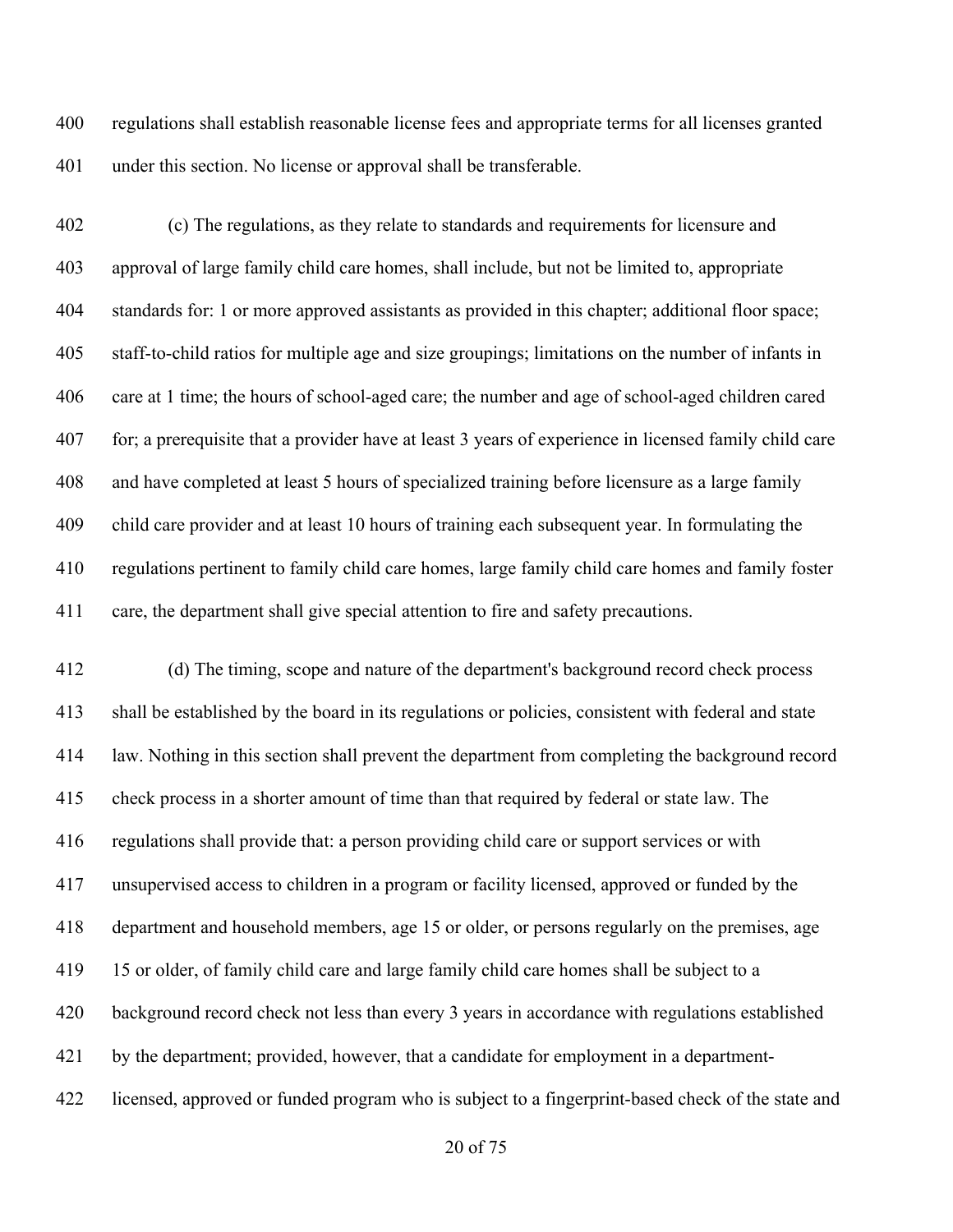national criminal history databases for the same employer that is approved pursuant to chapters 19B or 71B shall submit to a fingerprint-based check under regulations established by the department; provided further, that a person who is considered suitable by the department shall not be subject to more than 1 fingerprint-based check every 3 years to maintain employment with 427 the same employer that is department-licensed, approved or funded pursuant to this chapter and is subject to said chapters 19B or 71B, and shall not be subject to duplicative fingerprint-based checks for the same employer when fingerprinted for the department first unless an exception described in the regulations or policies of the department applies or an increased frequency is required by state or federal law; and provided further, that the department shall only determine whether an applicant is suitable for affiliation with a department-licensed, approved or funded program.

 The board shall adopt regulations establishing that the following individuals shall be subject to a sex offender registry information check pursuant to sections 178I and 178J of chapter 6: (1) each person defined as an applicant of a department-licensed, approved or funded program; (2) individuals who are providing child care or support services with unsupervised access to children in a program or facility licensed, approved or funded by the department when 439 mandated by department regulations or policies consistent with federal and state law; (3) household members, age 15 or older, or persons regularly on the premises, age 15 or older, of family child care and large family child care homes; (4) department-funded caregivers or candidates for employment, internships or volunteer positions within programs in receipt of federal funding pursuant to 42 U.S.C. section 9858, consistent with department regulations or policies; and (5) an individual who provides transportation services on behalf of a department-licensed, funded or approved program. The regulations shall establish the conditions upon which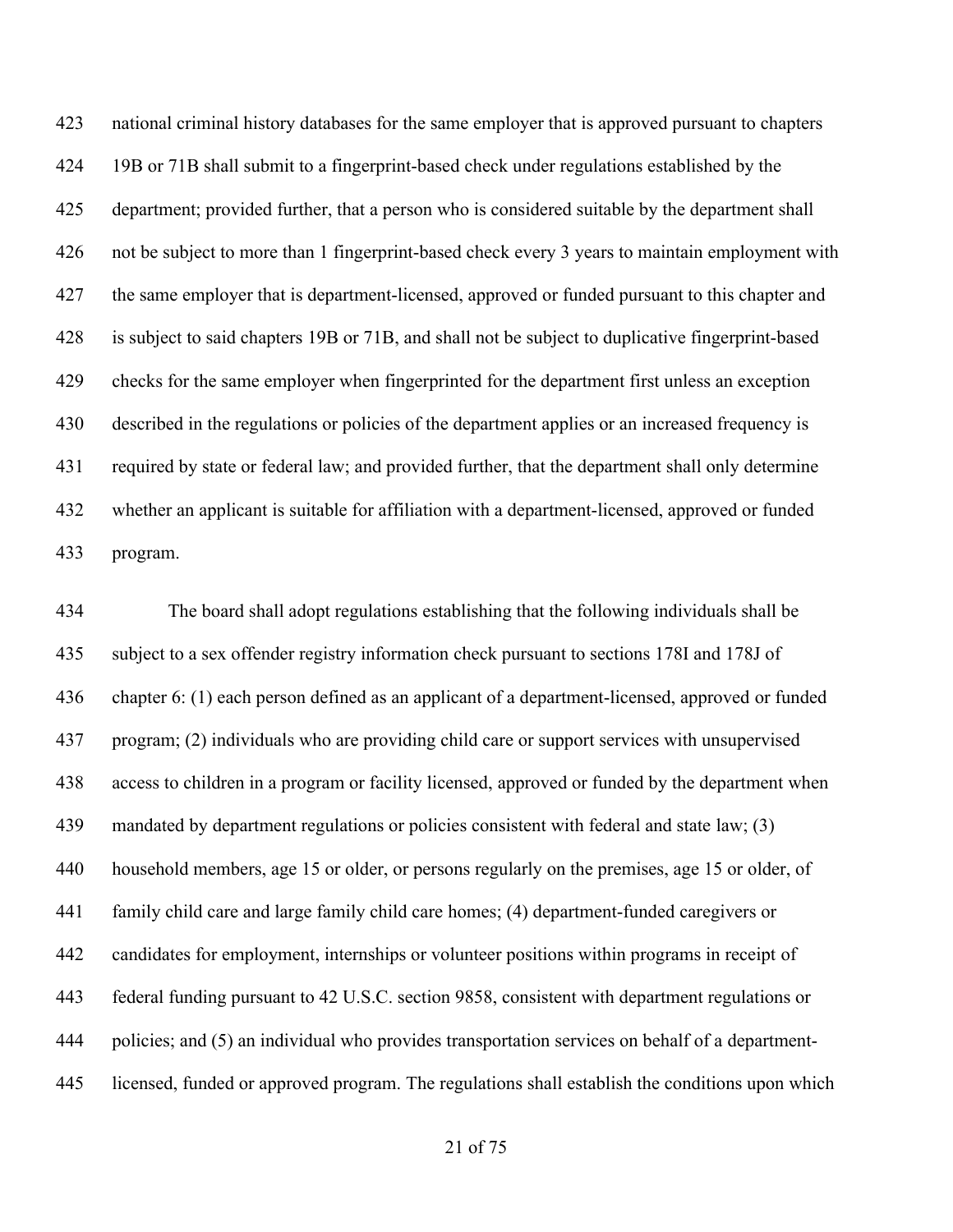the department may deny an application for a license, a license renewal or approval, employment or department funding. The board shall adopt regulations establishing an address search of the sex offender registry for the purposes of licensing and license renewal or approval of school- aged child care programs, child care centers, family child care homes, placement agencies or large family child care homes, family foster care that is not supervised and approved by a placement agency, group care facilities or temporary shelter facilities, including the conditions under which the department may deny an application for a license, license renewal, approval or funding based upon the information obtained from the address search of the sex offender registry.

 (e) Any rule or regulation involving medical treatment shall include appropriate exemptions for children whose parents object to such treatment on the ground that it conflicts with the tenets and practice of a recognized church or religious denomination of which the parent or child is an adherent or member. The regulations shall require that each child care program licensed or approved by the department shall obtain from a parent or guardian of a child in care under the age of 6 years, but not less than 2 years of age, a statement, signed by a physician or an employee of a health care agency, that the child has been screened for lead poisoning. This statement shall be obtained upon the child's enrollment if the child is 2 years of age or older or at the time the child reaches 2 years of age.

 (f) The regulations shall require that any person who operates a school-age child care program, as defined in section 2 of chapter 132B, or a child care center shall comply with the requirements regarding pesticide applications as set forth in sections 6C to 6I, inclusive of said chapter 132B.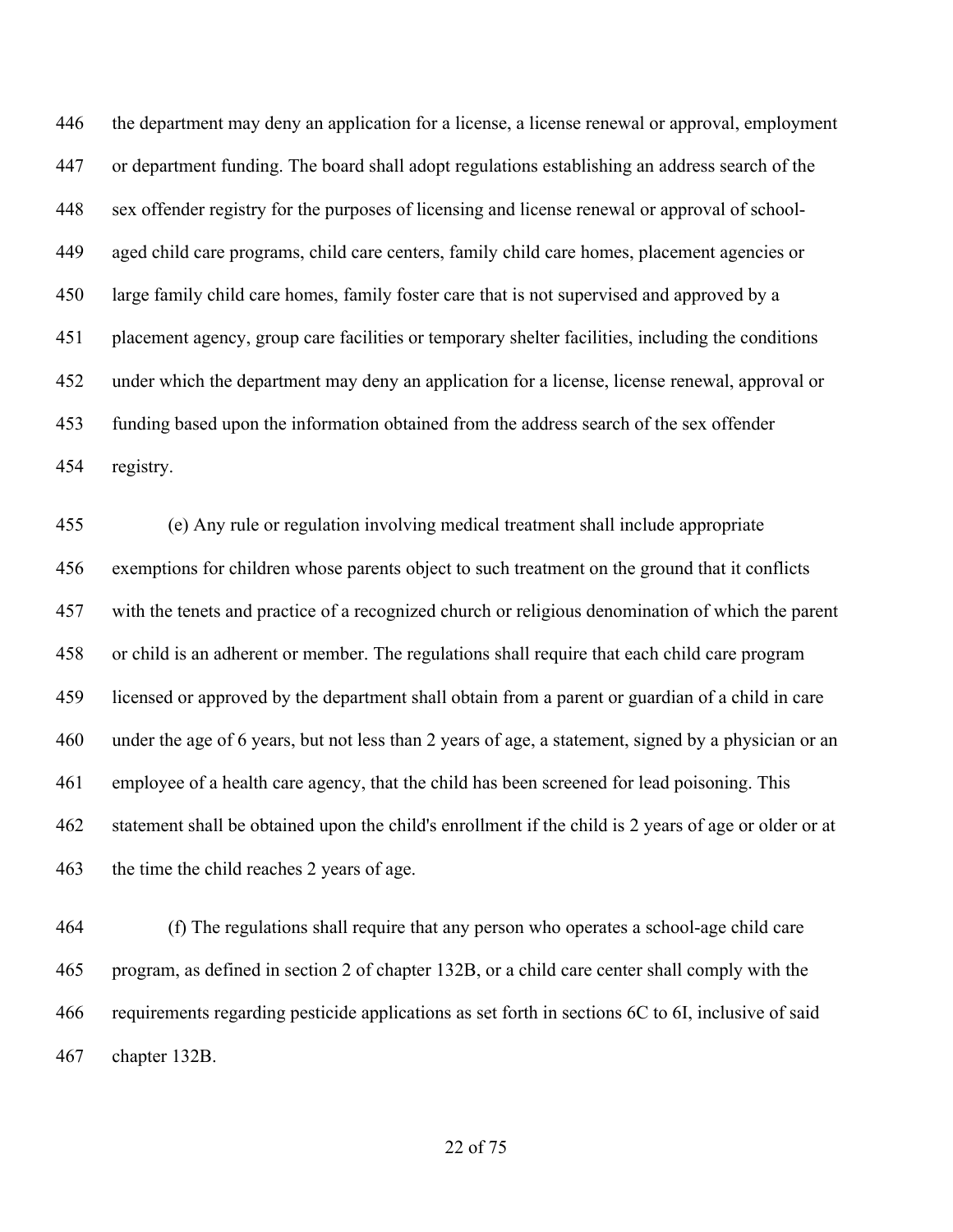(g) Fines authorized by this section shall range from \$50 to \$1,000. In no case shall a fine imposed on a family child care home, large family child care home or child care center exceed a maximum fine of \$250 per violation.

 (h) The department shall provide consultation to assist applicants in meeting its requirements for licensure or approval, and in meeting other applicable state and local requirements relative to fire, safety, and zoning codes.

 (i) The board shall conduct a comprehensive review of rules and regulations established under this section at least once every 5 years.

 (j) Fingerprints, as referenced in subsections (a) and (b) of section 7 and subsection (d), shall be submitted to the identification section of the department of state police for a state criminal history check and forwarded to the Federal Bureau of Investigation for a national criminal history check, according to the policies and procedures established by the identification section of the department of state police and by the department of criminal justice information services. Fingerprint submissions may be retained by the Federal Bureau of Investigation, the identification section of the department of state police and the department of criminal justice information services to assist the department of early education and care in the department's review of suitability for initial or continued licensure, certification, approval or funding. The department of criminal justice information services may disseminate the results of a state and national criminal history check to the department of early education and care to determine the suitability of: (i) a current holder of or applicant for a family child care, small group and school age, large group and school age and residential and placement license or family child care assistant certificate; (ii) current and prospective candidates for employment and for internships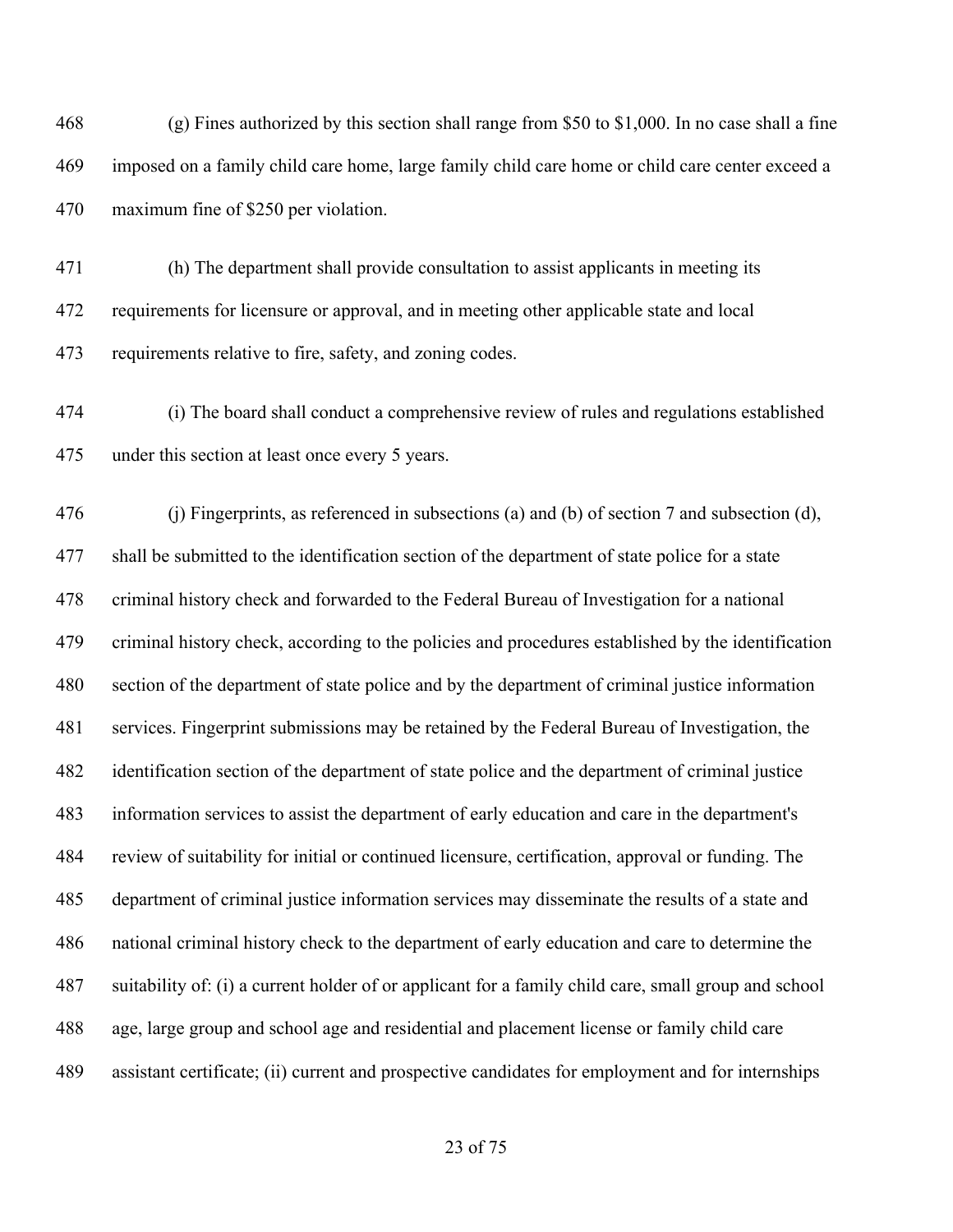and volunteer positions where there is unsupervised access to children in a department-licensed, approved or funded program consistent with department regulations or policies and with federal and state law; (iii) household members, age 15 or older, or all persons, age 15 or older, regularly on the premises, of current family child care providers and applicants for family child care licensure; (iv) department-funded caregivers or candidates within programs in receipt of federal funding pursuant to 42 U.S.C. section 9858, consistent with department regulations or policies; and (v) an individual who is a current or prospective provider of transportation services on behalf of, whether or not they have unsupervised access to children in, a department-licensed, approved or funded program, consistent with department regulations or policies. If the department receives information from a background record check that does not include a final disposition or is otherwise incomplete, the department may request that a candidate, either new or renewing, provide additional information to assist the department in determining the suitability of the individual for licensure, certification, approval, funding or employment.

 The board of early education and care shall, in a manner provided by law and under this chapter, promulgate regulations necessary to carry out this subsection. The regulations shall address the circumstances under which a licensed, approved or funded program may hire an individual in provisional status consistent with this section, the department's regulations or policies and the federal requirements of 42 U.S.C. section 9858f.

 For the purposes of this subsection, ''provisional status'' shall mean the standing of a candidate for employment, an internship or a volunteer position with a department-licensed, approved or funded program, or a candidate who has access to children in those programs, who the department preliminarily approves to have supervised access to children after obtaining the results of a state and national fingerprint-based criminal history check and required sex offender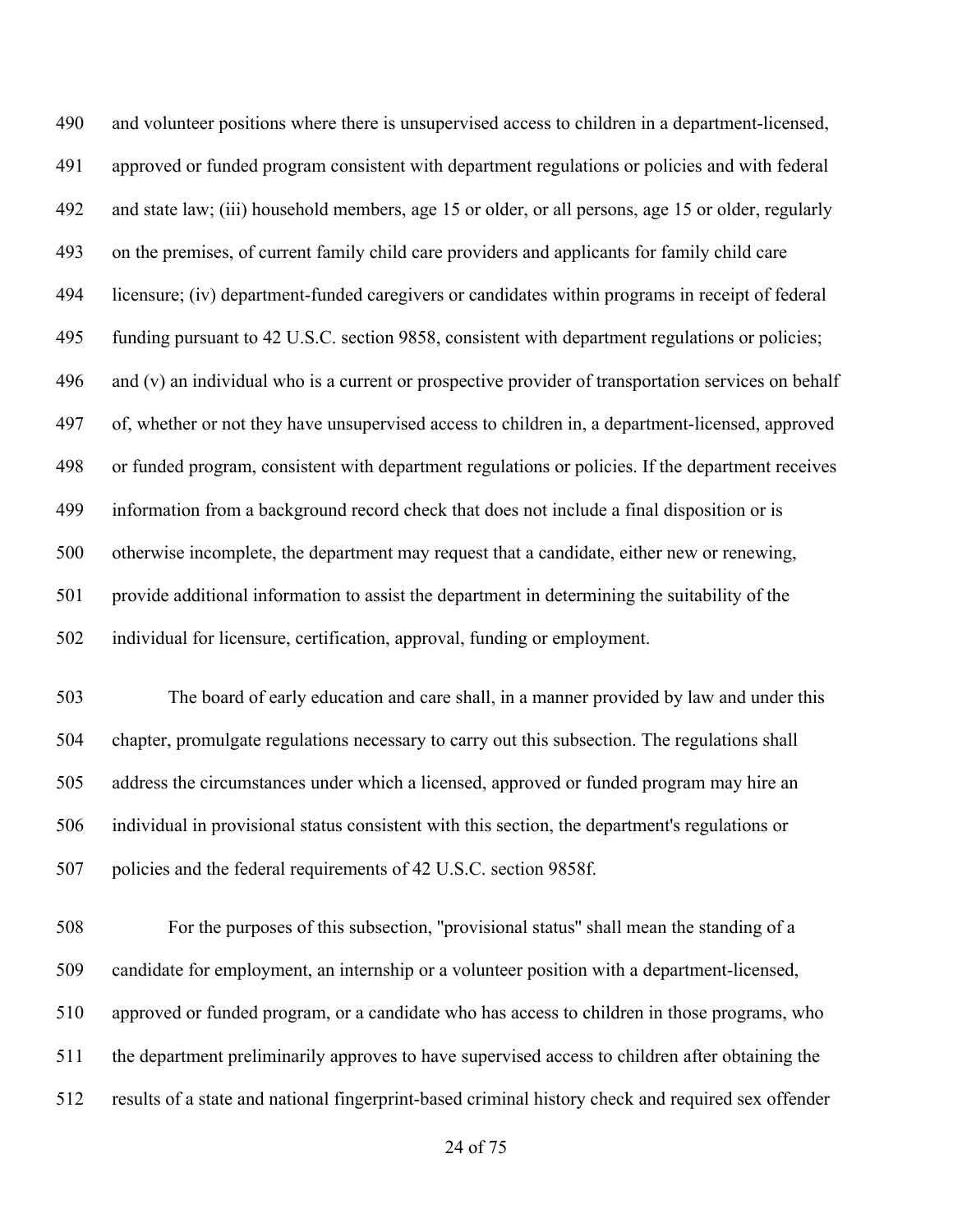checks consistent with federal and state law and the department's regulations or policies. A candidate may be hired by the employer in provisional status if the employer determines that hiring the candidate is necessary and authorized by department regulations or policies and is consistent with federal law. Candidates in provisional status shall adhere to the requirements in department regulations and policies. If a program or transportation provider seeks to hire a candidate in provisional status, the department may request that the candidate provide additional information regarding the individual's history of criminal convictions, if any, to assist the department in determining the individual's suitability for provisional status; provided, however, that access to children shall not occur prior to the program or transportation provider obtaining the results of a fingerprint-based state and national criminal check and all sex offender registry information checks pursuant to sections 178I and 178J of chapter 6 and consistent with federal and state law and department regulations and policies.

 The department of criminal justice information services shall disseminate the results of the criminal background check to the department. The department of criminal justice information services shall only disseminate information under this section that would otherwise be available to requesting entities pursuant to sections 167 to 178, inclusive, of chapter 6 and the regulations thereto regarding criminal offender record information.

 (k) The board shall adopt regulations establishing the conclusiveness of information obtained by the department in an address search of the sex offender registry for purposes of licensing, license renewal or approval of school-aged child care programs, child care centers, family child care homes, placement agencies or large family child care homes, family foster care that is not supervised and approved by a placement agency, group care facilities or temporary shelter facilities, including the conditions in which the address search of the sex offender registry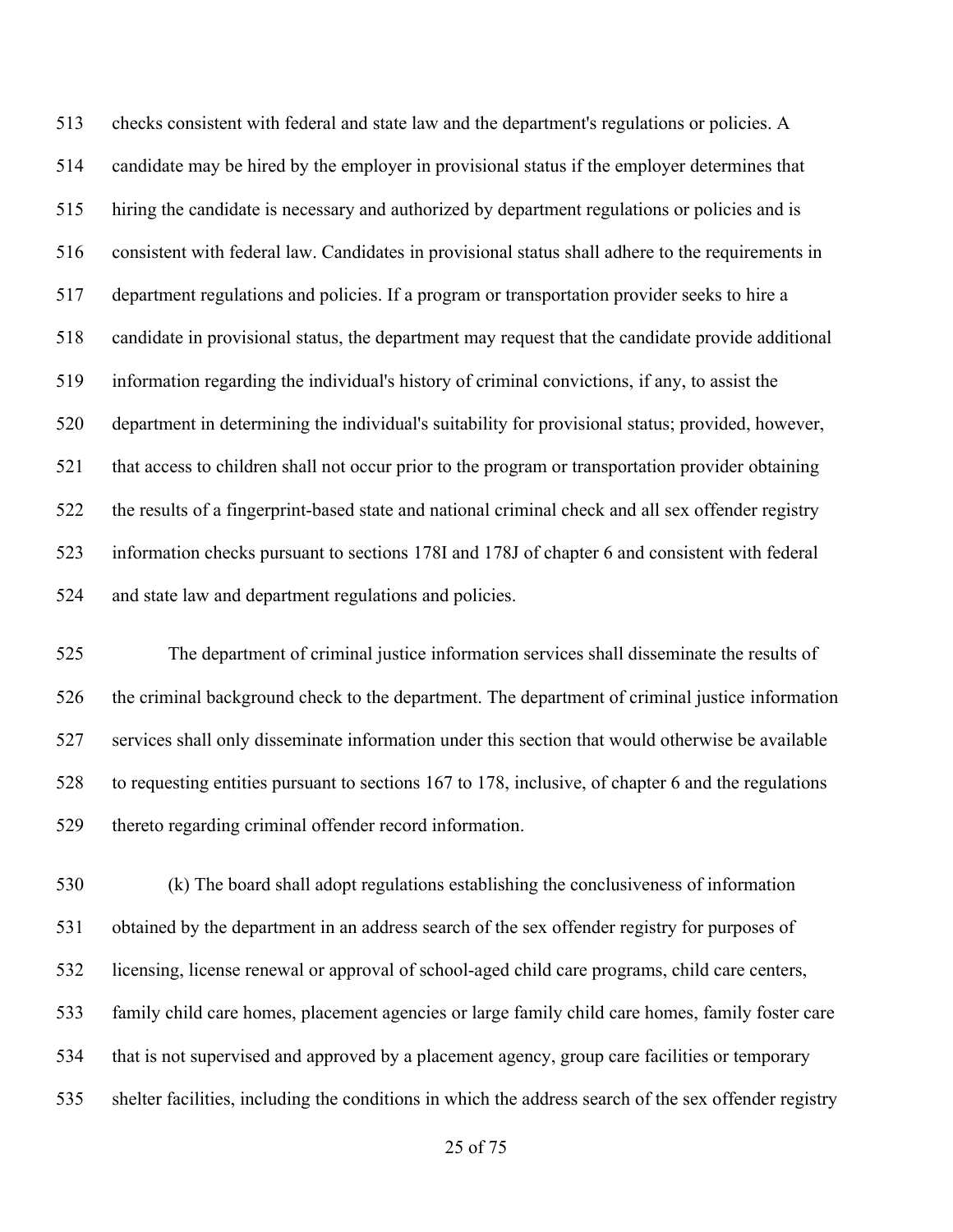shall be sufficient cause for the department to deny an application for a license, license renewal or approval.

 (l) All persons required to submit fingerprints pursuant to this chapter, including, but not limited to: (i) a current holder of or applicant for a family child care, small group and school age, large group and school age and residential and placement license, or family child care assistant certificate; (ii) current and prospective candidates for employment, internships and volunteer positions in department-licensed, approved or funded programs, consistent with department regulations or policies; (iii) household members, age 15 or older, or persons, age 15 or older, regularly on the premises of current family child care providers and applicants for family child care licensure; (iv) department-funded caregivers or candidates within programs in receipt of federal funding pursuant to 42 U.S.C. section 9858, consistent with department regulations or policies; and (v) a current or prospective candidate who provides transportation services on behalf of, or who has unsupervised access to children in, a department-licensed, approved or funded program, consistent with department regulations or policies, shall pay a fee, to be established by the secretary of administration and finance, in consultation with the secretary of public safety and security and the commissioner, to offset the costs of operating and administering a fingerprint-based criminal background check system. The fee shall not be more than 35 dollars per person. The secretary of administration and finance, in consultation with the secretary of public safety and security and the commissioner, may increase the fee accordingly if the Federal Bureau of Investigation increases its fingerprint background check service fee. The department-licensed, approved or funded programs may reimburse candidates for employment, internships or volunteer positions, for all or a portion of the fee on the grounds of financial hardship. Fees collected from fingerprinting activity pursuant to this chapter shall be deposited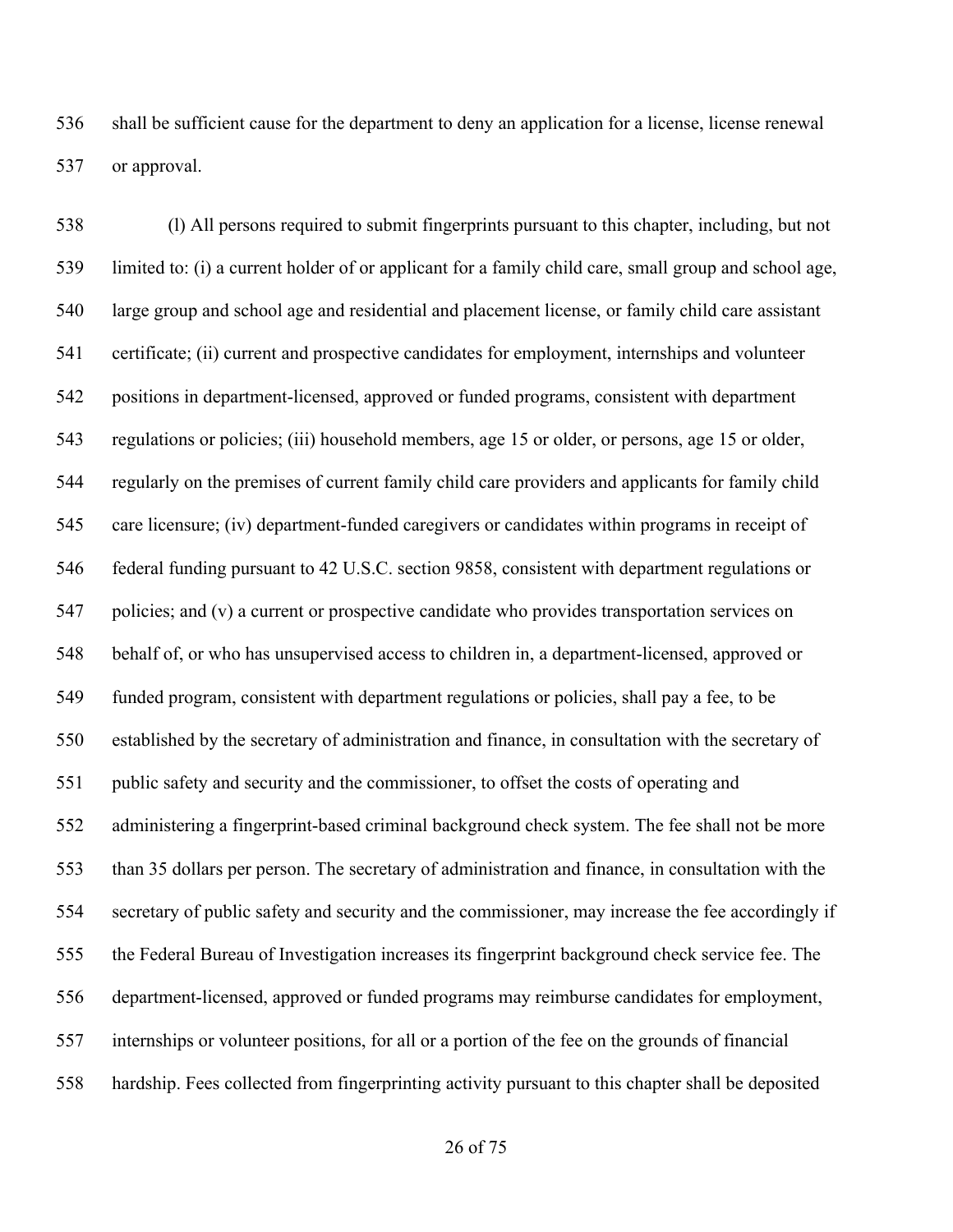into the Fingerprint–Based Background Check Trust Fund, established by section 2HHHH of chapter 29.

 (m) The department's review process into a person's presumptive and discretionary disqualifications shall include an opportunity for the person to address department personnel, if requested by the person, about any disqualifications. Upon receipt of such a request, it shall be within the discretion of the department to conduct a telephone interview, in-person interview or to accept a written statement by the person to make a final suitability determination. (n) Nothing in this section shall be construed to create a private right of action if a provider has acted in accordance with this section. SECTION 6. The last sentence of subsection (a) of section 69 of chapter 23A of the General Laws, as added by section 9 of chapter 358 of the acts of 2020, is hereby amended by striking out clause (ii) and inserting in place thereof the following clause:- (ii) owned by a person who is of low or moderate income. SECTION 7. Section 2HHHH of chapter 29 of the General Laws, as appearing in the 2018 Official Edition, is hereby amended by striking out, in lines 4 and 5, the words "sections 7 and 8 of chapter 15D, section 38R of chapter 71" and inserting in place thereof the following words:- section 172O of chapter 6, sections 7 and 8 of chapter 15D, section 38R of chapter 71, section 26 of chapter 112A. SECTION 8. Said section 2HHHH of said chapter 29, as so appearing, is hereby further

 amended by striking out, in lines 14 and 15, the words "said sections 7 and 8 of said chapter 15D, section 38R of chapter 71" and inserting in place thereof the following words:- section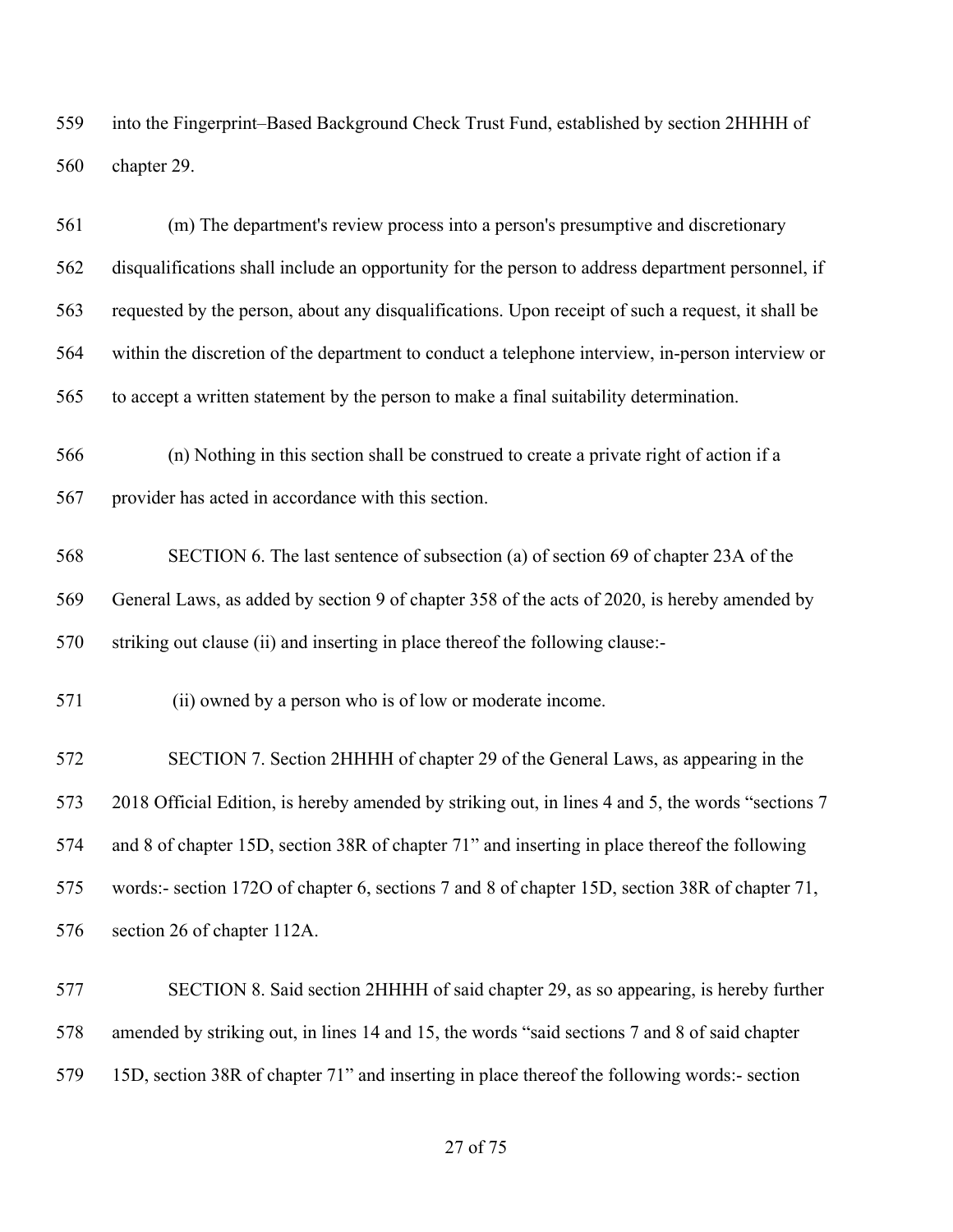172O of chapter 6, sections 7 and 8 of chapter 15D, section 38R of chapter 71, section 26 of chapter 112A.

 SECTION 9. Subsection (b) of section 2WWWW of chapter 29 of the General Laws, as so appearing, is hereby amended by adding the following words:- ; provided that money in the fund may also be expended for payments to such hospitals necessary to reconcile prior-year assessment amounts due to timing discrepancies in the calculation of the ratio described in subsection (b) of section 67 of chapter 118E.

 SECTION 10. Subdivision (1) of section 22C of chapter 32 of the General Laws, as appearing in the 2018 Official Edition, is hereby amended by striking out clause (ii) and inserting in place thereof the following clause:- (ii) the administrative costs of the deferred compensation plan operated by the board of higher education authorized by section 18A of chapter 15, and the employer contributions and administrative costs of the optional retirement program authorized by section 40 of chapter 15A; and.

 SECTION 11. Subsection (c) of section 3A of chapter 40A of the General Laws, as added by section 18 of chapter 358 of the acts of 2020, is hereby amended by inserting, after the word "department" the first time it appears, the following words:- of housing and community development.

 SECTION 12. The fifth paragraph of section 5 of chapter 40A of the General Laws, as amended by section 19 of chapter 358 of the acts of 2020, is hereby further amended by striking out clause (4) and inserting in place thereof the following clause:-

 (4) the adoption of a smart growth zoning district or starter home zoning district in accordance with section 3 of chapter 40R.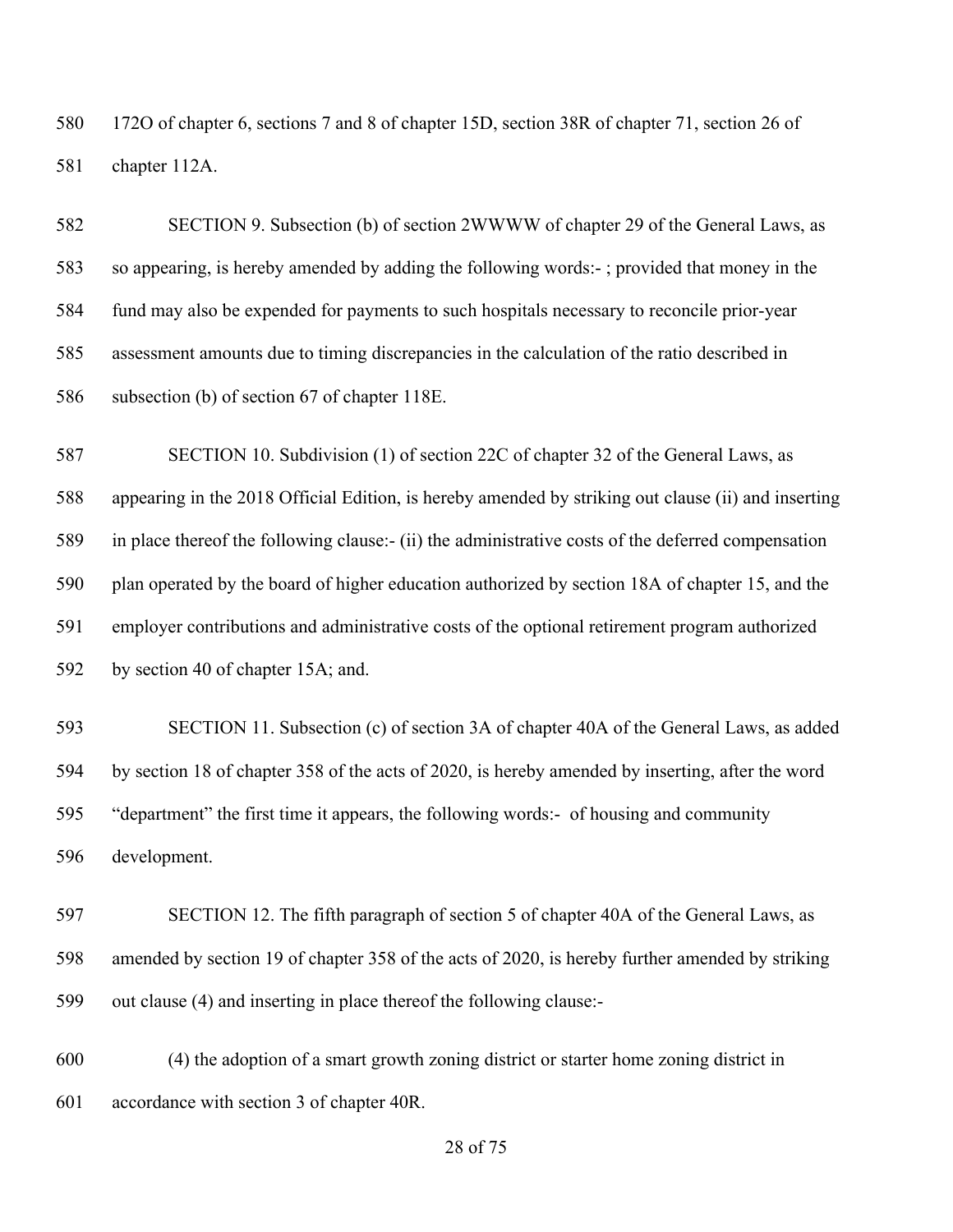| 602 | SECTION 13. Said section 5 of said chapter 40A, as so amended, is hereby further                       |
|-----|--------------------------------------------------------------------------------------------------------|
| 603 | amended by inserting after the fifth paragraph the following 2 paragraphs:-                            |
| 604 | Any amendment that requires a simple majority vote shall not be combined with an                       |
| 605 | amendment that requires a two-thirds majority vote.                                                    |
| 606 | If, in a city or town with a council of fewer than 25 members, there is filed with the clerk           |
| 607 | prior to final action by the council a written protest against a zoning change under this section,     |
| 608 | stating the reasons duly signed by owners of 50 per cent or more of the area of the land proposed      |
| 609 | to be included in such change or of the area of the land immediately adjacent extending 300 feet       |
| 610 | therefrom, no change of any such ordinance shall be adopted except by a two-thirds vote of all         |
| 611 | members.                                                                                               |
| 612 | SECTION 14. Section 4G of chapter 40J of the General Laws, as appearing in the 2018                    |
| 613 | Official Edition, is hereby amended by adding the following subsection:-                               |
| 614 | (c) Notwithstanding the requirements of subsections (a) and (b), the fund may be used to               |
| 615 | support technology and innovation ecosystems through grants or loans for facilities that foster        |
| 616 | innovation, demonstration, research and product development in emerging technologies and               |
| 617 | systems of strategic importance to the commonwealth, including but not limited to artificial           |
| 618 | intelligence, robotics, quantum computing, advanced manufacturing, cyber security, financial           |
| 619 | technology, blockchain and marine technologies. Grants may be made to public entities, public          |
| 620 | or private universities, and private business entities; provided, however, that private universities   |
| 621 | and business entities shall be eligible for assistance from the fund only when the corporation has     |
| 622 | made a finding that a grant to such entity will result in a significant public benefit and the private |
| 623 | benefit is incidental to a legitimate public purpose. Capital assets acquired with grant funds may     |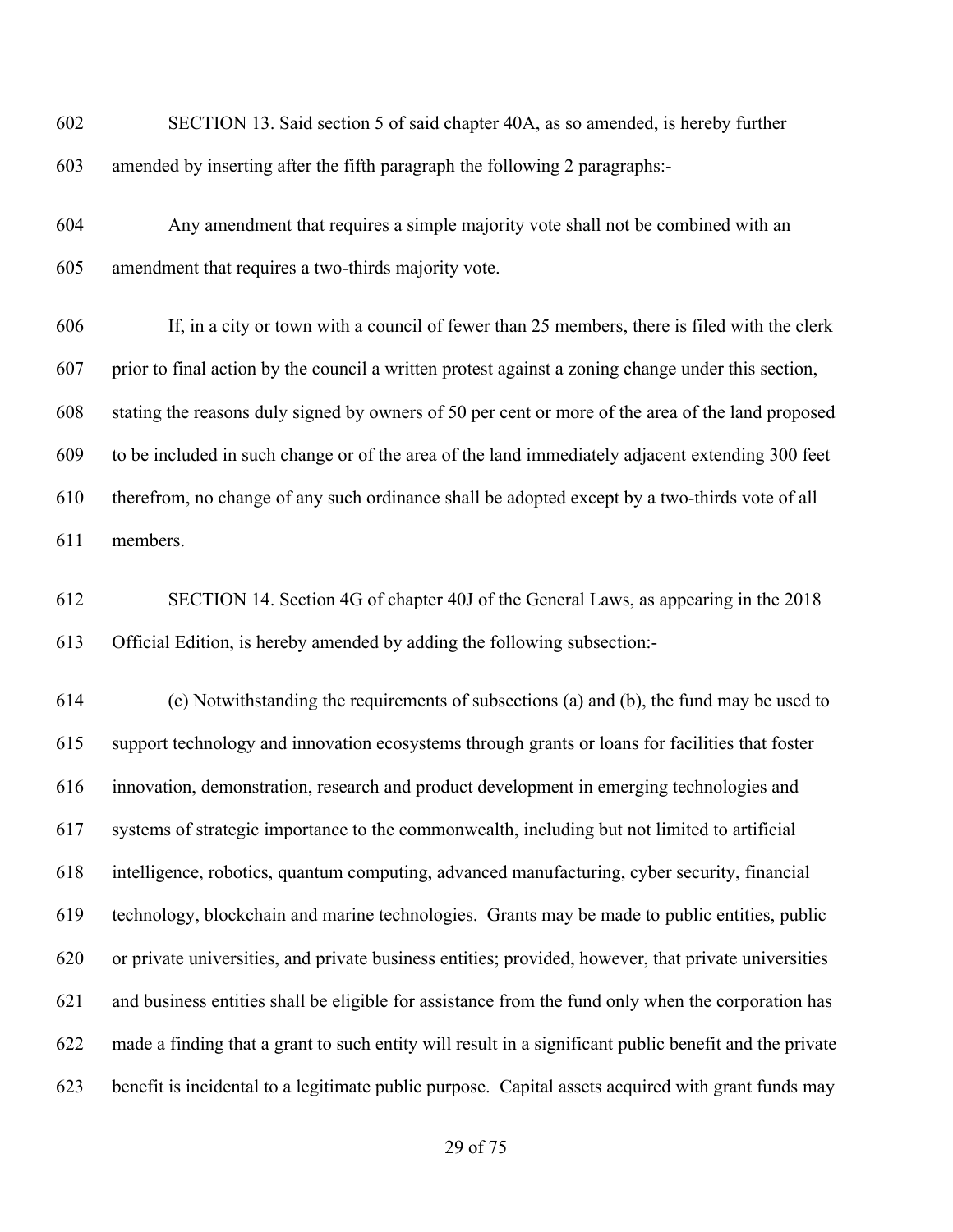be privately owned or leased to a private entity when necessary to achieve the public purpose of the grant.

 SECTION 15. Chapter 40X of the General Laws, as inserted by section 56 of chapter 358 of the acts of 2020, is hereby amended by striking out section 8 and inserting in place thereof the following section:-

 Section 8. (a) The municipal governing body of a lead jurisdiction must notify the commissioner of its approval of a tourism destination marketing district, the rate at which the special assessment is to be imposed, and the effective date of the special assessment. This notification must be received by the commissioner within 48 hours of the formal approval of the tourism destination marketing district by the local municipal governing body of the lead jurisdiction. The special assessment shall take effect on the first day of the first calendar quarter following 30 days after approval by the municipal governing body of a lead jurisdiction of the tourism destination marketing district, provided that the assessment shall not take effect for a calendar quarter if the commissioner has not first been notified of the adoption of the assessment at least 28 days before the start of such calendar quarter.

 (b) The management entity of a tourism destination marketing district must, with respect to every lodging business operating in the tourism destination marketing district, report to the commissioner the lodging business's name, address including zip code, federal employment identification number, and any other information the commissioner may require within 30 days after approval by the municipal governing body of a lead jurisdiction of the tourism destination marketing district. The management entity must report this information to the commissioner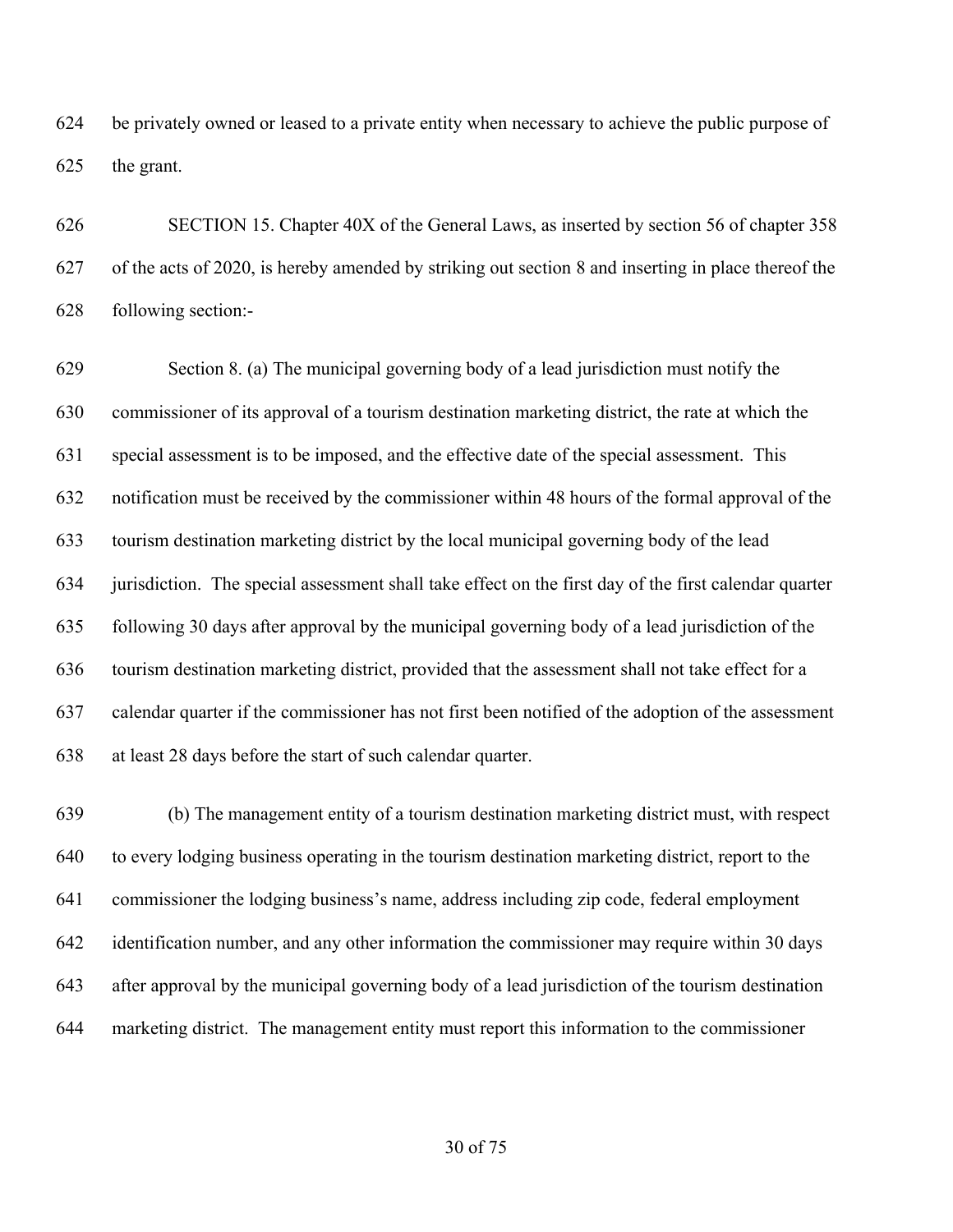with respect to any lodging businesses added to the tourism destination marketing district within 30 days of such addition.

 (c) Assessed lodging businesses shall pay the tourism destination marketing district special assessment to and file a return with the commissioner at the same time and in the same manner provided for filing the return required by paragraph (g) of section 16 of chapter 62C. Such special assessment shall be treated as tax for administration and collection purposes and shall be subject to chapter 62C. All sums received by the commissioner under this chapter shall, at least quarterly, be distributed, credited and paid by the state treasurer upon certification of the commissioner, to each management entity in proportion to the amount of such sums received from the respective tourism destination marketing districts.

 The special assessments collected shall be used solely to fund supplemental services identified and approved in the tourism destination marketing district plan for the tourism destination marketing district.

 (d) An annual audit, certified by a certified public accountant, of the revenues generated, the grants, donations and gifts received, and the expenses incurred by the tourism destination marketing district shall be made within 120 days of the close of the fiscal year, and shall be placed on file with the commissioner. Such accounting shall be a public record.

 (e) The commissioner may promulgate regulations and issue other guidance for the assessing, reporting, collecting, remitting and enforcement of the special assessment under this section.

 SECTION 16. Section 9 of said chapter 40X, as inserted by said section 56 of said chapter 358, is hereby amended by adding the following subsection:-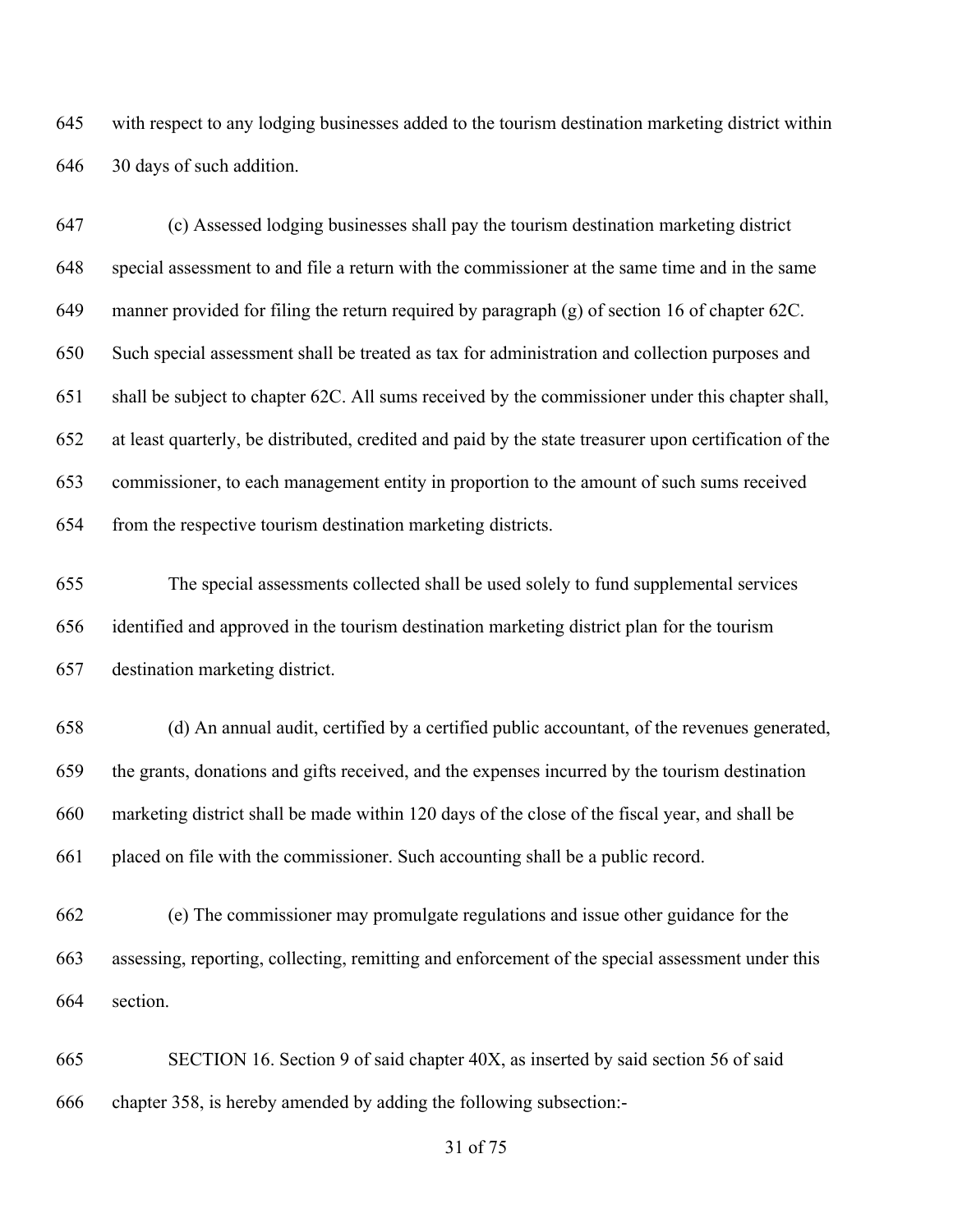(e) The municipal governing body of a lead jurisdiction shall notify the commissioner of the approval of any amendment to a tourism destination marketing district plan within 48 hours of the formal approval of such amendment. Any change in assessment rate shall take effect in the manner provided in subsection (a) of section 8 of this chapter.

 SECTION 17. Said chapter 40X, as inserted by said section 56 of said chapter 358, is hereby further amended by striking out section 11 and inserting in place thereof the following section:-

 Section 11. (a) The validity of an assessment levied pursuant to this chapter shall not be contested in any action or proceeding unless the action or proceeding is commenced within 30 days after the formal approval of the tourism destination marketing district by the local municipal governing body of the lead jurisdiction. Any appeal from a final judgment in an action or proceeding shall be perfected within 30 days after entry of judgment.

 (b) Notwithstanding subsection (a), the provisions of chapter 62C shall apply to disputes regarding the proper amount of assessment due from a lodging business pursuant to this chapter.

SECTION 18. Chapter 63 of the General Laws is hereby amended by inserting after

section 38HH the following section:-

 Section 38II. (a) As used in this section, the following words shall have the following meanings unless the context clearly requires otherwise:

"Commissioner", the commissioner of revenue.

 "Cranberry bog", an area actively cultivated for the harvesting or production of cranberries.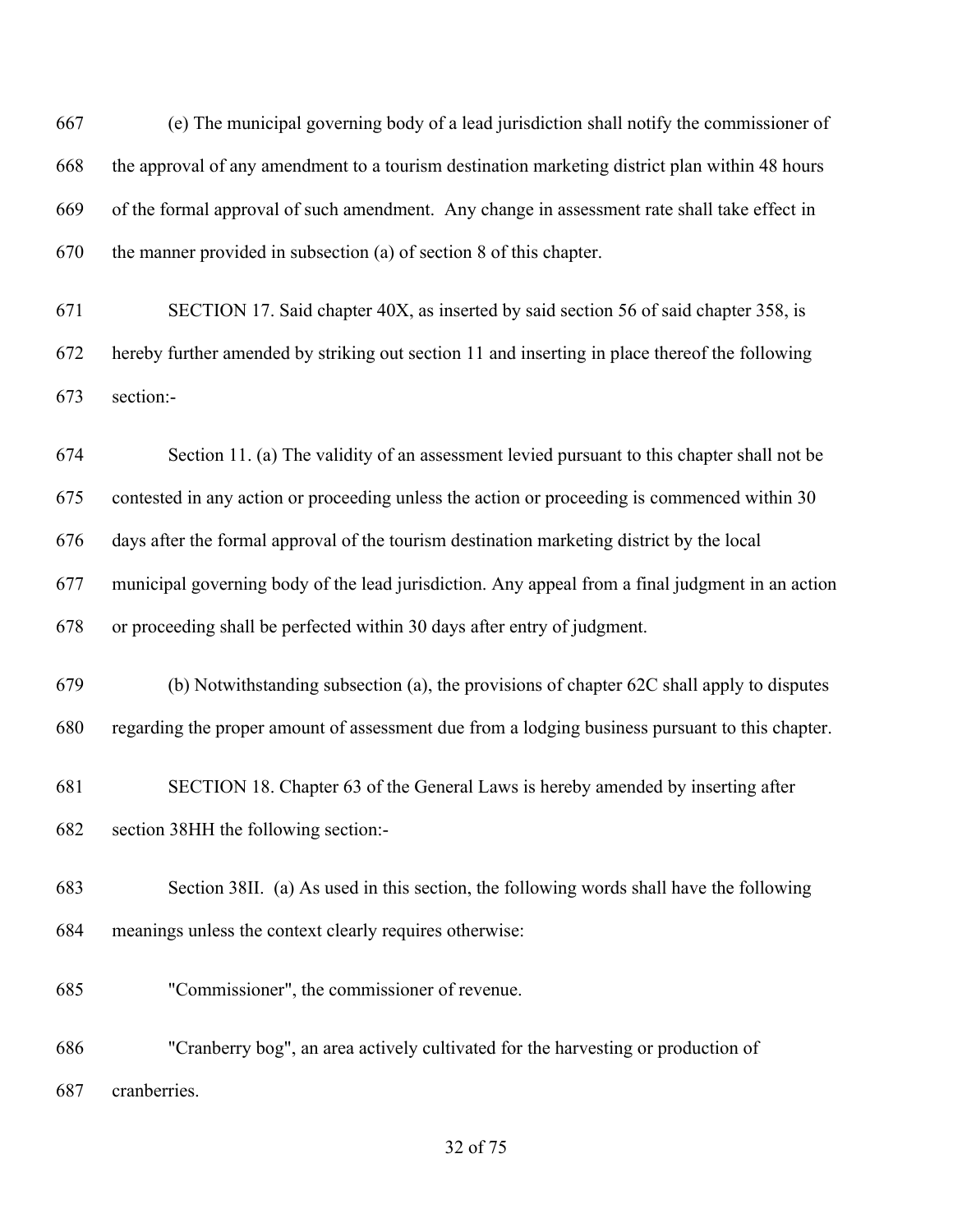"Qualified renovation'', the renovation, repair, replacement, regrading or restoration of a cranberry bog for the cultivation, harvesting or production of cranberries or any other activity or action associated with the renovation of an abandoned cranberry bog; provided, however, that "qualified renovation" shall not include the construction of facilities or structures for the processing of cranberries.

 "Qualified renovation expenditure", an expenditure or a cost directly incurred in connection with the qualified renovation of a cranberry bog; provided, however, that "qualified renovation expenditure" shall not include costs incurred in acquiring or purchasing property for the construction of facilities or structures for the cultivation, harvesting or production of cranberries.

"Secretary", the secretary of energy and environmental affairs.

"Taxpayer'', a taxpayer subject to taxation under this chapter.

 (b)(1) A taxpayer primarily engaged in cranberry production shall be allowed a credit against the taxes imposed by this chapter equal to 25 per cent of the total qualified renovation expenditures incurred in connection with the qualified renovation of a cranberry bog during the taxable year; provided, however, the amount of the credit that may be claimed by a taxpayer under this section shall not exceed \$100,000.

 (2) The credit under this section shall be taken against the taxes imposed under this chapter and shall be refundable. The commissioner shall apply the credit against the liability of the taxpayer as determined on its return, as first reduced by any other available credits, and shall then refund to the taxpayer the balance of the credits. If the amount of the credit allowed under this section exceeds the taxpayer's tax liability, the commissioner shall treat the excess as an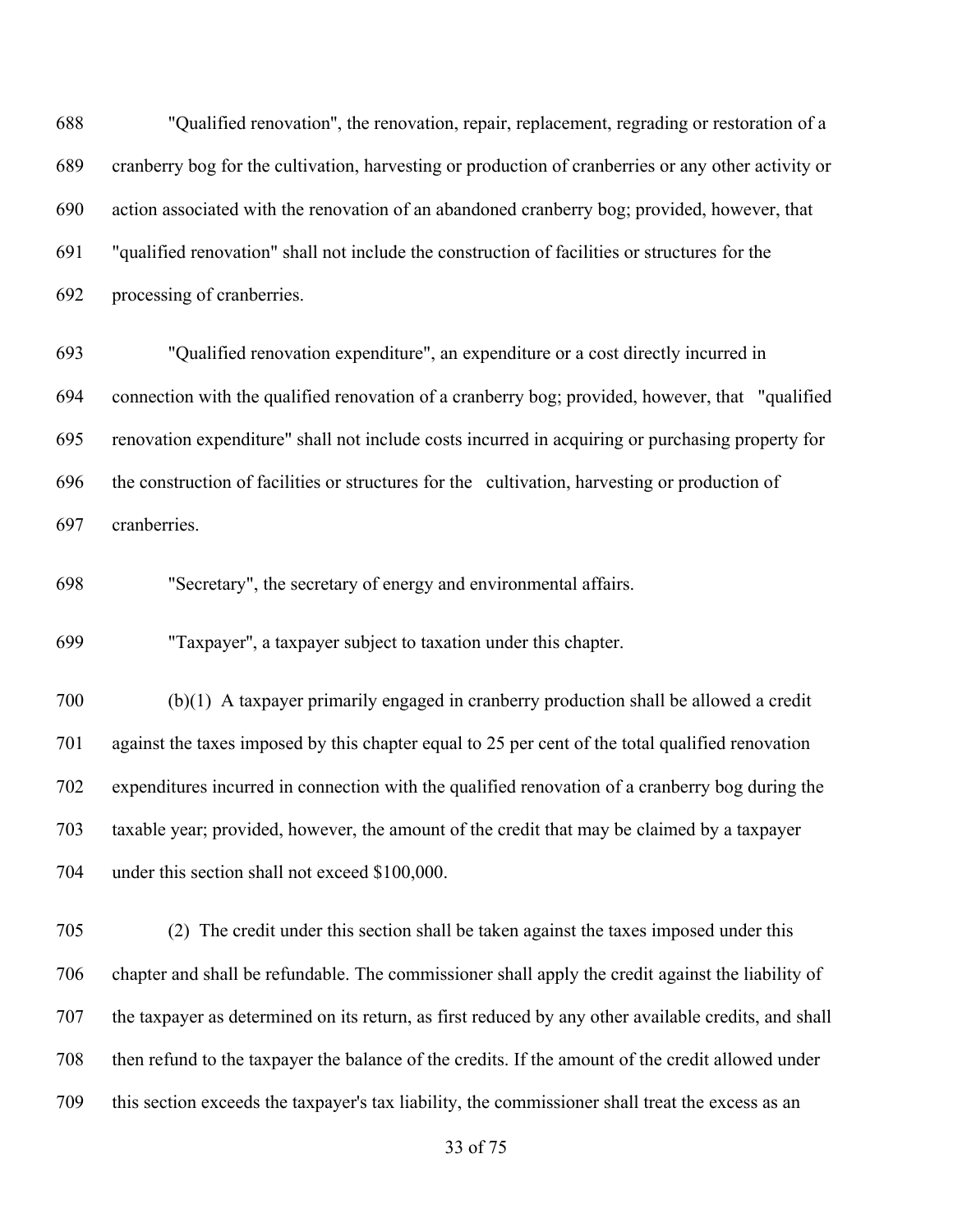overpayment and shall pay the taxpayer the entire amount of the excess. Any amount of the tax credit that exceeds the tax due for a taxable year may be carried forward by the taxpayer to any of the 5 subsequent taxable years.

 (3) The secretary, in consultation with the commissioner of agricultural resources, shall authorize annually, for the period beginning January 1, 2020 and ending December 31, 2024, tax credits under this subsection together with subsection (w) of section 6 of chapter 62 in an amount not to exceed \$2,000,000 per taxable year. No credits shall be allowed under this section except to the extent authorized in this section.

 (c) For a taxpayer to qualify for the credit provided for under this section, the taxpayer shall file with the secretary a summary of qualified renovation expenditures in connection with the qualified renovation. The secretary shall approve the summary of qualified renovation expenditures and provide notice to the commissioner. Any qualified renovation expenditures applicable to this credit shall be treated for purposes of this section as made on the date that the secretary provides notice of the certification to the commissioner.

 (d) Any portion of tax credits not awarded by the secretary in a calendar year shall not be applied to awards in a subsequent calendar year. The secretary shall provide any documentation that the commissioner may deem necessary to confirm compliance with paragraph (3) of subsection (b) and the commissioner shall provide a report confirming compliance to the secretary of administration and finance.

 (e) The secretary shall annually, not later than September 1, file a report with the house and senate committees on ways and means, the joint committee on environment, natural resources and agriculture and the joint committee on revenue identifying the total amount of tax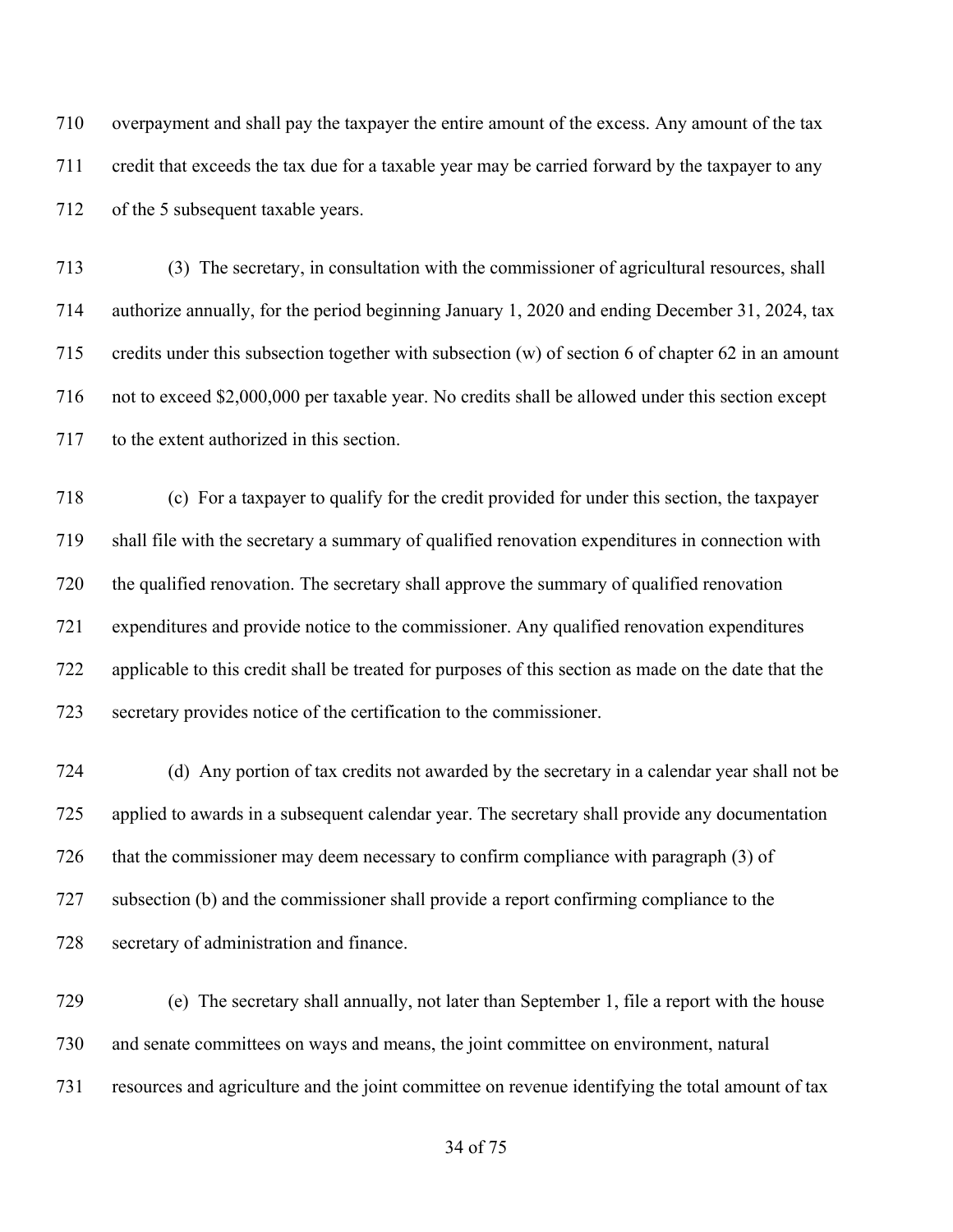credits claimed and the total amount of tax credits refunded pursuant to this section in the preceding fiscal year.

 (f) The secretary, in consultation with the commissioner of agricultural resources and the commissioner of revenue, shall promulgate regulations or other guidelines necessary for the administration and implementation of this section.

 SECTION 19. The fifth paragraph of subsection (a) of section 7 of chapter 93L of the General Laws, as added by section 65 of chapter 358 of the acts of 2020, is hereby amended by striking out the words "provided further, that records"and inserting in place thereof the following words:-

provided further, that such student loan ombudsman records.

 SECTION 20. Section 5K of chapter 111 of the General Laws, as appearing in the 2018 Official Edition, is hereby amended by striking out, in line 65, the words "existing and proposed".

 SECTION 21. Said section 5K of said chapter 111, as so appearing, is hereby further 746 amended by inserting, in line 66, after the word "commonwealth" the following words:-, including a nuclear power plant that is no longer operating, until the U.S. Nuclear Regulatory Commission has approved all areas of the site for unrestricted use, excluding the Independent Spent Fuel Storage Installation licensed by the U.S. Nuclear Regulatory Commission, and the unrestricted use areas meet the radiological release criteria established in regulations promulgated pursuant to section 5N. Such assessments shall be.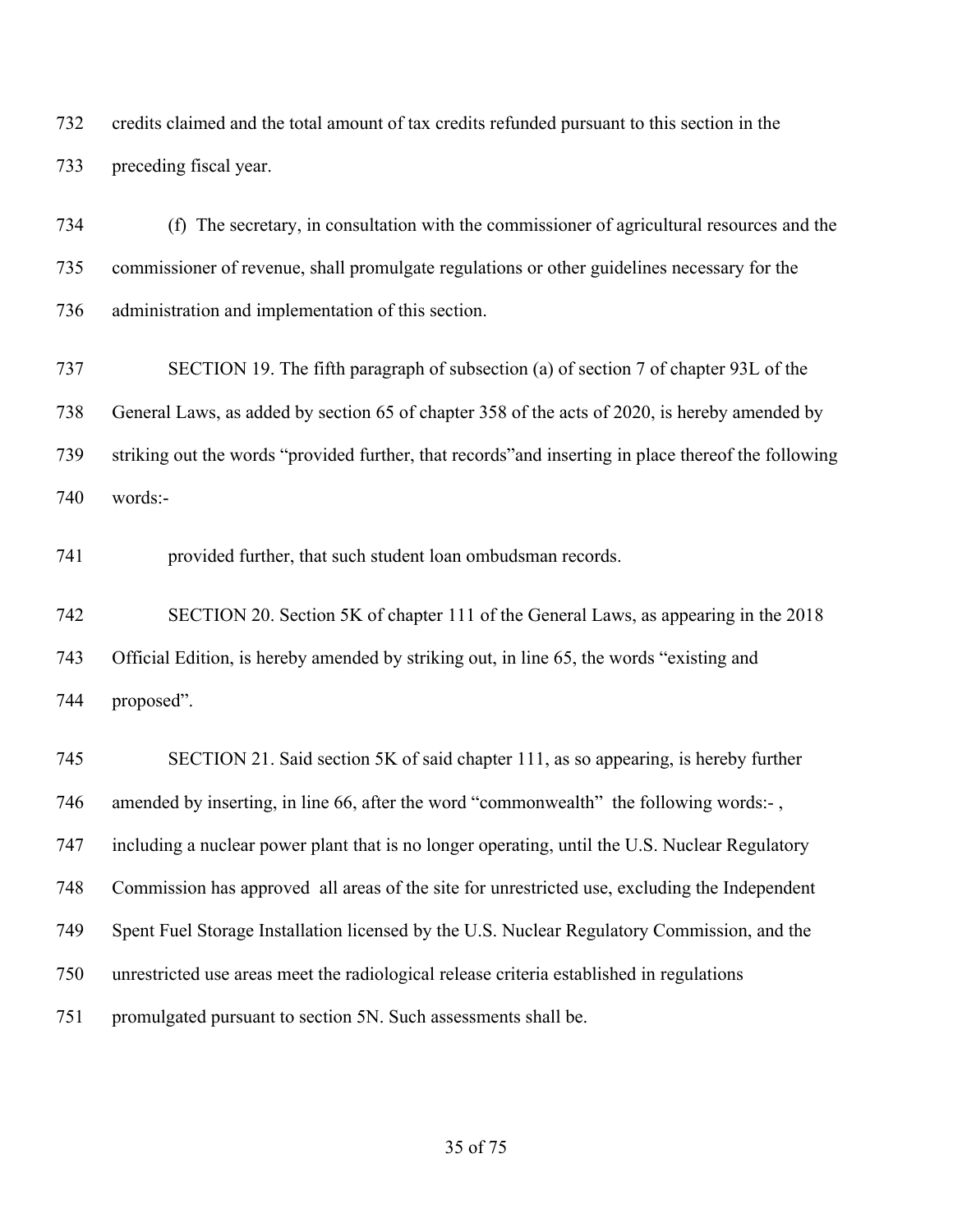| 752 | SECTION 22. Subsection (E) of said section 5K of said chapter 111, as so appearing, is         |
|-----|------------------------------------------------------------------------------------------------|
| 753 | hereby further amended by striking out the second and third sentences.                         |
| 754 | SECTION 23. Said section 5K of said chapter 111, as so appearing, is hereby further            |
| 755 | amended by striking out, in lines 91 and 92, the words "General Fund and credited to the       |
| 756 | department" and inserting in place thereof the following words:- Radiation Control Trust       |
| 757 | account.                                                                                       |
| 758 | SECTION 24. Subsection (a) of section 220 of said chapter 111, as so appearing, is             |
| 759 | hereby amended by adding before the definition of "forensic examination" the following         |
| 760 | definitions:-                                                                                  |
| 761 | "Certified sexual assault nurse examiner", a registered nurse, nurse practitioner, certified   |
| 762 | nurse midwife or physician in the commonwealth who has completed the Massachusetts SANE        |
| 763 | certification program and has been certified by the Massachusetts SANE program within the      |
| 764 | department.                                                                                    |
| 765 | "Designated SANE site", a clinical facility that has received official designation as a        |
| 766 | Massachusetts Sexual Assault Nurse Examiner Site from the Massachusetts SANE program           |
| 767 | within the department pursuant to subsection (f).                                              |
| 768 | SECTION 25. Said section 220 of said chapter 111, as so appearing, is hereby further           |
| 769 | amended by adding the following subsection:-                                                   |
| 770 | (i) In consultation with the advisory board, the department shall establish fees to be         |
| 771 | assessed on designated SANE sites for the provision of certified sexual assault nurse examiner |
|     |                                                                                                |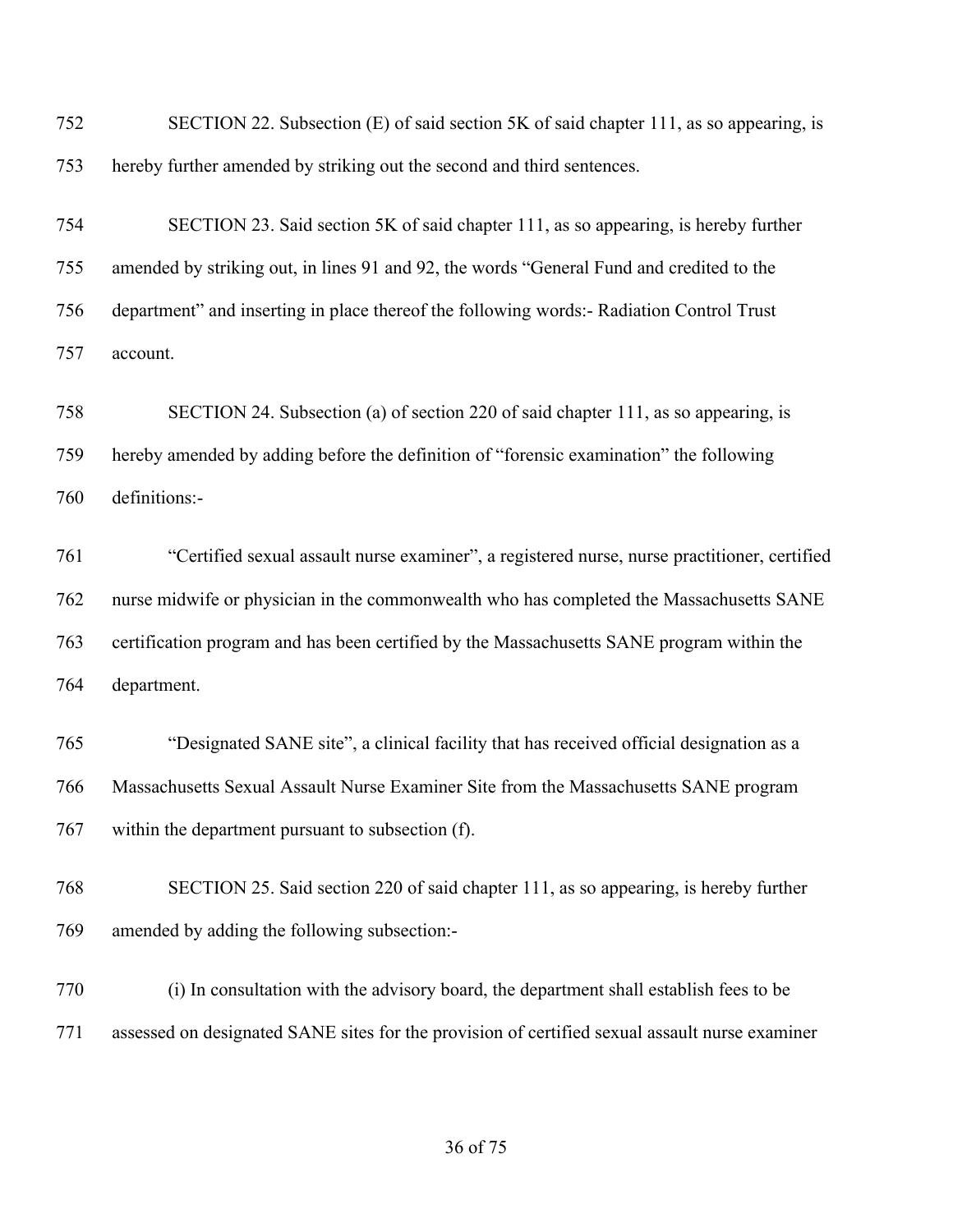services. Such fees shall be directed to the Sexual Assault Nurse Examiner Trust Fund established in section 2VVVV of chapter 29.

| 774 | SECTION 26. Chapter 111D of the General Laws is hereby amended by striking out                      |
|-----|-----------------------------------------------------------------------------------------------------|
| 775 | section 1 and inserting in place thereof the following section:-                                    |
| 776 | Section 1. As used in this chapter, the following words shall, unless the context requires          |
| 777 | otherwise, have the following meaning:-                                                             |
| 778 | (1) "CLIA-waived test", a test that the federal Centers for Medicare and Medicaid                   |
| 779 | Services has determined qualifies for a Certificate of Waiver under the federal Clinical            |
| 780 | Laboratory Improvement Amendments of 1988 (CLIA).                                                   |
| 781 | (2) "Clinical Laboratory", a facility or place, however named, the purpose of which is to           |
| 782 | make biological, serological, chemical, immuno-hematological, cytological, pathological, or         |
| 783 | other examinations of materials derived from a human body.                                          |
| 784 | (3) "Commissioner", the commissioner of public health.                                              |
| 785 | (4) "Company", a corporation, partnership, limited liability company, limited liability             |
| 786 | partnership, an association, a trust or an organized group of persons, whether incorporated or not. |
| 787 | (5) "Department", the department of public health in the executive office of human                  |
| 788 | services.                                                                                           |
| 789 | (6) "Exempt test", a test designated by the department as a simple laboratory examination           |
| 790 | or a procedure that has an insignificant risk of error, including but not limited to, CLIA-waived   |
| 791 | tests. Exempt test also may include tests designated by the department that the federal Centers     |
| 792 | for Medicare and Medicaid Services has determined qualify for a Certificate of Provider             |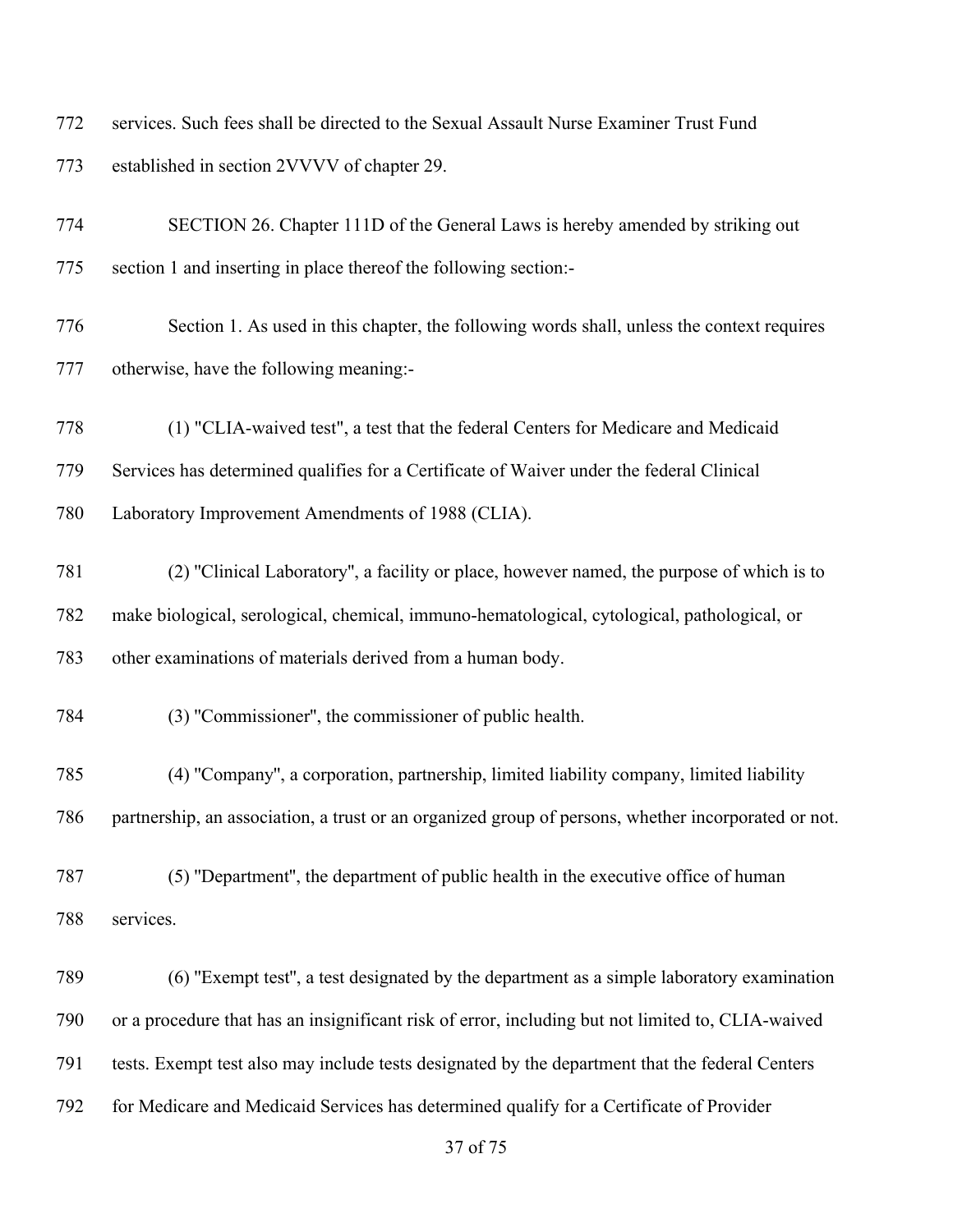Performed Microscopy under the federal Clinical Laboratory Improvement Amendments of 1988 (CLIA).

 (7) ''Ownership interest'', interests including, but not limited to, any membership, proprietary interest, shares of stock in a corporation, units or other interest in a partnership, bonds, debentures, notes or other equity interest or debt instrument or co-ownership in any form.

 (8) ''Person'', corporations, societies, associations, partnerships, limited liability companies, limited liability partnerships, trusts, organized group of persons, whether incorporated or not, an individual or the individual's estate upon death, any other entity including, but not limited to, medical practice, medical office, clinic, counseling center, substance use disorder treatment program or sober house or a political subdivision of the commonwealth.

 SECTION 27. Section 2 of said chapter 111D of the General Laws, as appearing in the 2018 Official Edition, is hereby amended by striking out clause (9) and inserting in place thereof the following 2 clauses:-

 (9) to classify, with the advice of the advisory committee on clinical laboratories, 808 laboratory tests as exempt for purposes of licensing physician clinical laboratories; and

(10) to establish minimum qualifications of laboratory personnel.

SECTION 28. Section 7 of said chapter 111D is hereby repealed.

 SECTION 29. Section 8 of said chapter 111D of the General Laws, as appearing in the 2018 Official Edition, is hereby amended by striking out clause (7) and inserting in place thereof the following clause:-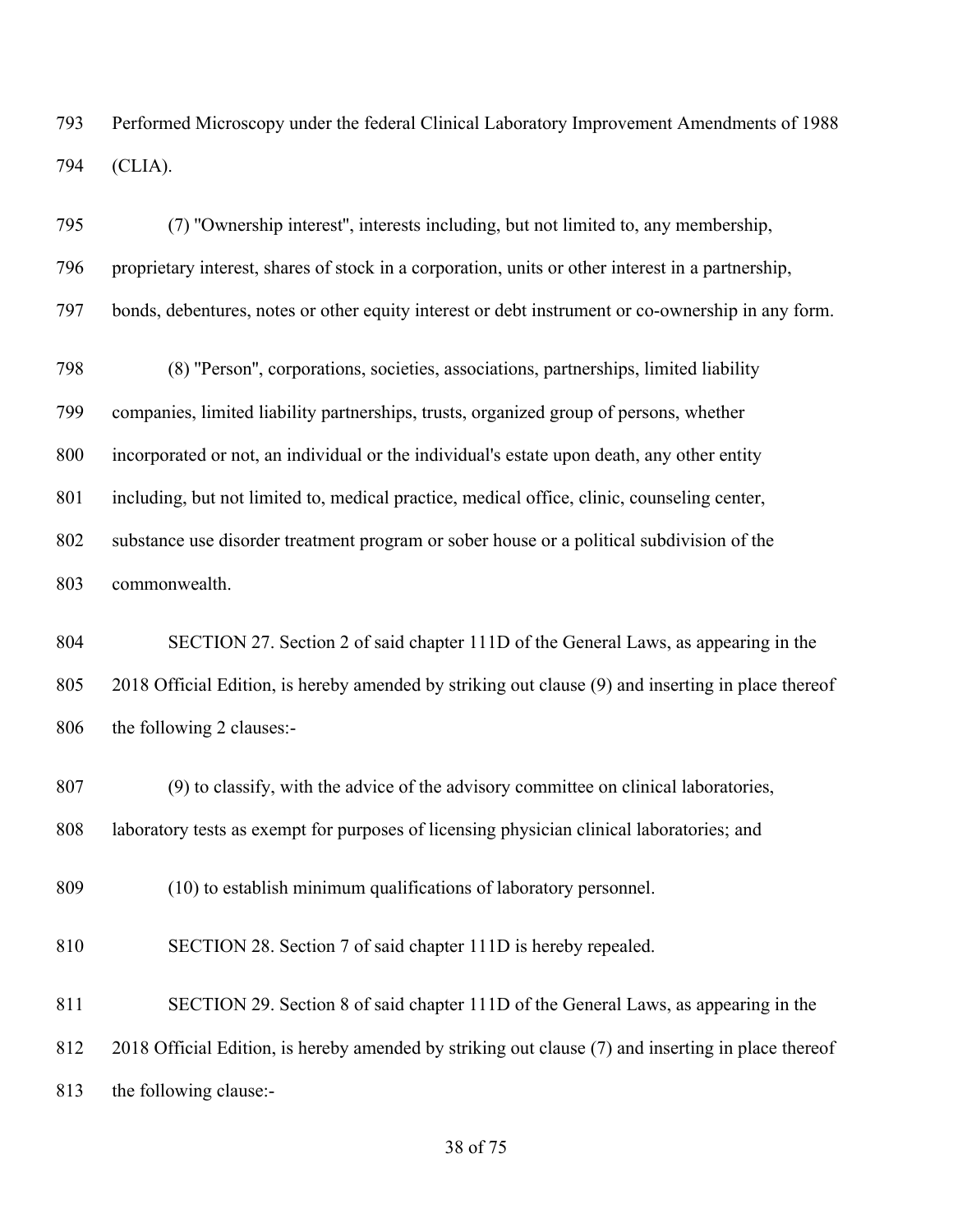(7) examine any specimen derived from a human body except upon the written request of a licensed physician or other licensed health care practitioner authorized under chapter 112 to make such a written request or, for the sole purpose of requesting urine drug screening, department-licensed substance abuse programs, state agencies or those vendors that contract with state agencies and are designated by the contracting agency to request such screenings, or other 819 person authorized to use the report of such examination by provision of chapter 112, unless such examination is for the sole purpose of testing the accuracy or sufficiency of the procedures or equipment of a clinical laboratory and is by instruction of the director of such laboratory, or unless such examination is for the purpose of providing a health promotion screening program and is not used for diagnosis or treatment of patients;. SECTION 30. Said section 8 of said chapter 111D, as so appearing, is hereby further amended by striking out clause (11) and inserting in place thereof the following clause:- (11) employ a person as a director of a clinical laboratory, or to serve as a director of a 827 clinical laboratory, except as authorized by department regulation, rule or order pursuant to section 2 of this chapter;. SECTION 31. Chapter 112 of the General Laws is hereby amended by striking out section 76B and inserting in place thereof the following section:- Section 76B. (a) Any person who has taken and passed an examination approved by the board and conducted in the English language, and has been registered by a province of Canada, and meets the eligibility requirements of clinical and theoretical study as determined by the board, and furnishes to the board satisfactory proof of good moral character and having graduated from a school of nursing approved by the board of nursing in the jurisdiction in which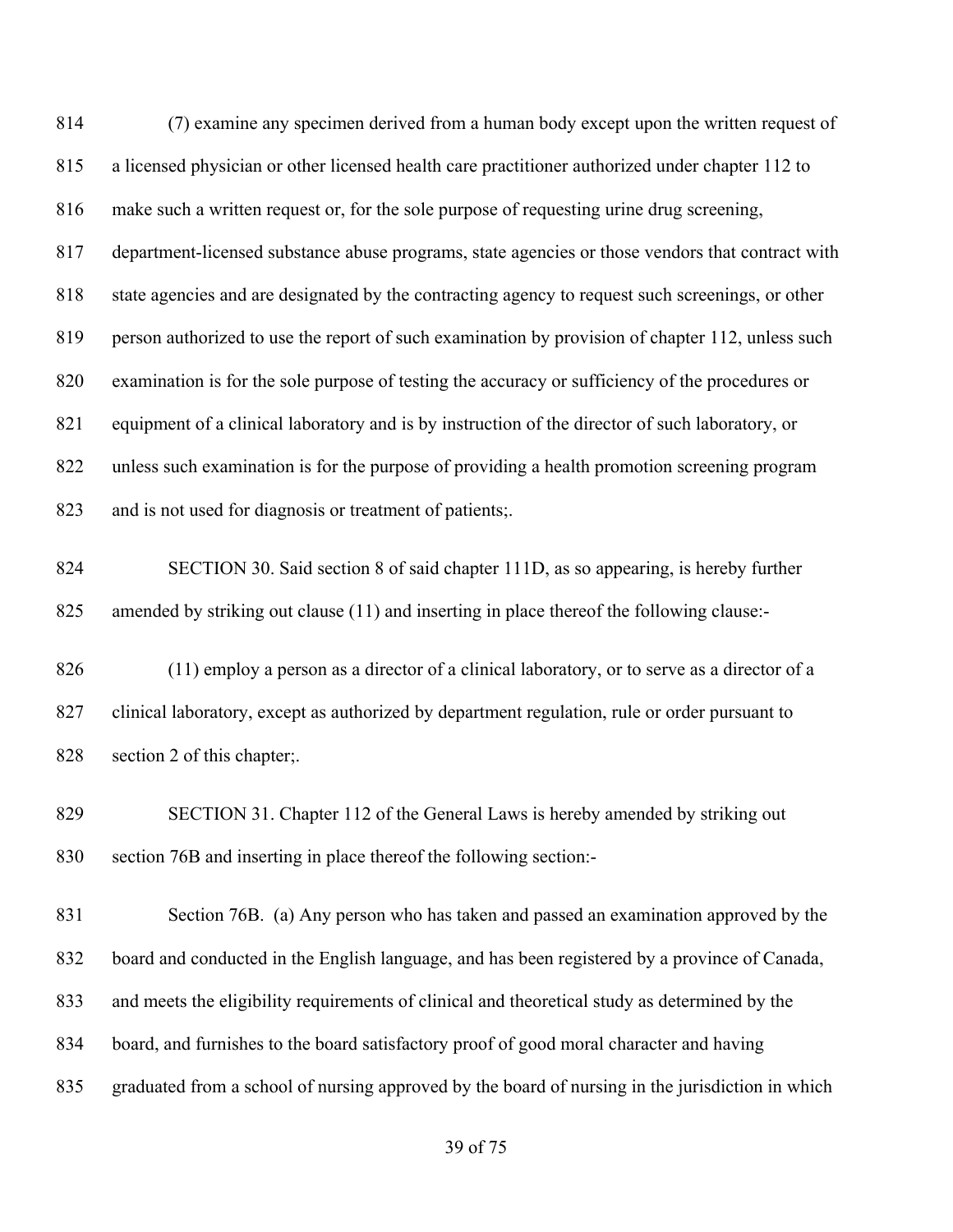the applicant was originally registered shall be deemed to have met standards substantially the same as those of the commonwealth for the licensing of nurses and shall be licensed in the commonwealth without examination.

 (b) Any person who has taken and passed an examination approved by the board and conducted in a language other than English, and has taken and passed a test of English 841 Proficiency approved by the Board, and has been registered by a province of Canada, and meets 842 the eligibility requirements of clinical and theoretical study as determined by the board, and furnishes to the board satisfactory proof of good moral character and having graduated from a school of nursing approved by the board of nursing in the jurisdiction in which the applicant was originally registered shall be deemed to have met standards substantially the same as those of the commonwealth for the licensing of nurses and shall be licensed in the commonwealth without examination.

 SECTION 32. The General Laws are hereby amended by inserting after chapter 112 the following chapter:-

Chapter 112A. Interstate Medical Licensure Compact

Section 1.

 In order to strengthen access to health care, and in recognition of the advances in the delivery of health care, the member states of the Interstate Medical Licensure Compact have allied in common purpose to develop a comprehensive process that complements the existing licensing and regulatory authority of state medical boards, provides a streamlined process that allows physicians to become licensed in multiple states, thereby enhancing the portability of a medical license and ensuring the safety of patients. The compact creates another pathway for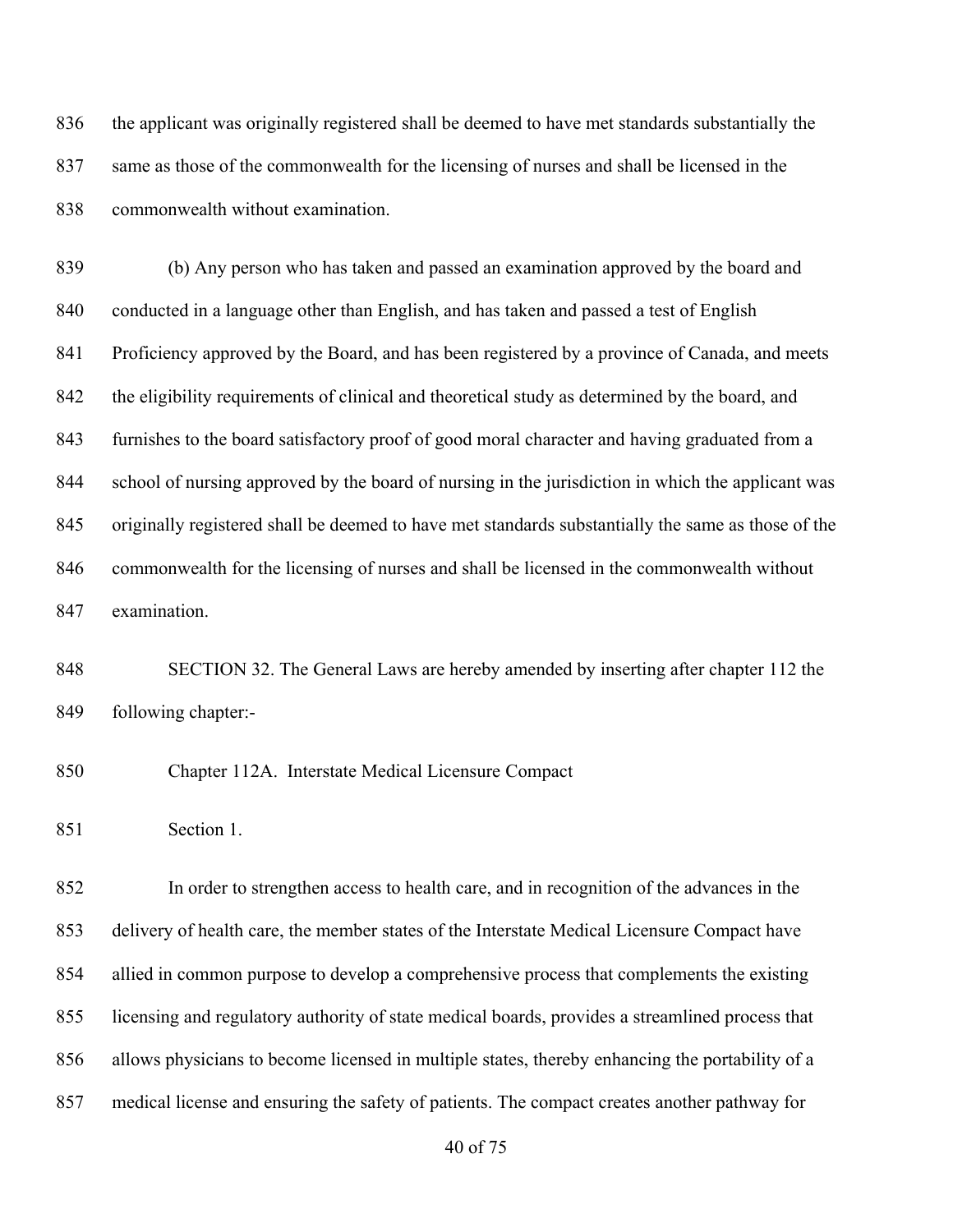| 858 | licensure and does not otherwise change a state's existing Medical Practice Act. The compact         |
|-----|------------------------------------------------------------------------------------------------------|
| 859 | also adopts the prevailing standard for licensure and affirms that the practice of medicine occurs   |
| 860 | where the patient is located at the time of the physician-patient encounter, and therefore, requires |
| 861 | the physician to be under the jurisdiction of the state medical board where the patient is located.  |
| 862 | State medical boards that participate in the compact retain the jurisdiction to impose an adverse    |
| 863 | action against a license to practice medicine in that state issued to a physician through the        |
| 864 | procedures in the compact.                                                                           |
| 865 | Section 2.                                                                                           |
| 866 | As used in this chapter, the following words shall have the following meanings:                      |
| 867 | "Bylaws", those bylaws established by the Interstate Commission pursuant to section 11.              |
| 868 | "Commissioner", the voting representative appointed by each member board pursuant to                 |
| 869 | section 11.                                                                                          |
| 870 | "Conviction", a finding by a court that an individual is guilty of a criminal offense                |
| 871 | through adjudication, or entry of a plea of guilt or no contest to the charge by the offender.       |
| 872 | Evidence of an entry of a conviction of a criminal offense by the court shall be considered final    |
| 873 | for purposes of disciplinary action by a member board.                                               |
| 874 | "Expedited License", a full and unrestricted medical license granted by a member state to            |
| 875 | an eligible physician through the process set forth in the compact.                                  |
| 876 | "Interstate Commission", the interstate commission created pursuant to section 11.                   |
| 877 | "License", authorization by a member state for a physician to engage in the practice of              |
| 878 | medicine, which would be unlawful without authorization.                                             |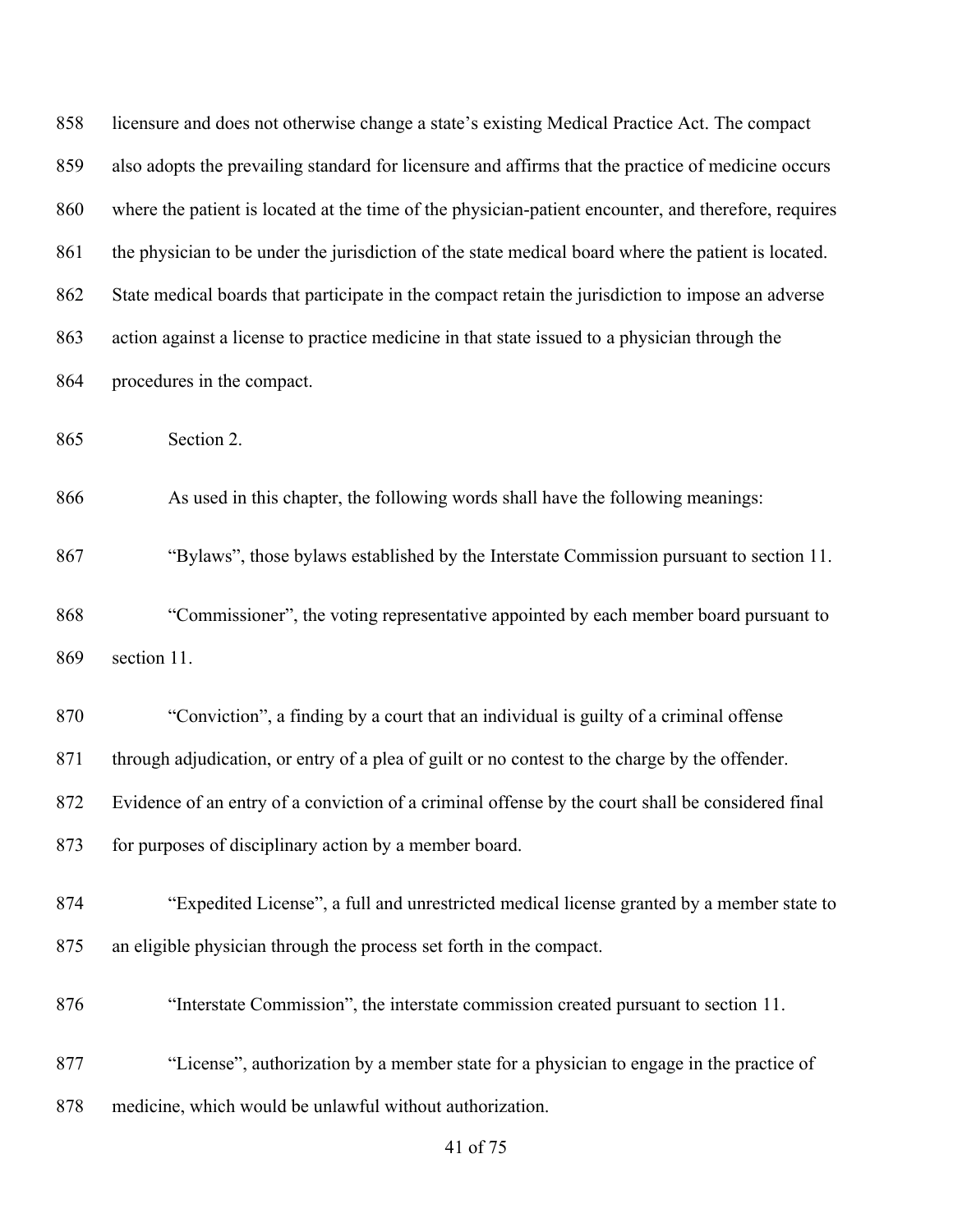"Medical Practice Act", laws and regulations governing the practice of allopathic and osteopathic medicine within a member state.

 "Member Board", a state agency in a member state that acts in the sovereign interests of the state by protecting the public through licensure, regulation and education of physicians as directed by the state government.

"Member State", a state that has enacted the compact.

 "Practice of Medicine", clinical prevention, diagnosis or treatment of human disease, injury or condition requiring a physician to obtain and maintain a license in compliance with the Medical Practice Act of a member state.

 "Physician", any person who (i) is a graduate of a medical school accredited by the Liaison Committee on Medical Education, the Commission on Osteopathic College Accreditation, or a medical school listed in the International Medical Education Directory or its equivalent; (ii) passed each component of the United States Medical Licensing Examination (USMLE) or the Comprehensive Osteopathic Medical Licensing Examination (COMLEX-USA) within three attempts, or any of its predecessor examinations accepted by a state medical board as an equivalent examination for licensure purposes; (iii) successfully completed graduate medical education approved by the Accreditation Council for Graduate Medical Education or the American Osteopathic Association; (iv) holds specialty certification or a time-unlimited specialty certificate recognized by the American Board of Medical Specialties or the American Osteopathic Association's Bureau of Osteopathic Specialists; (v) possesses a full and unrestricted license to engage in the practice of medicine issued by a member board; (vi) has never been convicted, received adjudication, deferred adjudication, community supervision or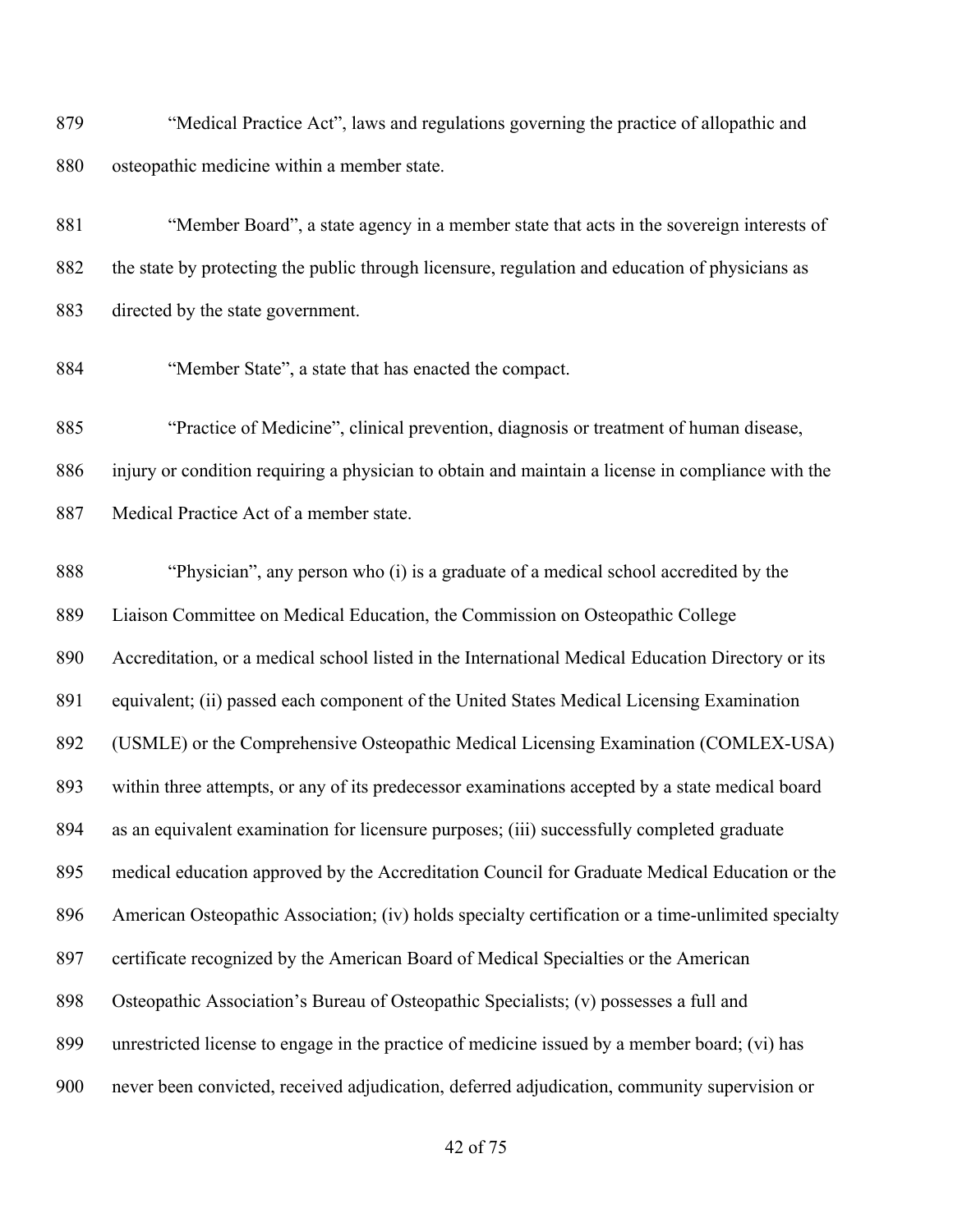deferred disposition for any offense by a court of appropriate jurisdiction; (vii) has never held a license authorizing the practice of medicine subjected to discipline by a licensing agency in any state, federal or foreign jurisdiction, excluding any action related to non-payment of fees related to a license; (viii) has never had a controlled substance license or permit suspended or revoked by a state or the United States Drug Enforcement Administration; and (ix) is not under active investigation by a licensing agency or law enforcement authority in any state, federal or foreign jurisdiction.

"Offense", a felony, gross misdemeanor or crime of moral turpitude.

 "Rule", a written statement by the Interstate Commission promulgated pursuant to section 12 of the compact that is of general applicability, implements, interprets or prescribes a policy or provision of the compact, or an organizational, procedural or practice requirement of the Interstate Commission, and has the force and effect of statutory law in a member state, and includes the amendment, repeal or suspension of an existing rule.

"State", any state, commonwealth, district or territory of the United States.

 "State of Principal License", a member state where a physician holds a license to practice medicine and which has been designated as such by the physician for purposes of registration and participation in the compact.

Section 3.

 (a) A physician must meet the eligibility requirements as defined in subsection (k) of section 2 to receive an expedited license under the terms and provisions of the compact.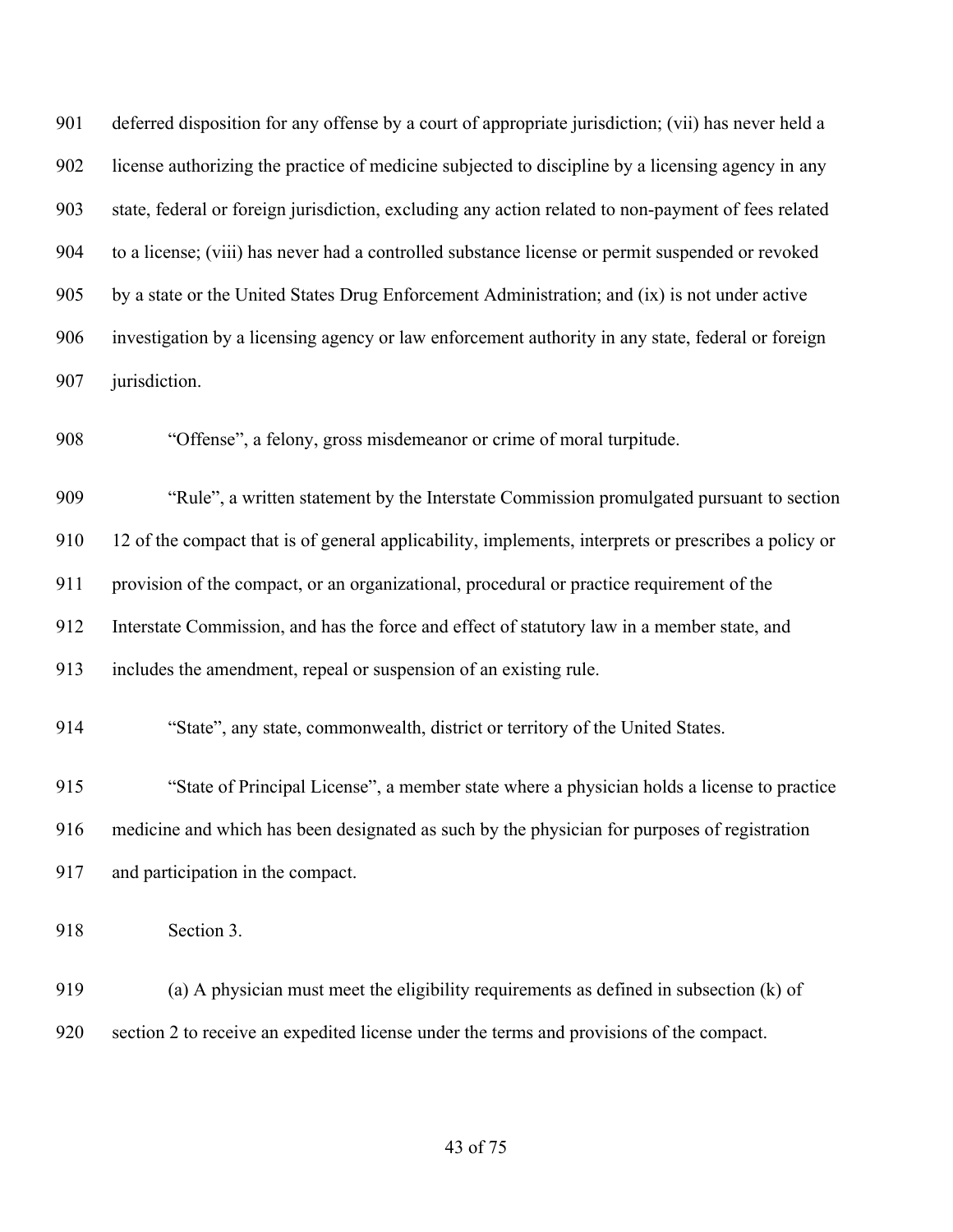| 921 | (b) A physician who does not meet the requirements of subsection (k) of section 2 may                   |
|-----|---------------------------------------------------------------------------------------------------------|
| 922 | obtain a license to practice medicine in a member state if the individual complies with all laws        |
| 923 | and requirements, other than the compact, relating to the issuance of a license to practice             |
| 924 | medicine in that state.                                                                                 |
| 925 | Section 4.                                                                                              |
| 926 | (a) A physician shall designate a member state as the state of principal license for                    |
| 927 | purposes of registration for expedited licensure through the compact if the physician possesses a       |
| 928 | full and unrestricted license to practice medicine in that state, and the state is:                     |
| 929 | (1) The state of principal residence for the physician;                                                 |
| 930 | (2) The state where at least 25 per cent of the practice of medicine occurs;                            |
| 931 | (3) The location of the physician's employer; or                                                        |
| 932 | $(4)$ If no state qualifies under clause $(1)$ , clause $(2)$ or clause $(3)$ , the state designated as |
| 933 | state of residence for purpose of federal income tax.                                                   |
| 934 | (b) A physician may redesignate a member state as state of principal license at any time,               |
| 935 | as long as the state meets the requirements of subsection (a).                                          |
| 936 | (c) The Interstate Commission is authorized to develop rules to facilitate redesignation of             |
| 937 | another member state as the state of principal license.                                                 |
| 938 | Section 5.                                                                                              |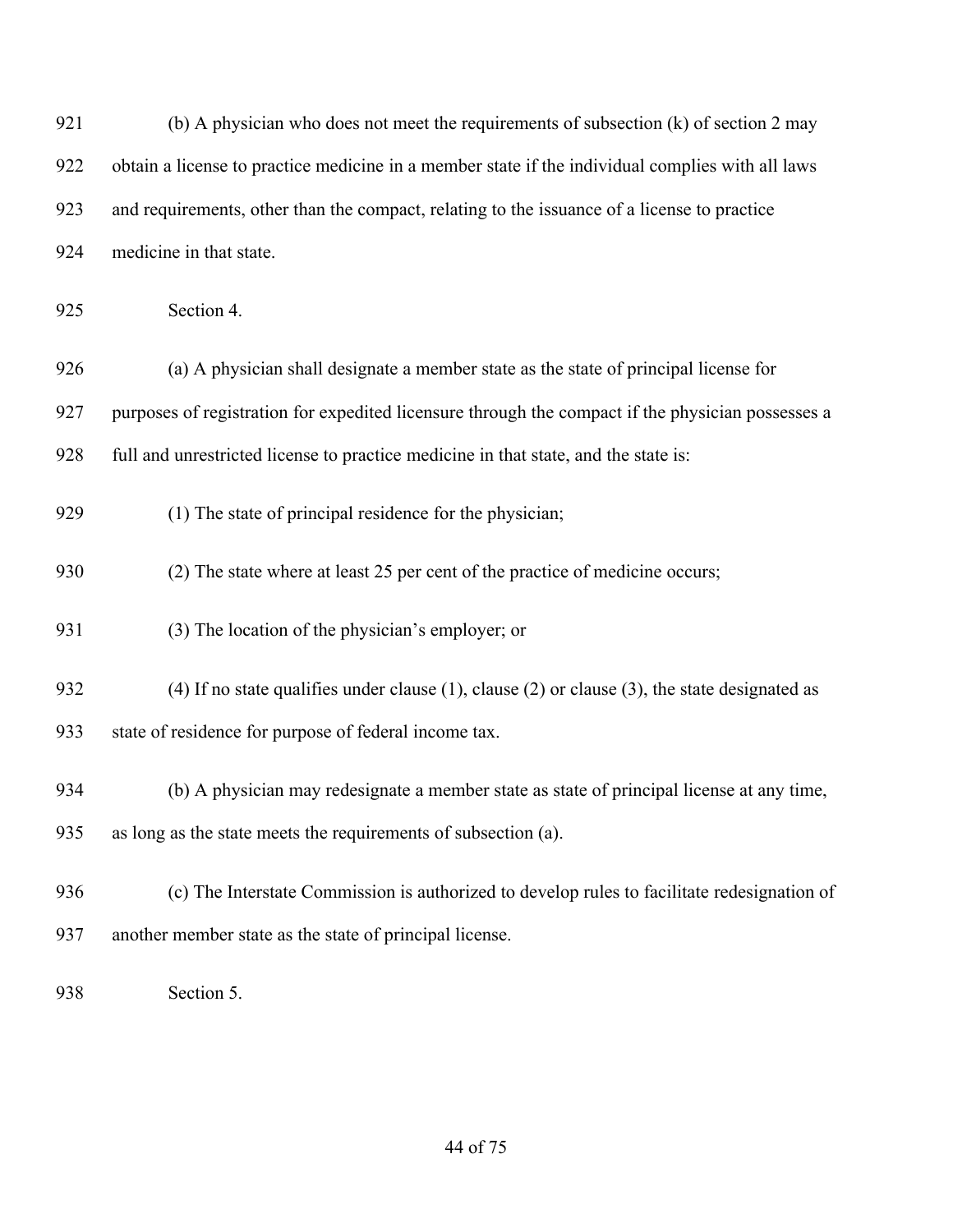(a) A physician seeking licensure through the compact shall file an application for an expedited license with the member board of the state selected by the physician as the state of principal license.

 (b) Upon receipt of an application for an expedited license, the member board within the state selected as the state of principal license shall evaluate whether the physician is eligible for expedited licensure and issue a letter of qualification, verifying or denying the physician's eligibility, to the Interstate Commission.

 (1) Static qualifications, which include verification of medical education, graduate medical education, results of any medical or licensing examination, and other qualifications as determined by the Interstate Commission through rule, shall not be subject to additional primary source verification where already primary source verified by the state of principal license.

 (2) The member board within the state selected as the state of principal license shall, in the course of verifying eligibility, perform a criminal background check of an applicant, including the use of the results of fingerprint or other biometric data checks compliant with the requirements of the Federal Bureau of Investigation, with the exception of federal employees 954 who have suitability determination in accordance with 5 CFR § 731.202.

 (3) Appeal on the determination of eligibility shall be made to the member state where the application was filed and shall be subject to the law of that state.

 (c) Upon verification in subsection (b), physicians eligible for an expedited license shall complete the registration process established by the Interstate Commission to receive a license in a member state selected pursuant to subsection (a), including the payment of any applicable fees.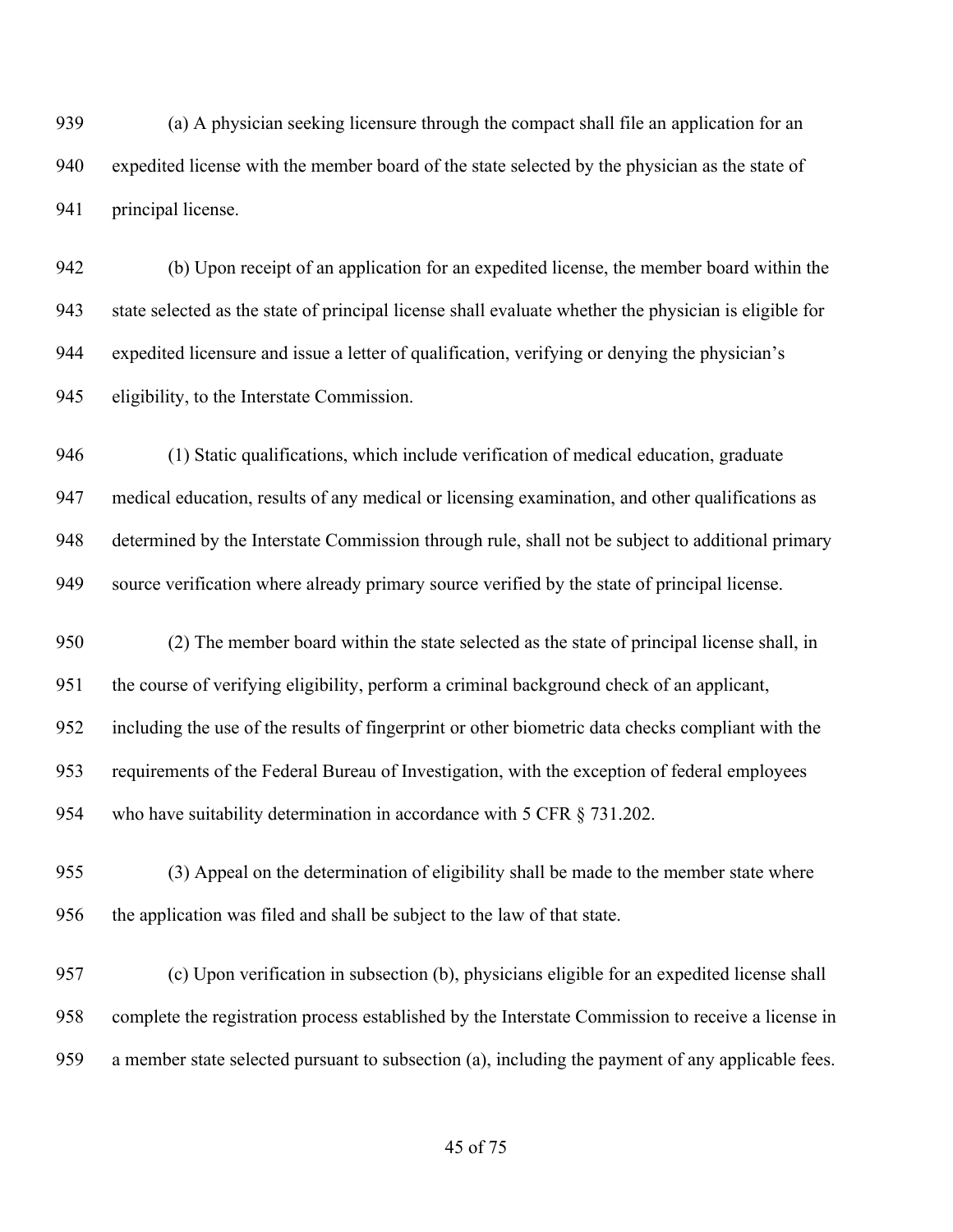(d) After receiving verification of eligibility under subsection (b) and any fees under subsection (c), a member board shall issue an expedited license to the physician. This license shall authorize the physician to practice medicine in the issuing state consistent with the Medical Practice Act and all applicable laws and regulations of the issuing member board and member state.

 (e) An expedited license shall be valid for a period consistent with the licensure period in the member state and in the same manner as required for other physicians holding a full and unrestricted license within the member state.

 (f) An expedited license obtained through the compact shall be terminated if a physician fails to maintain a license in the state of principal licensure for a non-disciplinary reason, without redesignation of a new state of principal licensure.

 (g) The Interstate Commission is authorized to develop rules regarding the application process, including payment of any applicable fees, and the issuance of an expedited license.

Section 6.

 (a) A member state issuing an expedited license authorizing the practice of medicine in that state may impose a fee for a license issued or renewed through the compact.

 (b) The Interstate Commission is authorized to develop rules regarding fees for expedited licenses.

Section 7.

 (a) A physician seeking to renew an expedited license granted in a member state shall complete a renewal process with the Interstate Commission if the physician: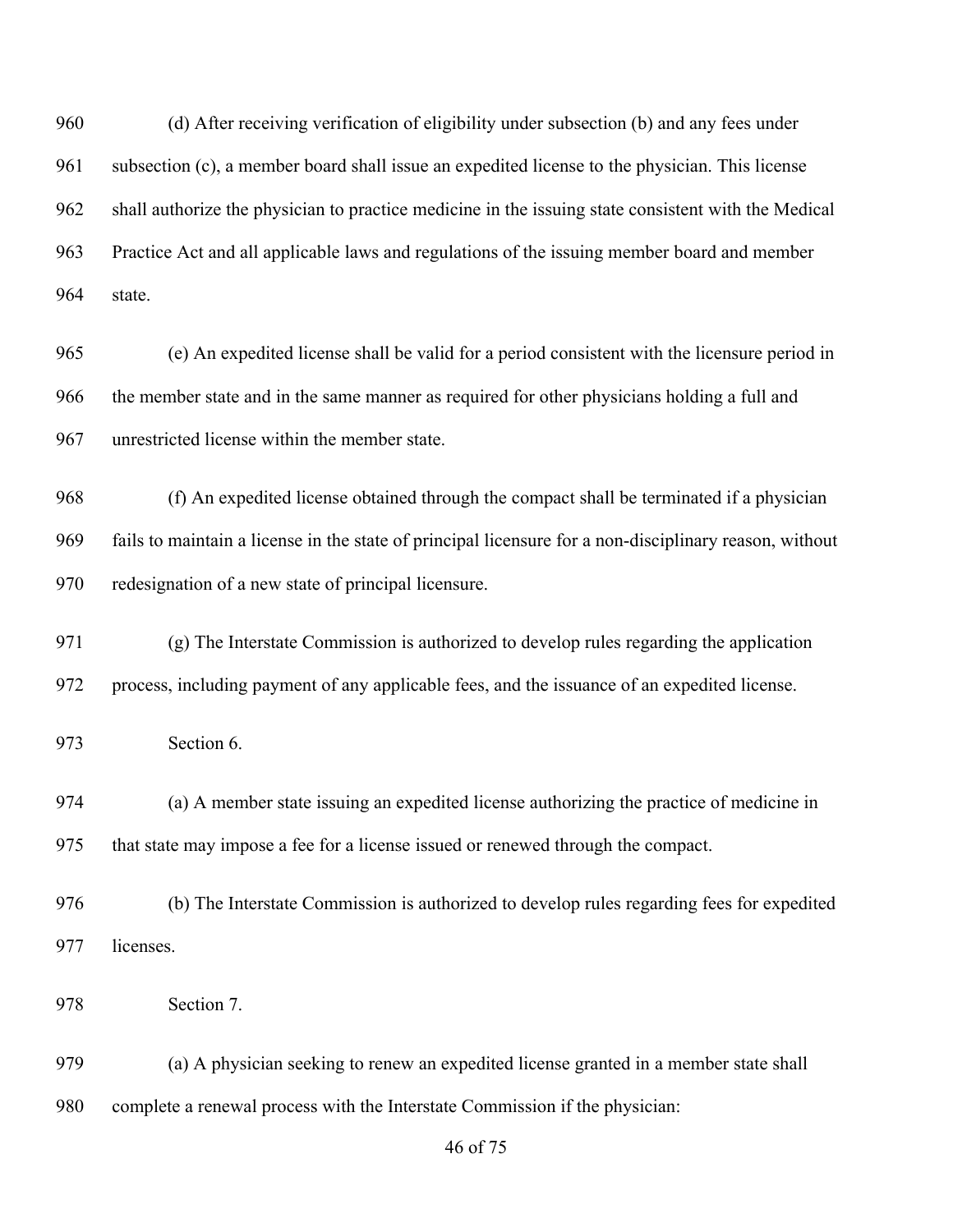(1) Maintains a full and unrestricted license in a state of principal license;

- (2) Has not been convicted, received adjudication, deferred adjudication, community supervision or deferred disposition for any offense by a court of appropriate jurisdiction;
- (3) Has not had a license authorizing the practice of medicine subject to discipline by a licensing agency in any state, federal or foreign jurisdiction, excluding any action related to non-payment of fees related to a license; and
- (4) Has not had a controlled substance license or permit suspended or revoked by a state or the United States Drug Enforcement Administration.
- (b) Physicians shall comply with all continuing professional development or continuing medical education requirements for renewal of a license issued by a member state.
- (c) The Interstate Commission shall collect any renewal fees charged for the renewal of a license and distribute the fees to the applicable member board.
- (d) Upon receipt of any renewal fees collected in subsection (c), a member board shall renew the physician's license.
- (e) Physician information collected by the Interstate Commission during the renewal process will be distributed to all member boards.
- (f) The Interstate Commission is authorized to develop rules to address renewal of licenses obtained through the compact.
- Section 8.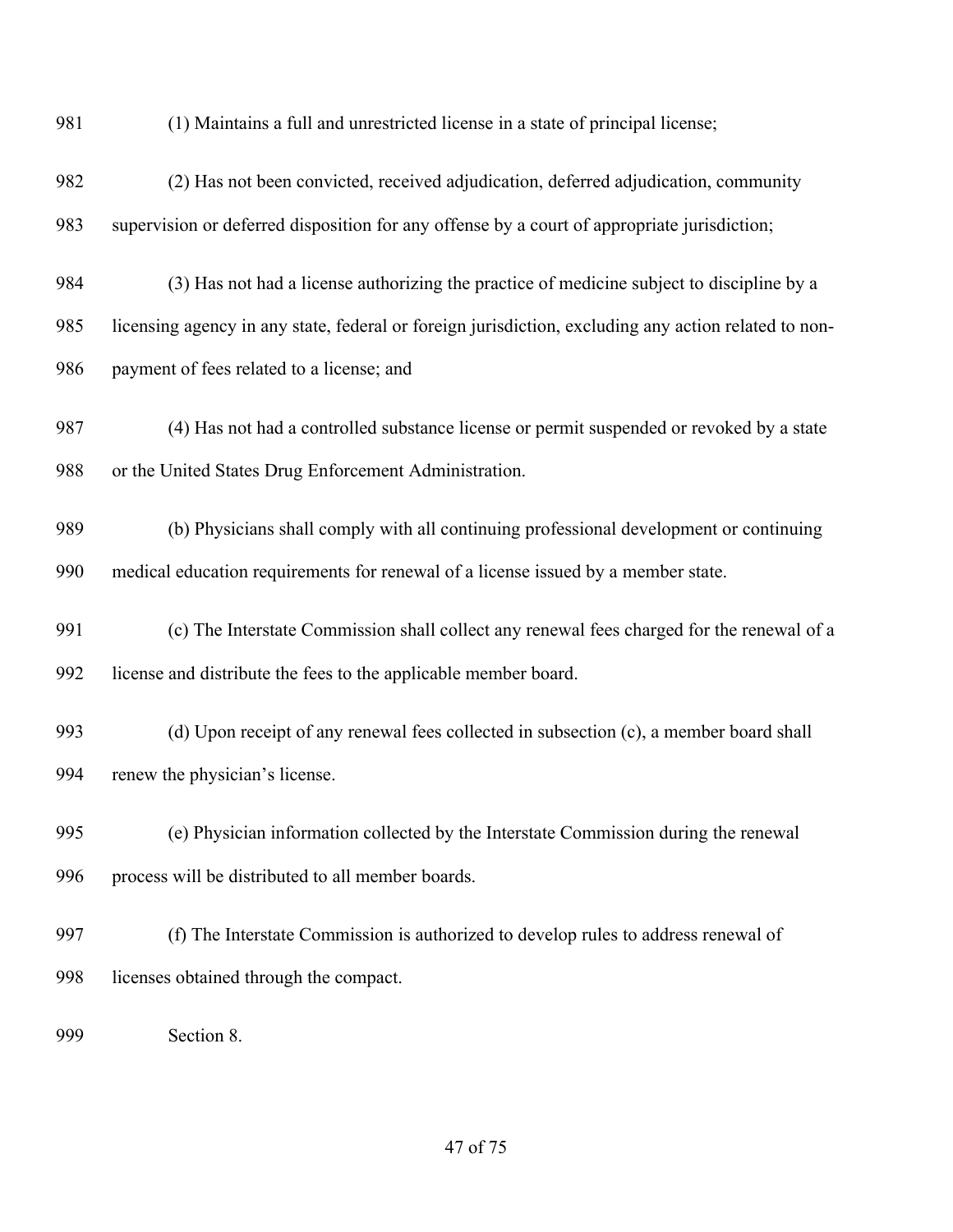(a) The Interstate Commission shall establish a database of all physicians licensed, or who have applied for licensure, under section 5.

 (b) Notwithstanding any other provision of law, member boards shall report to the Interstate Commission any public action or complaints against a licensed physician who has applied or received an expedited license through the compact.

 (c) Member boards shall report disciplinary or investigatory information determined as necessary and proper by rule of the Interstate Commission.

 (d) Member boards may report any nonpublic complaint, disciplinary or investigatory information not required by subsection (c) to the Interstate Commission.

 (e) Member boards shall share complaint or disciplinary information about a physician upon request of another member board.

 (f) All information provided to the Interstate Commission or distributed by member boards shall be confidential, filed under seal, and used only for investigatory or disciplinary matters.

 (g) The Interstate Commission is authorized to develop rules for mandated or discretionary sharing of information by member boards.

Section 9.

(a) Licensure and disciplinary records of physicians are deemed investigative.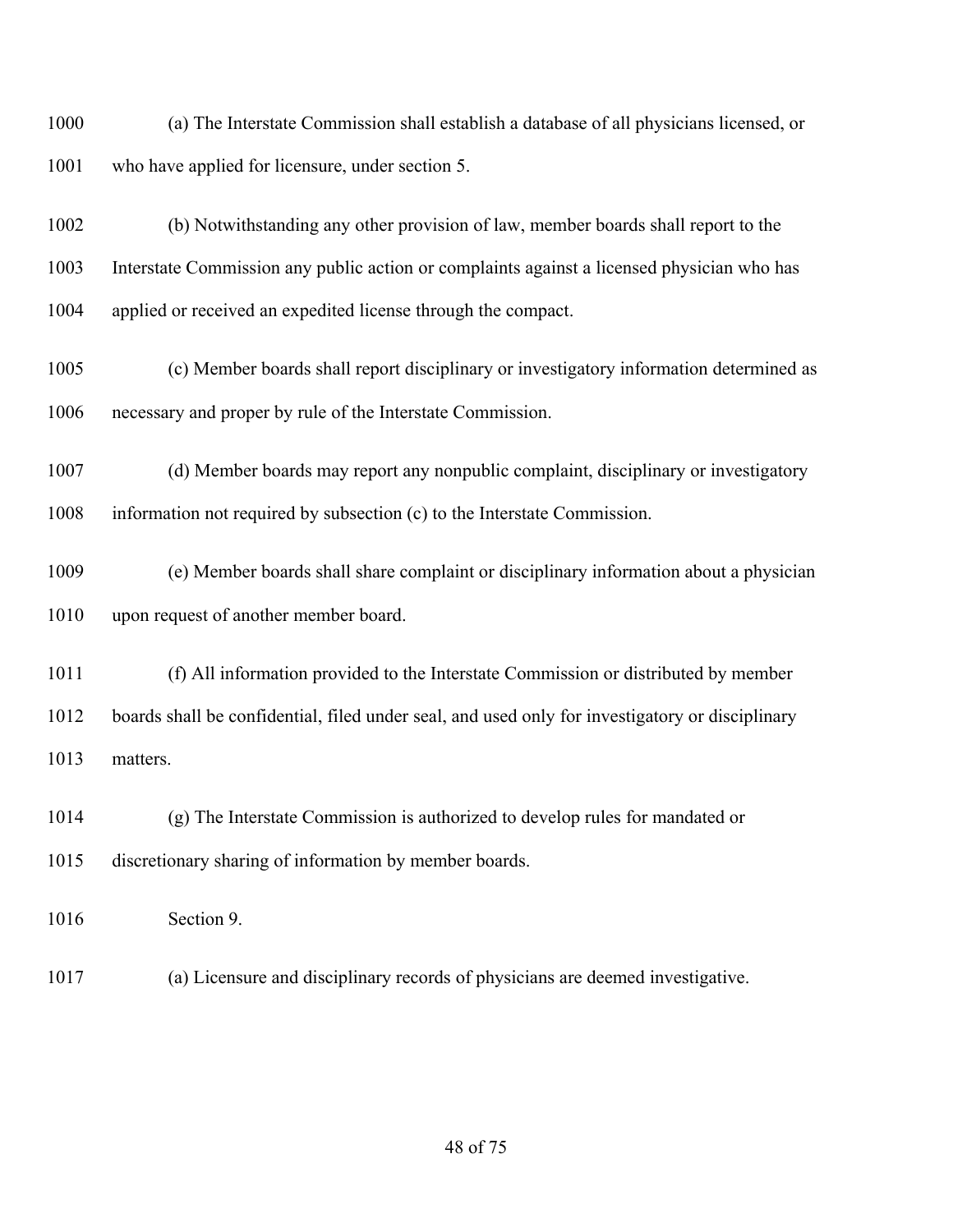(b) In addition to the authority granted to a member board by its respective Medical Practice Act or other applicable state law, a member board may participate with other member boards in joint investigations of physicians licensed by the member boards.

(c) A subpoena issued by a member state shall be enforceable in other member states.

 (d) Member boards may share any investigative, litigation or compliance materials in furtherance of any joint or individual investigation initiate under the compact.

 (e) Any member state may investigate actual or alleged violations of the statutes authorizing the practice of medicine in any other member state in which a physician holds a 1026 license to practice medicine.

Section 10.

 (a) Any disciplinary action taken by any member board against a physician licensed through the compact shall be deemed unprofessional conduct which may be subject to discipline by other member boards, in addition to any violation of the Medical Practice Act or regulations in that state.

 (b) If a license granted to a physician by the member board in the state of principal license is revoked, surrendered or relinquished in lieu of discipline, or suspended, then all licenses issued to the physician by member boards shall automatically be placed, without further action necessary by any member board, on the same status. If the member board in the state of principal license subsequently reinstates the physician's license, a license issued to the physician by any other member board shall remain encumbered until that respective member board takes action to reinstate the license in a manner consistent with the Medical Practice Act of that state.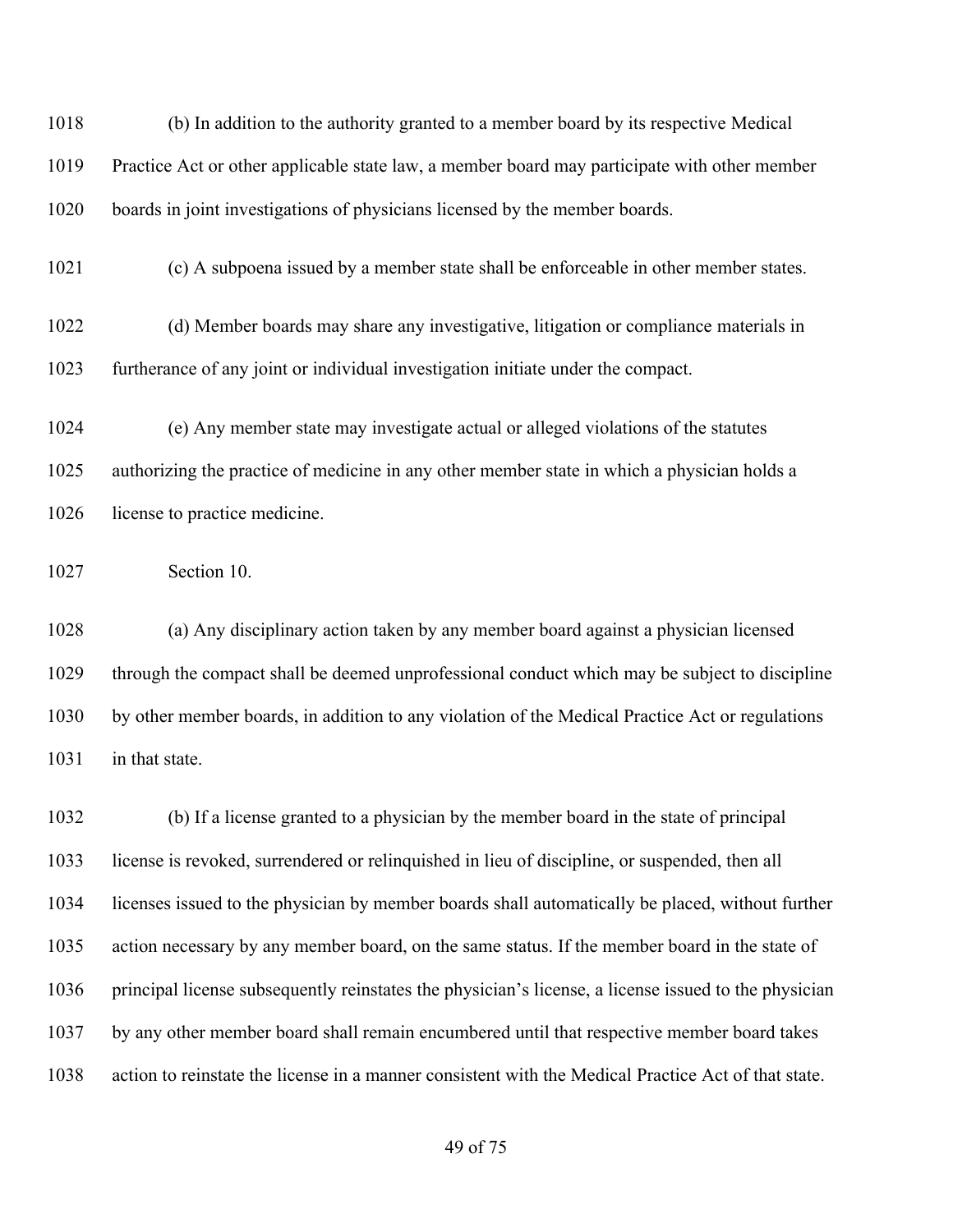(c) If disciplinary action is taken against a physician by a member board not in the state of principal license, any other member board may deem the action conclusive as to matter of law and fact decided, and:

 (1) Impose the same or lesser sanctions against the physician so long as such sanctions are consistent with the Medical Practice Act of that state; or

 (2) Pursue separate disciplinary action against the physician under its respective Medical Practice Act, regardless of the action taken in other member states.

 (d) If a license granted to a physician by a member board is revoked, surrendered or relinquished in lieu of discipline, or suspended, then any licenses issued to the physician by any other member boards shall be suspended, automatically and immediately without further action necessary by the other member boards, for 90 days upon entry of the order by the disciplining board, to permit the member boards to investigate the basis for the action under the Medical Practice Act of that state. A member board may terminate the automatic suspension of the license it issued prior to the completion of the 90 day suspension period in a manner consistent with the Medical Practice Act of that state.

Section 11.

 (a) The member states hereby create the "Interstate Medical Licensure Compact Commission".

 (b) The purpose of the Interstate Commission is the administration of the Interstate Medical Licensure Compact, which is a discretionary state function.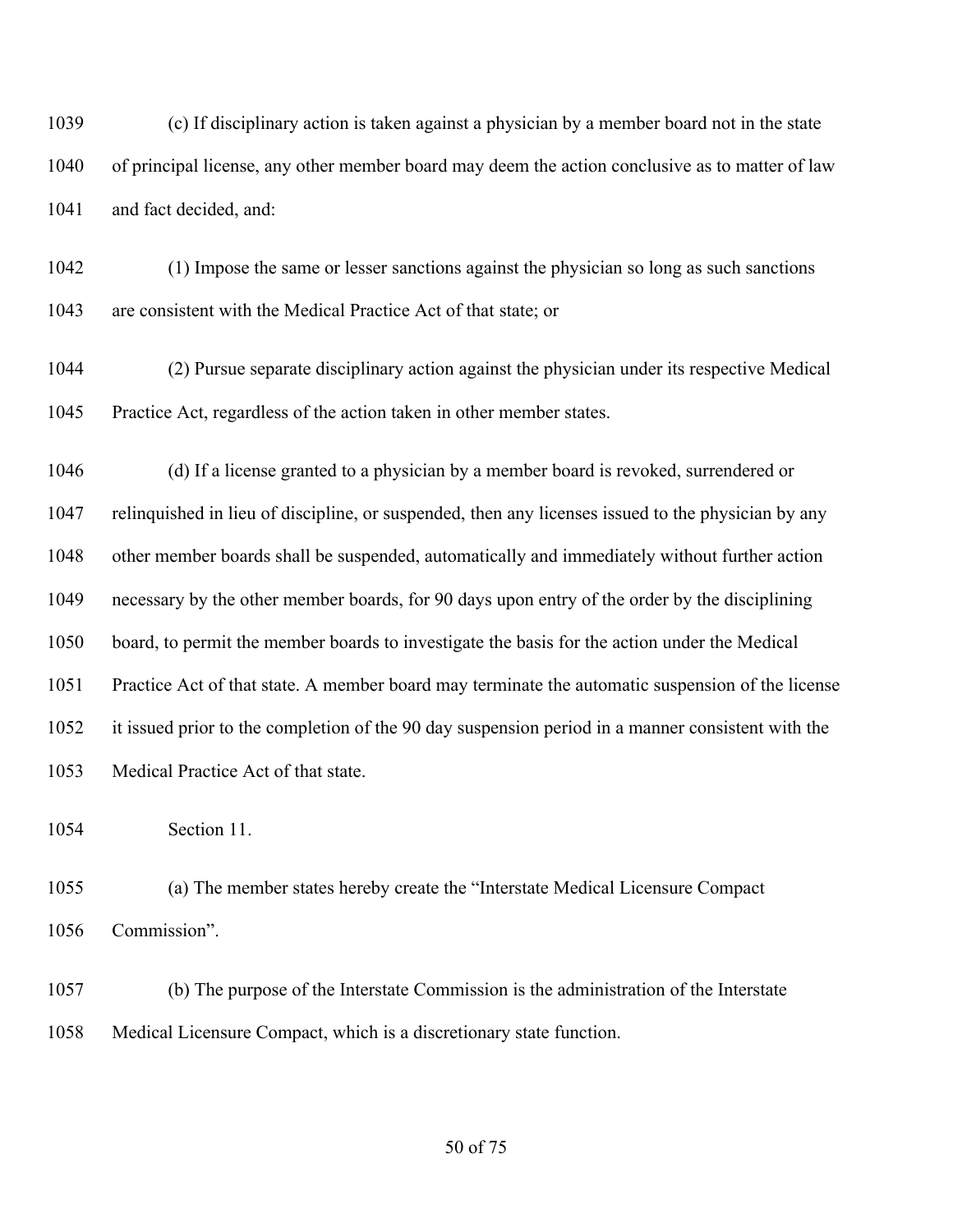(c) The Interstate Commission shall be a body corporate and joint agency of the member states and shall have all the responsibilities, powers and duties set forth in the compact, and such additional powers as may be conferred upon it by a subsequent concurrent action of the respective legislatures of the member states in accordance with the terms of the compact.

 (d) The Interstate Commission shall consist of 2 voting representatives appointed by each member state who shall serve as commissioners. In states where allopathic and osteopathic physicians are regulated by separate member boards, or if the licensing and disciplinary authority is split between separate member boards, or if the licensing and disciplinary authority is split between multiple member boards within a member state, the member state shall appoint 1 representative from each member board. A commissioner shall be an:

(1) Allopathic or osteopathic physician appointed to a member board;

(2) Executive director, executive secretary or similar executive of a member board; or

(3) Member of the public appointed to a member board.

 (e) The Interstate Commission shall meet at least once each calendar year. A portion of this meeting shall be a business meeting to address such matters as may properly come before the commission, including the election of officers. The chairperson may call additional meetings and shall call for a meeting upon the request of a majority of the member states.

 (f) The bylaws may provide for meetings of the Interstate Commission to be conducted by telecommunication or electronic communication.

 (g) Each commissioner participating at a meeting of the Interstate Commission is entitled to one vote. A majority of commissioners shall constitute a quorum for the transaction of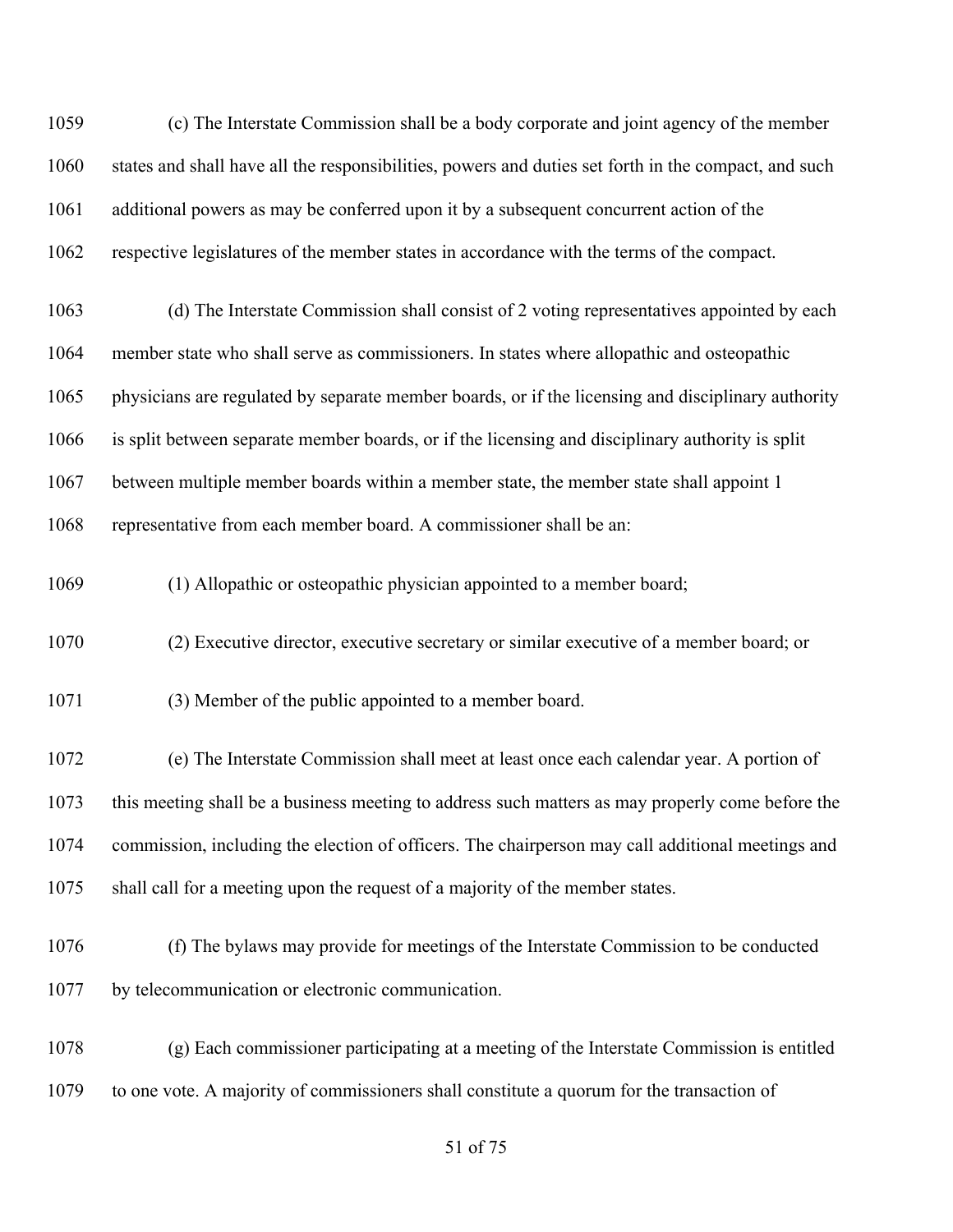business, unless a larger quorum is required by the bylaws of the Interstate Commission. A commissioner shall not delegate a vote to another commissioner. In the absence of its commissioner, a member state may delegate voting authority for a specified meeting to another person from that state who shall meet the requirements of subsection (d). (h) The Interstate Commission shall provide public notice of all meetings and all meetings shall be open to the public. The Interstate Commission may close a meeting, in full or

 in portion, where it determines by a two-thirds vote of the commissioners present that an open meeting would be likely to:

 (1) Relate solely to the internal personnel practice and procedures of the Interstate Commission;

(2) Discuss matters specifically exempted from disclosure by federal statute;

 (3) Discuss trade secrets, commercial or financial information that is privileged or confidential;

(4) Involve accusing a person of a crime, or formally censuring a person;

 (5) Discuss information of a personal nature where disclosure would constitute a clearly unwarranted invasion of personal privacy;

(6) Discuss investigative records compiled for law enforcement purposes; or

(7) Specifically relate to the participation in a civil action or other legal proceeding.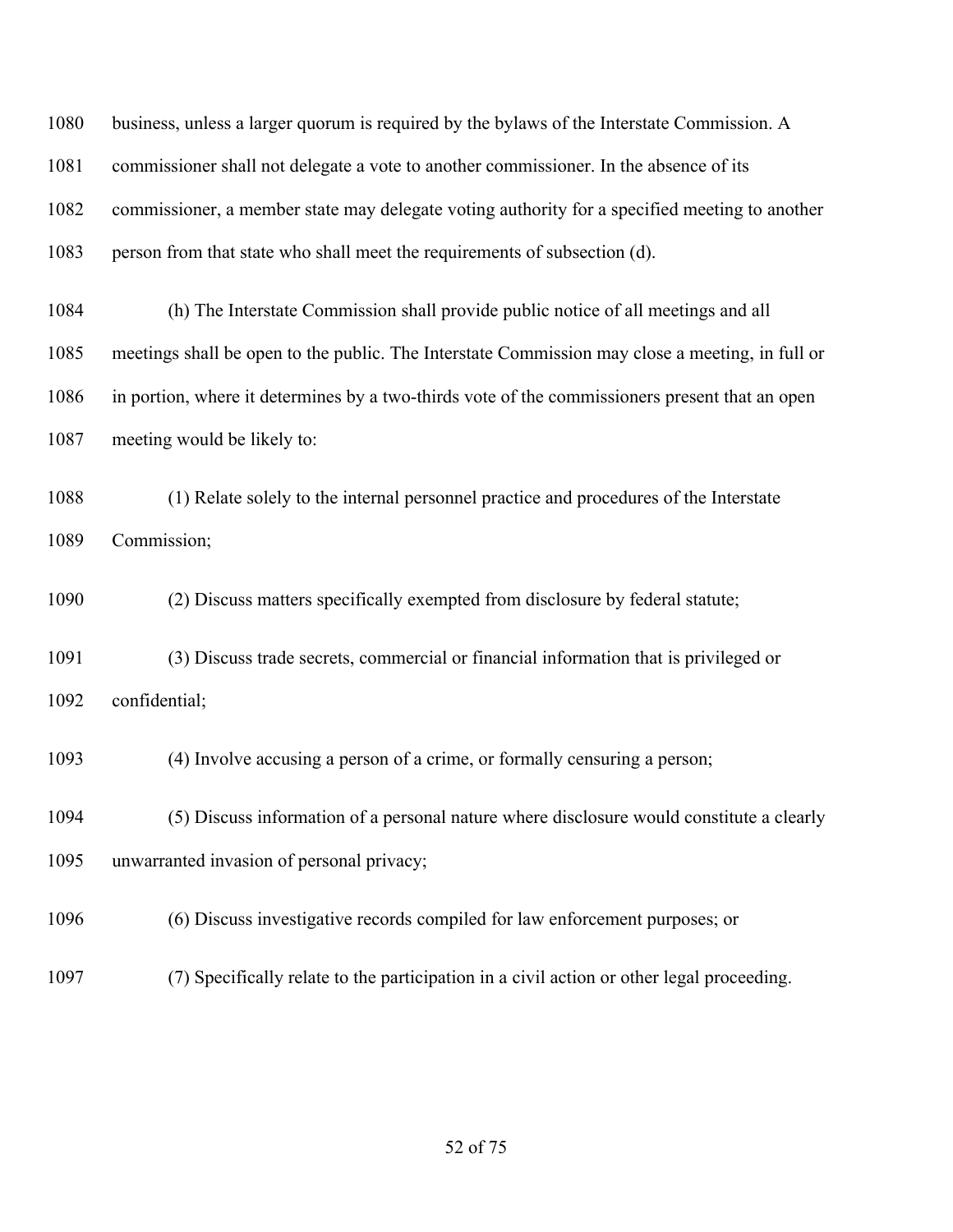(i) The Interstate Commission shall keep minutes which shall fully describe all matters discussed in a meeting and shall provide a full and accurate summary of actions taken, including 1100 record of any roll call votes.

 (j) The Interstate Commission shall make its information and official records, to the extent not otherwise designated in the compact or by its rules, available to the public for inspection.

 (k) The Interstate Commission shall establish an executive committee, which shall include officers, members and others as determined by the bylaws. The executive committee shall have the power to act on behalf of the Interstate Commission, with the exception of rulemaking, during periods when the Interstate Commission is not in session. When acting on behalf of the Interstate Commission, the executive committee shall oversee the administration of the compact including enforcement and compliance with the provisions of the compact, its bylaws and rules, and other such duties as necessary.

 (l) The Interstate Commission shall establish other committees for governance and administration of the compact.

Section 12.

The Interstate Commission shall have the following powers and duties:

(i) Oversee and maintain the administration of the compact;

 (ii) Promulgate rules which shall be binding to the extent and in the manner provided for in the compact;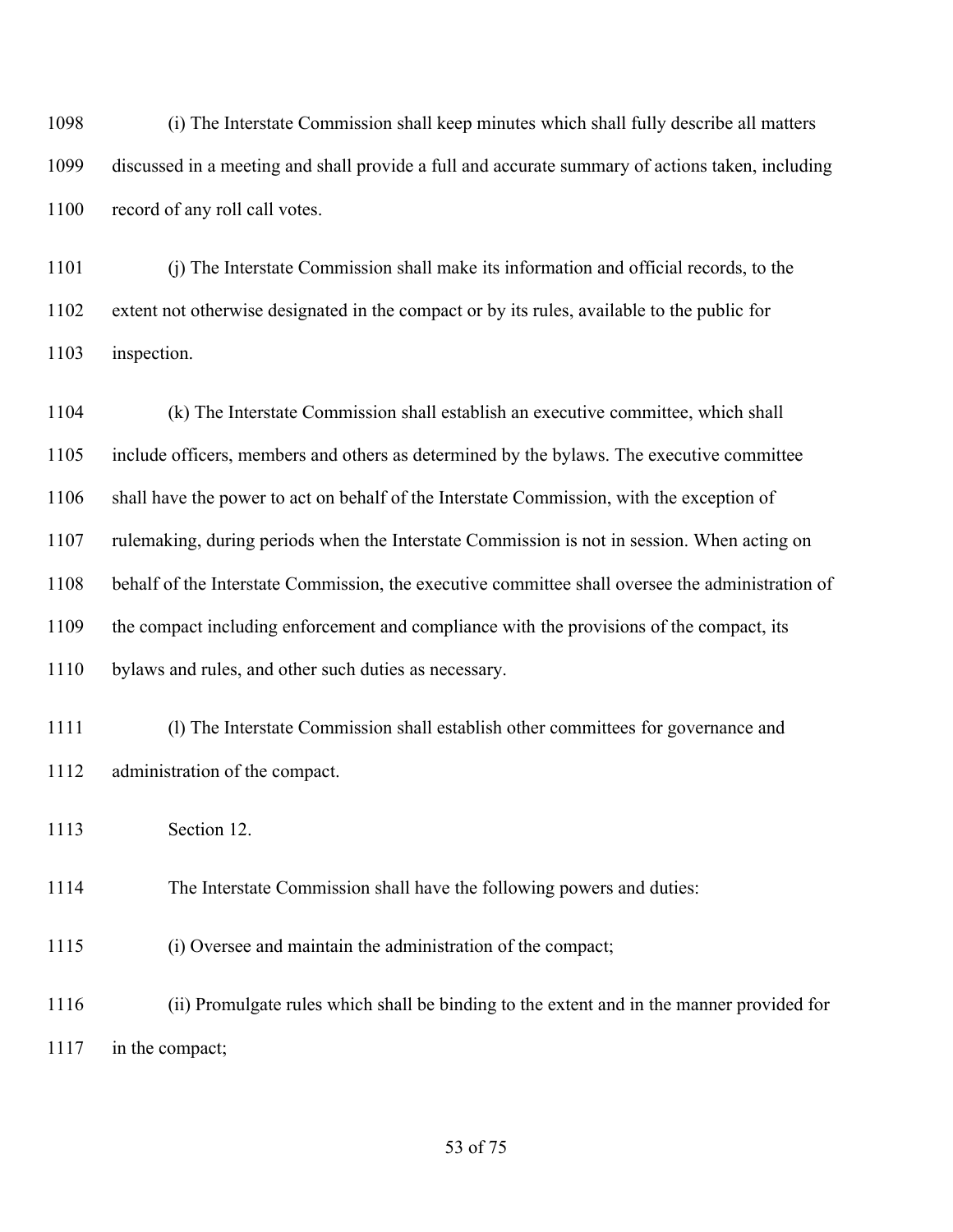| 1118 | (iii) Issue, upon the request of a member state or member board, advisory opinions                 |
|------|----------------------------------------------------------------------------------------------------|
| 1119 | concerning the meaning or interpretation of the compact, its bylaws, rules and actions;            |
| 1120 | (iv) Enforce compliance with compact provisions, the rules promulgated by the Interstate           |
| 1121 | Commission, and the bylaws, using all necessary and proper means, including but not limited to     |
| 1122 | the use of judicial process;                                                                       |
| 1123 | (v) Establish and appoint committees including, but not limited to, an executive                   |
| 1124 | committee as required by section 11, which shall have the power to act on behalf of the Interstate |
| 1125 | Commission in carrying out its powers and duties;                                                  |
| 1126 | (vi) Pay, or provide for the payment of the expenses related to the establishment,                 |
| 1127 | organization and ongoing activities of the Interstate Commission;                                  |
| 1128 | (vii) Establish and maintain one or more offices;                                                  |
| 1129 | (viii) Borrow, accept, hire or contract for services of personnel;                                 |
| 1130 | (ix) Purchase and maintain insurance and bonds;                                                    |
| 1131 | (x) Employ an executive director who shall have such powers to employ, select or                   |
| 1132 | appoint employees, agents or consultants, and to determine their qualifications, define their      |
| 1133 | duties and fix their compensation;                                                                 |
| 1134 | (xi) Establish personnel policies and programs relating to conflicts of interest, rates of         |
| 1135 | compensation and qualifications of personnel;                                                      |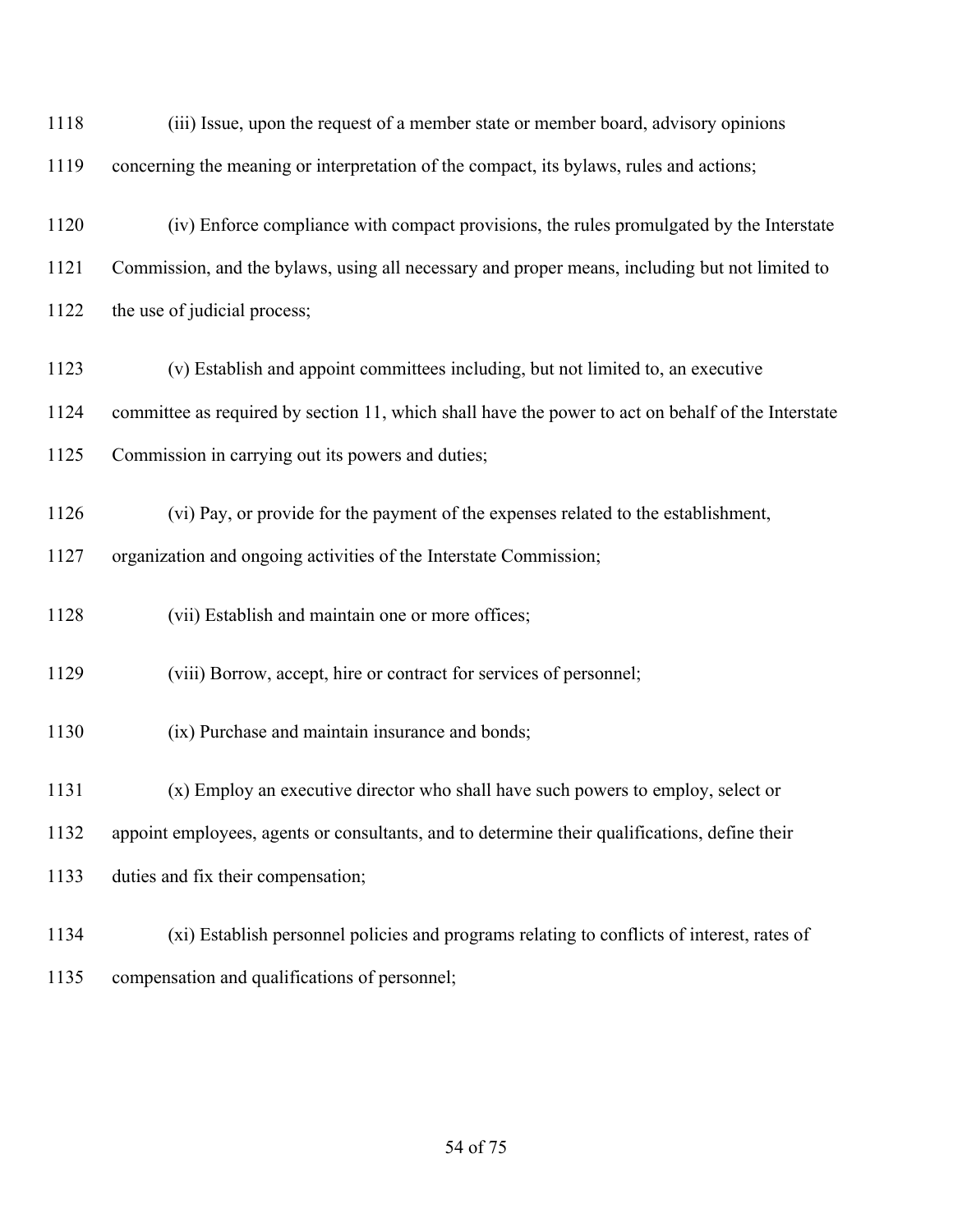(xii) Accept donations and grants of money, equipment, supplies, materials and services and to receive, utilize and dispose of it in a manner consistent with the conflict of interest policies established by the Interstate Commission;

 (xiii) Lease, purchase, accept contributions or donations of, or otherwise to own, hold, improve or use, any property, real, personal or mixed;

 (xiv) Sell, convey, mortgage, pledge, lease, exchange, abandon or otherwise dispose of any property, real, personal or mixed;

(xv) Establish a budget and make expenditures;

 (xvi) Adopt a seal and bylaws governing the management and operation of the Interstate Commission;

 (xvii) Report annually to the legislatures and governors of the member states concerning the activities of the Interstate Commission during the preceding year. Such reports shall also include reports of financial audits and any recommendations that may have been adopted by the Interstate Commission;

(xviii) Coordinate education, training and public awareness regarding the compact, its

implementation and its operation;

(xix) Maintain records in accordance with the bylaws;

(xx) Seek and obtain trademarks, copyrights and patents; and

 (xxi) Perform such functions as may be necessary or appropriate to achieve the purpose of the compact.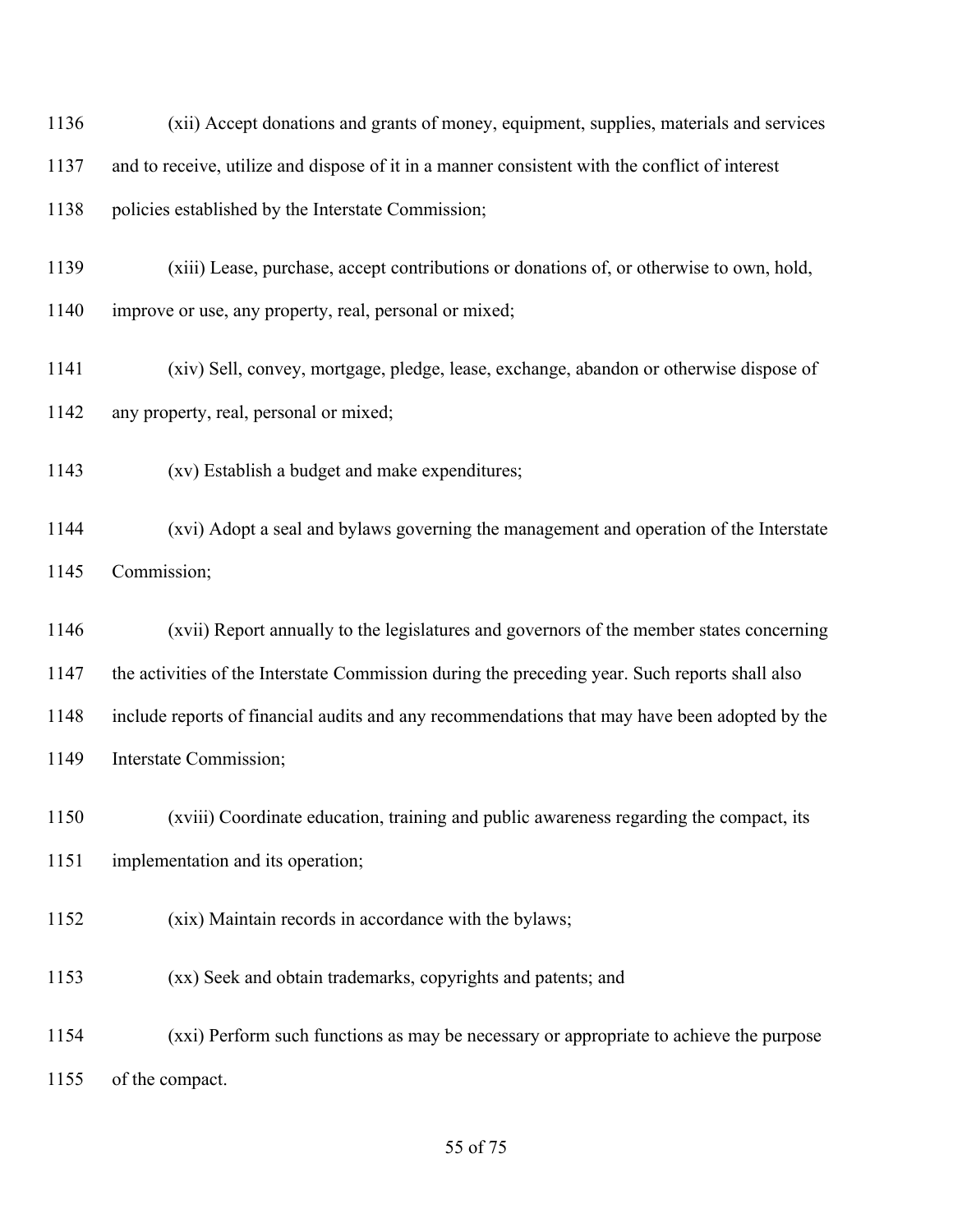Section 13.

 (a) The Interstate Commission may levy on and collect an annual assessment from each member state to cover the cost of the operations and activities of the Interstate Commission and its staff. The total assessment must be sufficient to cover the annual budget approved each year 1160 for which revenue is not provided by other sources. The aggregate annual assessment amount shall be allocated upon a formula to be determined by the Interstate Commission, which shall promulgate a rule binding upon all member states.

 (b) The Interstate Commission shall not incur obligations of any kind prior to securing 1164 the funds adequate to meet the same.

 (c) The Interstate Commission shall not pledge the credit of any of the member states, except by, and with the authority of, the member state.

 (d) The Interstate Commission shall be subject to a yearly financial audit conducted by a certified or licensed accountant and the report of the audit shall be included in the annual report of the Interstate Commission.

Section 14.

 (a) The Interstate Commission shall, by a majority of commissioners present and voting, adopt bylaws to govern its conduct as may be necessary or appropriate to carry out the purposes of the compact within 12 months of the first Interstate Commission meeting.

 (b) The Interstate Commission shall elect or appoint annually from among its commissioners a chairperson, a vice-chairperson and a treasurer, each of whom shall have such authority and duties as may be specified in the bylaws. The chairperson, or in the chairperson's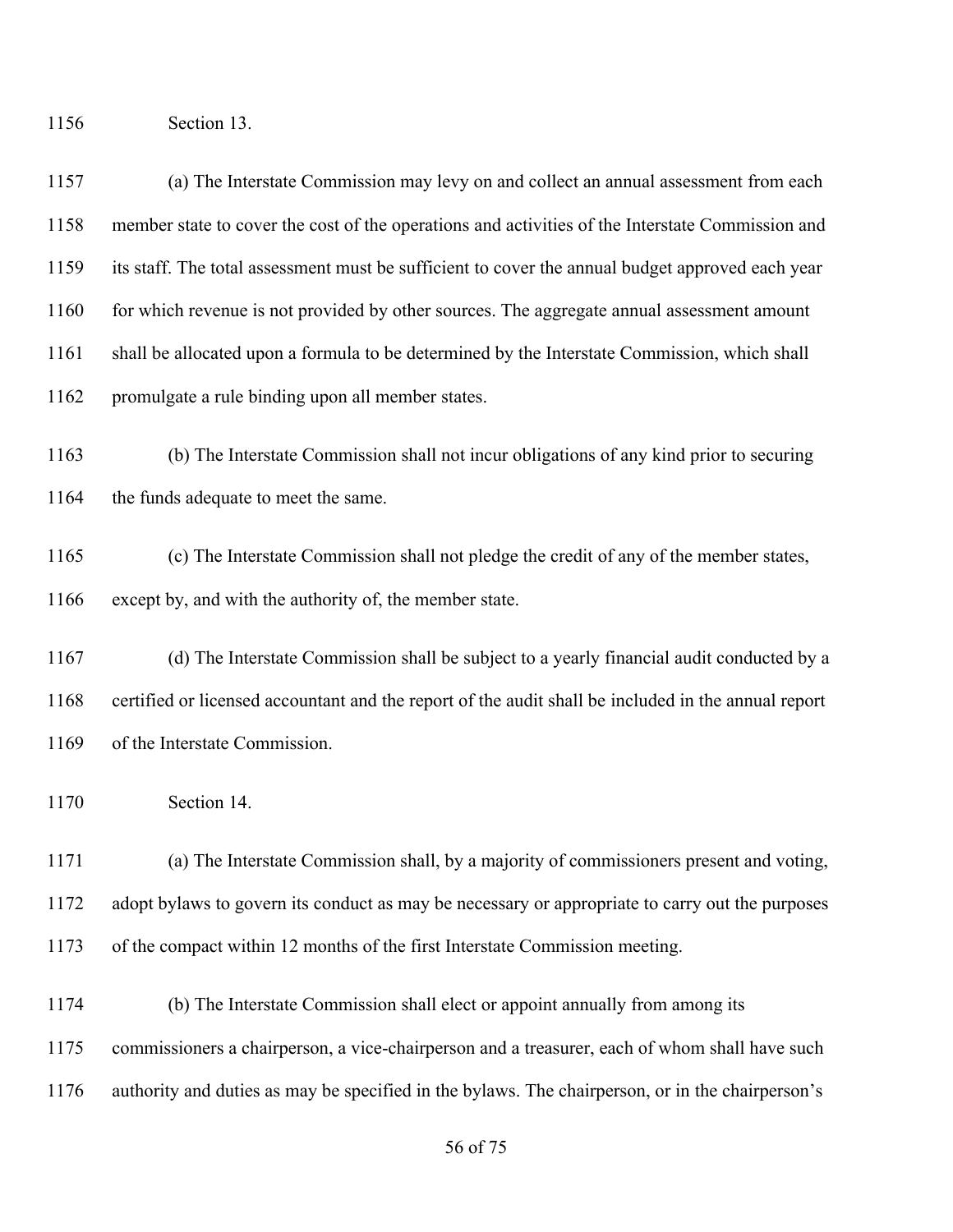absence or disability, the vice-chairperson, shall preside at all meetings of the Interstate Commission.

 (c) Officers selected in subsection (b) shall serve without remuneration for the Interstate Commission.

 (d) The officers and employees of the Interstate Commission shall be immune from suit and liability, either personally or in their official capacity, for a claim for damage to or loss of property or personal injury or other civil liability caused or arising out of, or relating to, an actual or alleged act, error or omission that occurred, or that such person had a reasonable basis for believing occurred, within the scope of Interstate Commission employment, duties or responsibilities; provided that such person shall not be protected from suit or liability for damage, loss, injury or liability caused by the intentional or willful and wanton misconduct of such person.

 (e) The liability of the executive director and employees of the Interstate Commission or representatives of the Interstate Commission, acting within the scope of such person's employment or duties for acts, errors or omissions occurring within such person's state, may not exceed the limits of liability set forth under the constitution and laws of that state for state officials, employees and agents. The Interstate Commission is considered to be an instrumentality of the states for the purpose of any such action. Nothing in this subsection shall be construed to protect such person from suit or liability for damage, loss, injury or liability caused by the intentional or willful and wanton misconduct of such person.

 (f) The Interstate Commission shall defend the executive director, its employees, and subject to the approval of the attorney general or other appropriate legal counsel of the member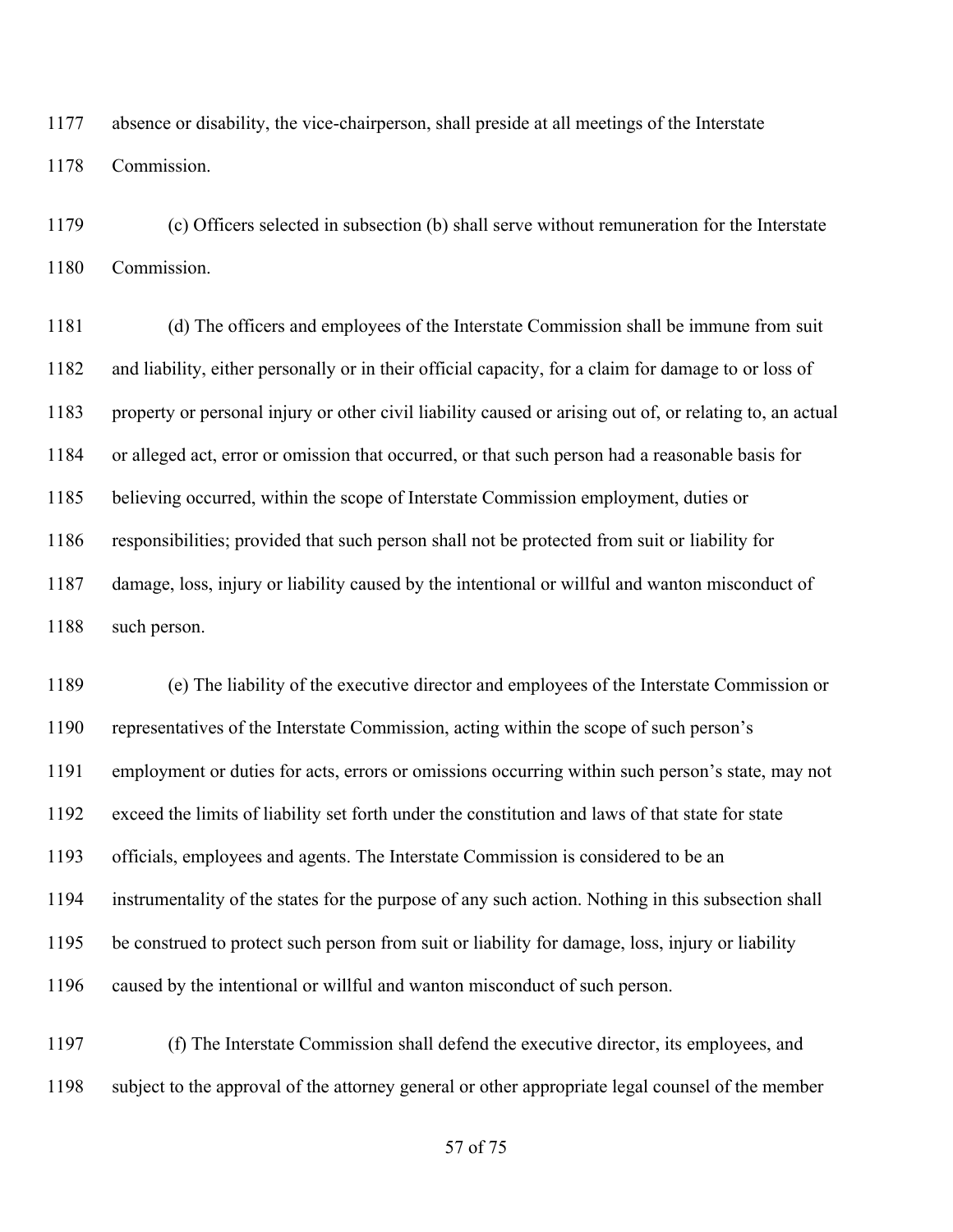state represented by an Interstate Commission representative, shall defend such Interstate Commission representative in any civil action seeking to impose liability arising out of an actual or alleged act, error or omission that occurred within the scope of Interstate Commission employment, duties or responsibilities, or that the defendant had a reasonable basis for believing occurred within the scope of Interstate Commission employment, duties or responsibilities, provided that the actual or alleged act, error or omission did not result from intentional or willful 1205 and wanton misconduct on the part of such person.

 (g) To the extent not covered by the state involved, member state or the Interstate Commission, the representatives or employees of the Interstate Commission shall be held harmless in the amount of a settlement or judgement, including attorney's fees and costs, obtained against such persons arising out of an actual or alleged act, error or omission that occurred within the scope of the Interstate Commission employment, duties or responsibilities, or that such persons had a reasonable basis for believing occurred within the scope of Interstate Commission employment, duties or responsibilities, provided that the actual or alleged act, error or omission did not result from intentional or willful and wanton misconduct on the part of such person.

Section 15.

 (a) The Interstate Commission shall promulgate reasonable rules in order to effectively and efficiently achieve the purpose of the compact. Notwithstanding the foregoing, in the event the Interstate Commission exercises its rulemaking authority in a manner that is beyond the scope of the purposes of the compact, or the powers granted hereunder, then such an action by the Interstate Commission shall be invalid and have no force or effect.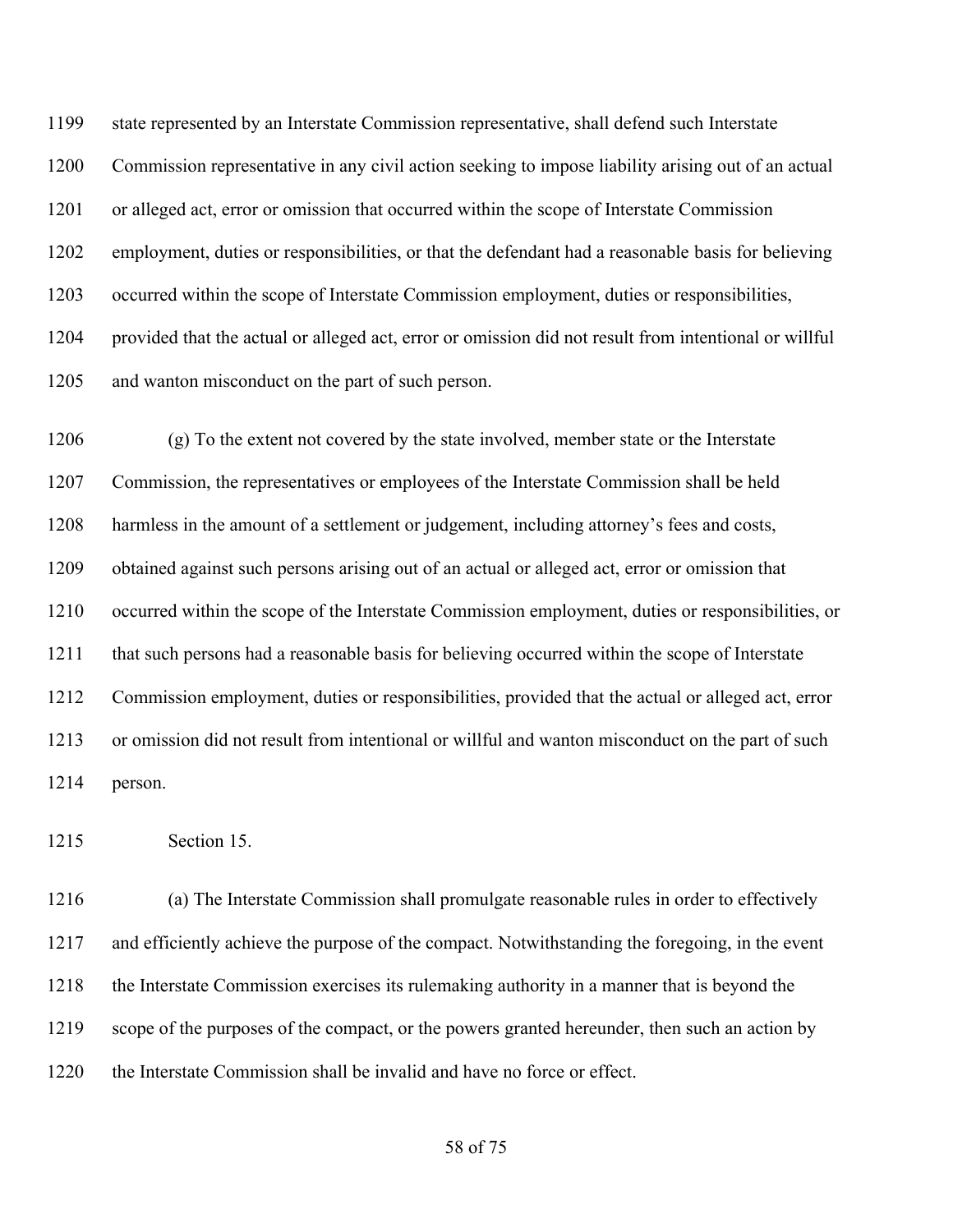(b) Rules deemed appropriate for the operations of the Interstate Commission shall be made pursuant to a rulemaking process that substantially conforms to the "Model State Administrative Procedure Act" of 2010, and subsequent amendments thereto.

 (c) Not later than 30 days after a rule is promulgated, any person may file a petition for 1225 judicial review of the rule in the United States District Court for the District of Columbia or the federal district where the Interstate Commission has its principal offices, provided that the filing of such a petition shall not stay or otherwise prevent the rule from becoming effective unless the court finds that the petitioner has a substantial likelihood of success. The court shall give deference to the actions of the Interstate Commission consistent with applicable law and shall not find the rule to be unlawful if the rule represents a reasonable exercise of the authority granted to the Interstate Commission.

Section 16.

 (a) The executive, legislative and judicial branches of state government in each member state shall enforce the compact and shall take all actions necessary and appropriate to effectuate the compact's purposes and intent. The provisions of the compact and the rules promulgated hereunder shall have standing as statutory law but shall not override existing state authority to regulate the practice of medicine.

 (b) All courts shall take judicial notice of the compact and the rules in any judicial or administrative proceeding in a member state pertaining to the subject matter of the compact which may affect the powers, responsibilities or actions of the Interstate Commission.

 (c) The Interstate Commission shall be entitled to receive all services of process in any such proceeding, and shall have standing to intervene in the proceeding for all purposes. Failure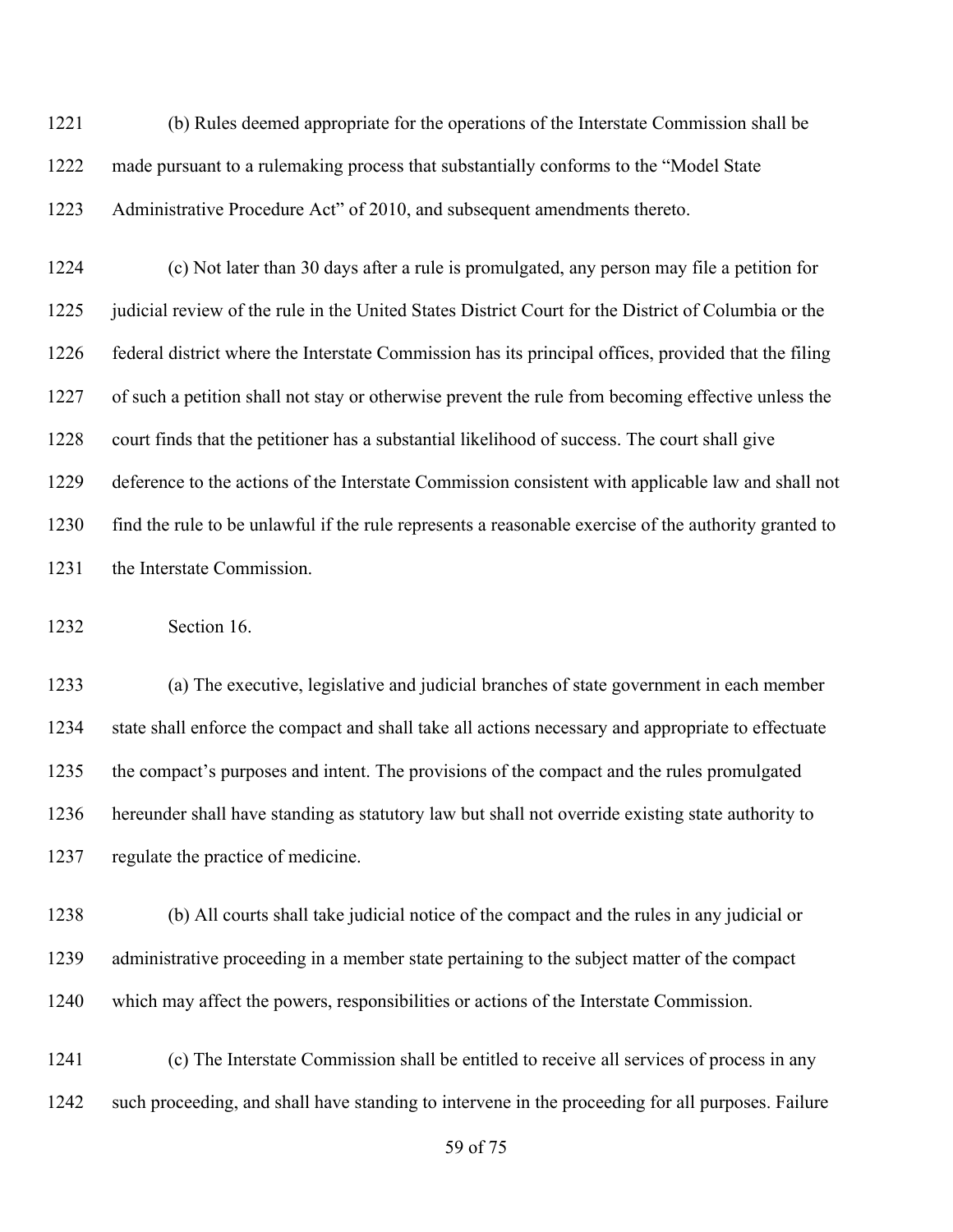to provide service of process to the Interstate Commission shall render a judgment or order void as to the Interstate Commission, the compact or promulgated rules.

Section 17.

 (a) The Interstate Commission, in the reasonable exercise of its discretion, shall enforce the provisions and rules of the compact.

 (b) The Interstate Commission may, by majority vote of the commissioners, initiate legal action in the United States Court for the District of Columbia, or, at the discretion of the Interstate Commission, in the federal district where the Interstate Commission has its principal offices, to enforce compliance with the provisions of the compact, and its promulgated rules and bylaws, against a member state in default. The relief sought may including both injunctive relief and damages. In the event judicial enforcement is necessary, the prevailing party shall be awarded all costs of such litigation including reasonable attorney's fees.

 (c) The remedies herein shall not be the exclusive remedies of the Interstate Commission. The Interstate Commission may avail itself of any other remedies available under state law or regulation of a profession.

Section 18.

 (a) The grounds for default include, but are not limited to, failure of a member state to perform such obligations or responsibilities imposed upon it by the compact, or the rules and bylaws of the Interstate Commission promulgated under the compact.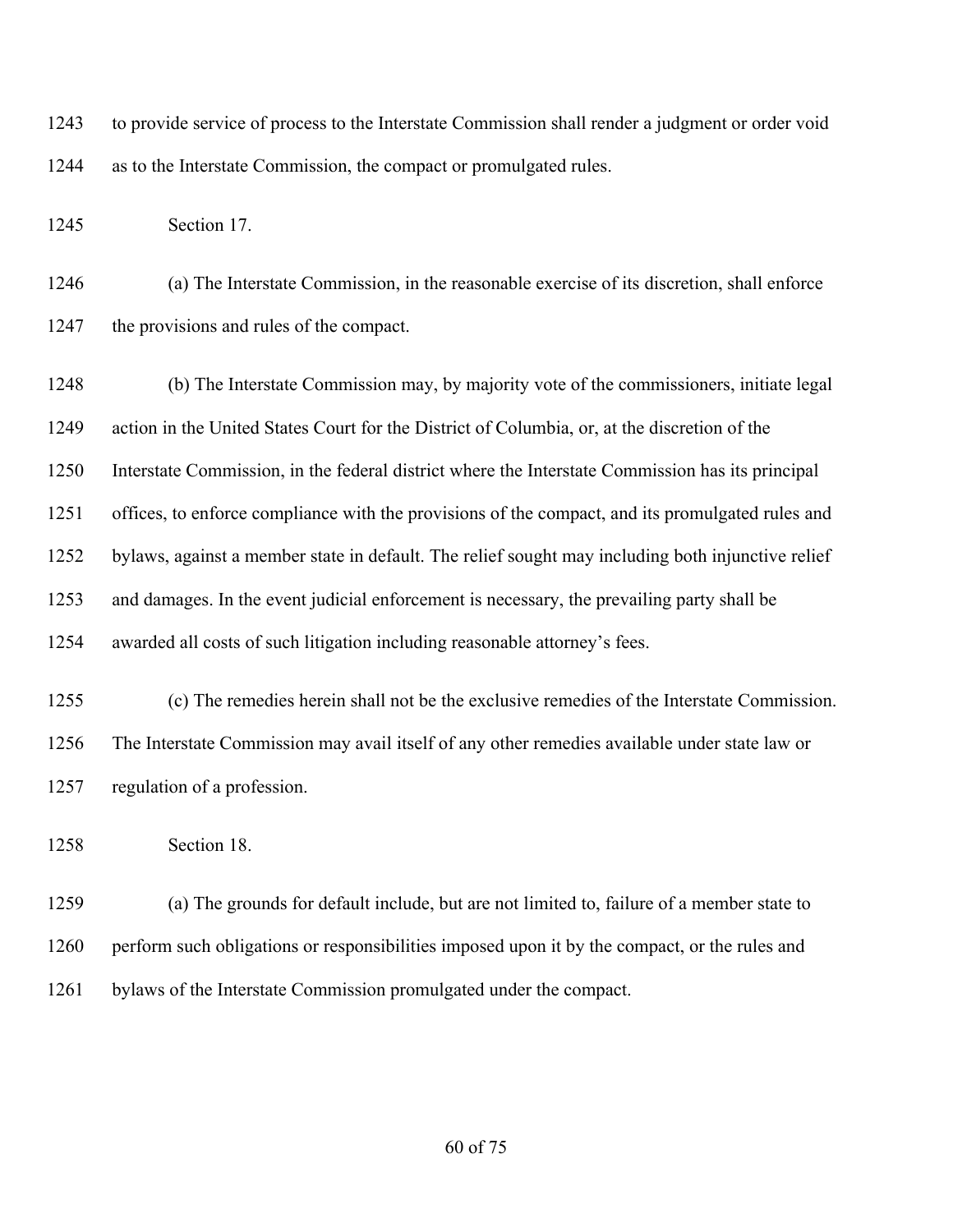(b) If the Interstate Commission determines that a member state has defaulted in the performance of its obligations or responsibilities under the compact, or the bylaws or promulgated rules, the Interstate Commission shall:

 (1) Provide written notice to the defaulting state and other member states, of the nature of the default, the means of curing the default, and any action taken by the Interstate Commission. The Interstate Commission shall specify the conditions by which the defaulting state must cure its default; and

(2) Provide remedial training and specific technical assistance regarding the default.

 (c) If the defaulting state fails to cure the default, the defaulting state shall be terminated 1271 from the compact upon an affirmative vote of a majority of the commissioners and all rights, privileges and benefits conferred by the compact shall terminate on the effective date of termination. A cure of the default does not relieve the offending state of obligations or liabilities incurred during the period of the default.

 (d) Termination of membership in the compact shall be imposed only after all other means of securing compliance have been exhausted. Notice of intent to terminate shall be given by the Interstate Commission to the governor, the majority and minority leaders of the defaulting 1278 state's legislature and each of the member states.

 (e) The Interstate Commission shall establish rules and procedures to address licenses and physicians that are materially impacted by the termination of a member state, or the withdrawal of a member state.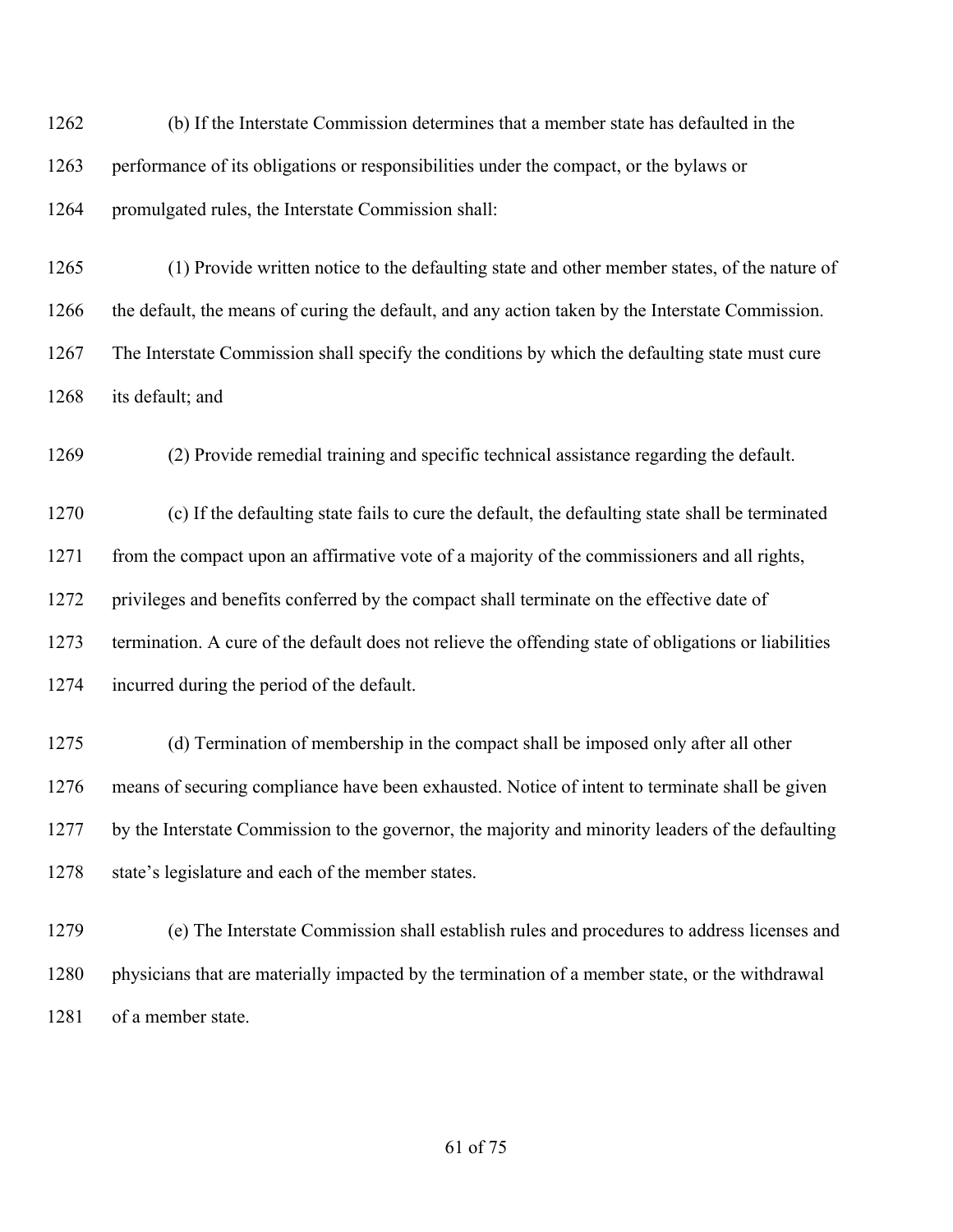(f) The member state which has been terminated is responsible for all due, obligations and liabilities incurred through the effective date of termination including obligations, the performance of which extends beyond the effective date of termination. (g) The Interstate Commission shall not bear any costs relating to any state that has been 1286 found to be in default or which has been terminated from the compact, unless otherwise mutually agreed upon in writing between the Interstate Commission and the defaulting state. (h) The defaulting state may appeal the action of the Interstate Commission by petitioning the United States District Court for the District of Columbia or the federal district where the Interstate Commission has its principal offices. The prevailing party shall be awarded all costs of such litigation including reasonable attorney's fees. Section 19. (a) The Interstate Commission shall attempt, upon the request of a member state, to resolve disputes which are subject to the compact and which may arise among member states or member boards. (b) The Interstate Commission shall promulgate rules providing for both mediation and binding dispute resolution as appropriate. Section 20. (a) Any state is eligible to become a member of the compact. (b) The compact shall become effective and binding upon legislative enactment of the compact into law by no less than 7 states. Thereafter, it shall become effective and binding on a state upon enactment of the compact into law by that state.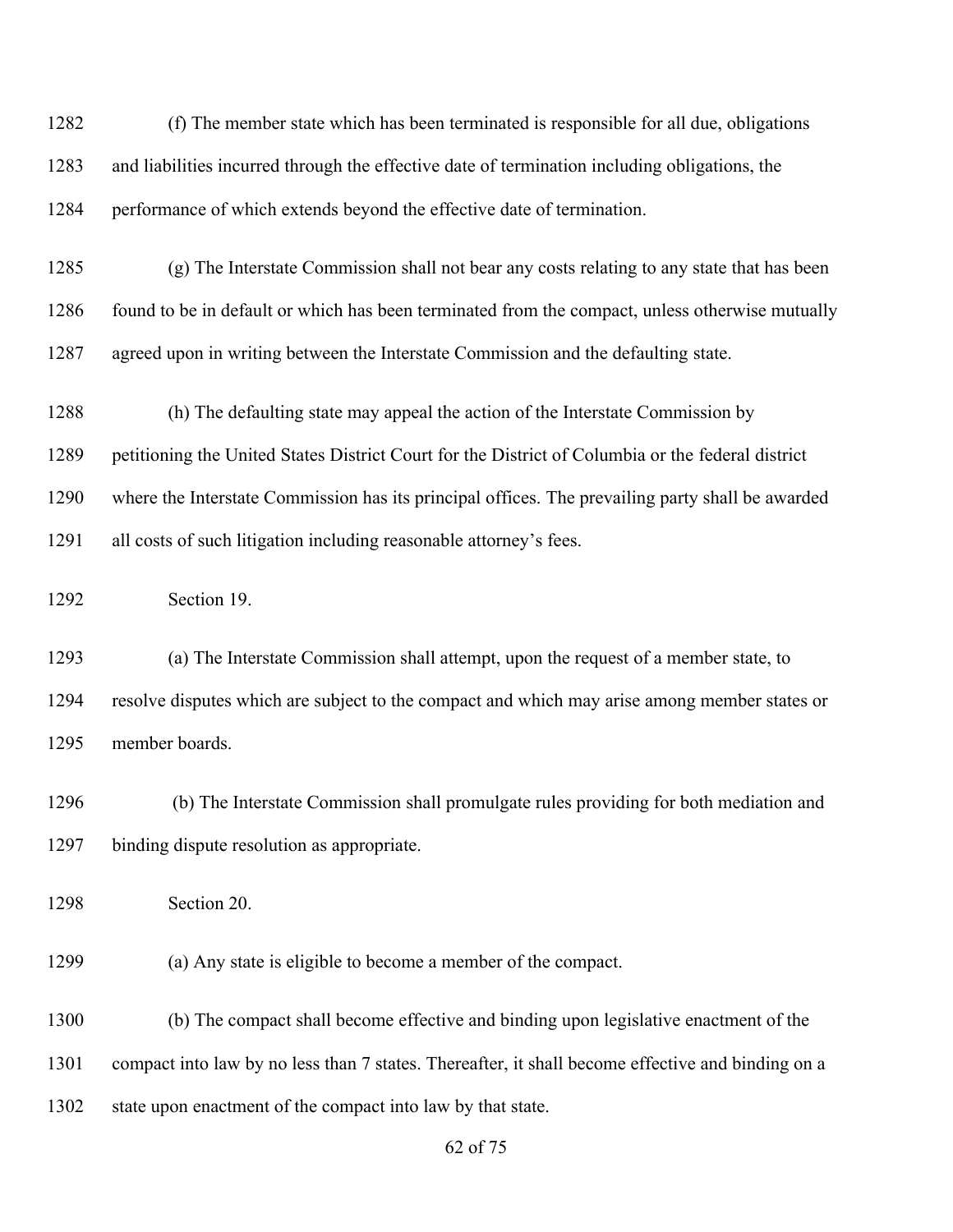(c) The governors of nonmember states, or their designees, shall be invited to participate in the activities of the Interstate Commission on a nonvoting basis prior to adoption of the compact by all states.

 (d) The Interstate Commission may propose amendments to the compact for enactment by the member states. No amendment shall become effective and binding upon the Interstate Commission and the member states unless and until it is enacted into law by unanimous consent of the member states.

Section 21.

 (a) Once effective, the compact shall continue in force and remain binding upon each and every member state; provided that a member state may withdraw from the compact by specifically repealing the statute which enacted the compact into law.

 (b) Withdrawal from the compact shall be by the enactment of a statute repealing the same, but shall not take effect until 1 year after the effective date of such statute and until written notice of the withdrawal has been given by the withdrawing state to the governor of each other member state.

 (c) The withdrawing state shall immediately notify the chairperson of the Interstate Commission in writing upon the introduction of legislation repealing the compact in the withdrawing state.

 (d) The Interstate Commission shall notify the other member states of the withdrawing state's intent to withdraw within 60 days of its receipt of notice provided under subsection (c).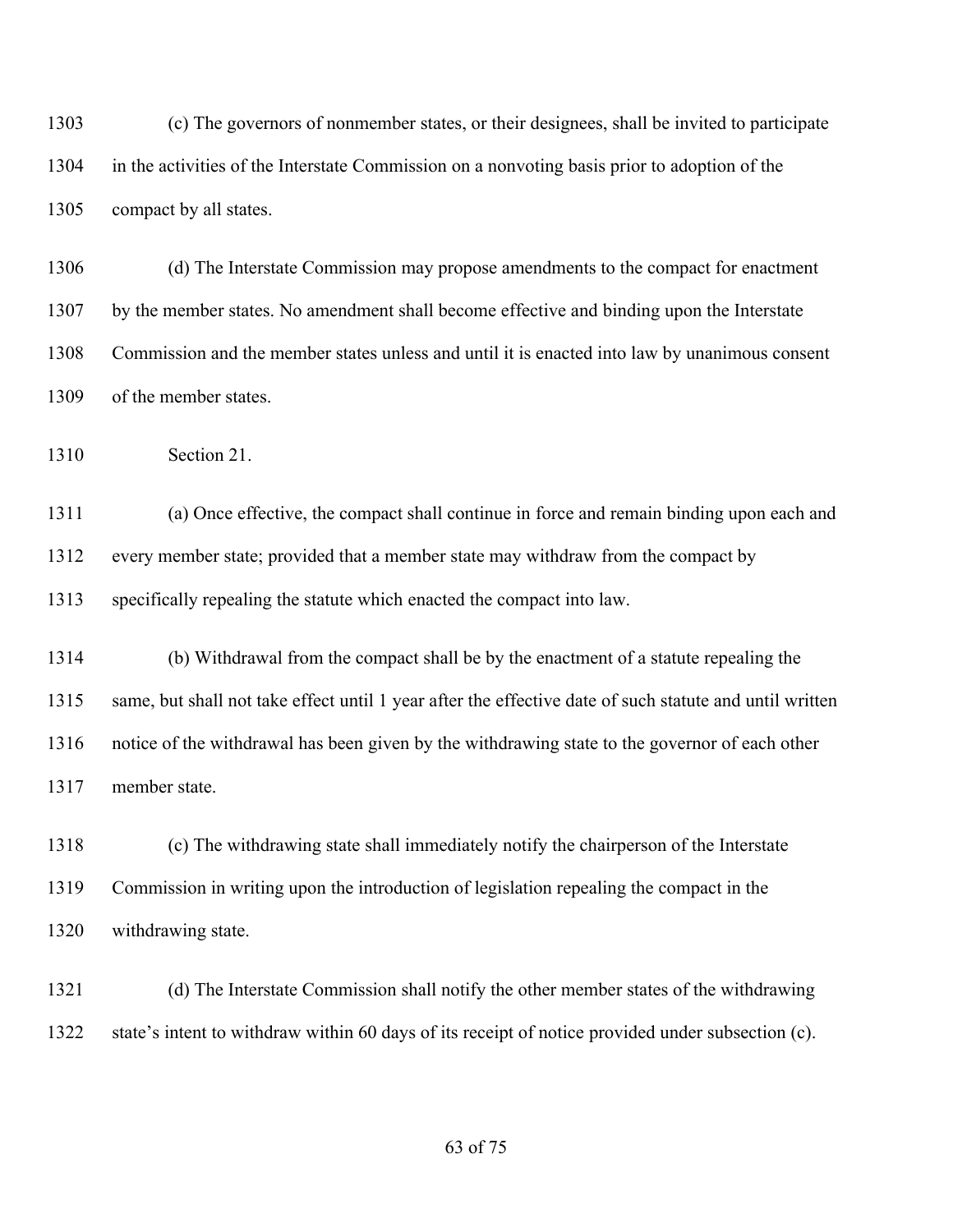(e) The withdrawing state is responsible for all dues, obligations and liabilities incurred through the effective date of withdrawal, including obligations, the performance of which extend beyond the effective date of withdrawal.

 (f) Reinstatement following withdrawal of a member state shall occur upon the withdrawing date reenacting the compact or upon such later date as determined by the Interstate Commission.

 (g) The Interstate Commission is authorized to develop rules to address the impact of the withdrawal of a member state on licenses granted in other member states to physicians who designated the withdrawing member state as the state of principal license.

Section 22.

 (a) The compact shall dissolve effective upon the date of the withdrawal or default of the member state which reduces the membership of the compact to 1 member state.

 (b) Upon the dissolution of the compact, the compact becomes null and void and shall be of no further force or effect, and the business and affairs of the Interstate Commission shall be concluded, and surplus funds shall be distributed in accordance with the bylaws.

Section 23.

 (a) The provisions of the compact shall be severable, and if any phrase, clause, sentence or provision is deemed unenforceable, the remaining provisions of the compact shall be enforceable.

(b) The provisions of the compact shall be liberally construed to effectuate its purposes.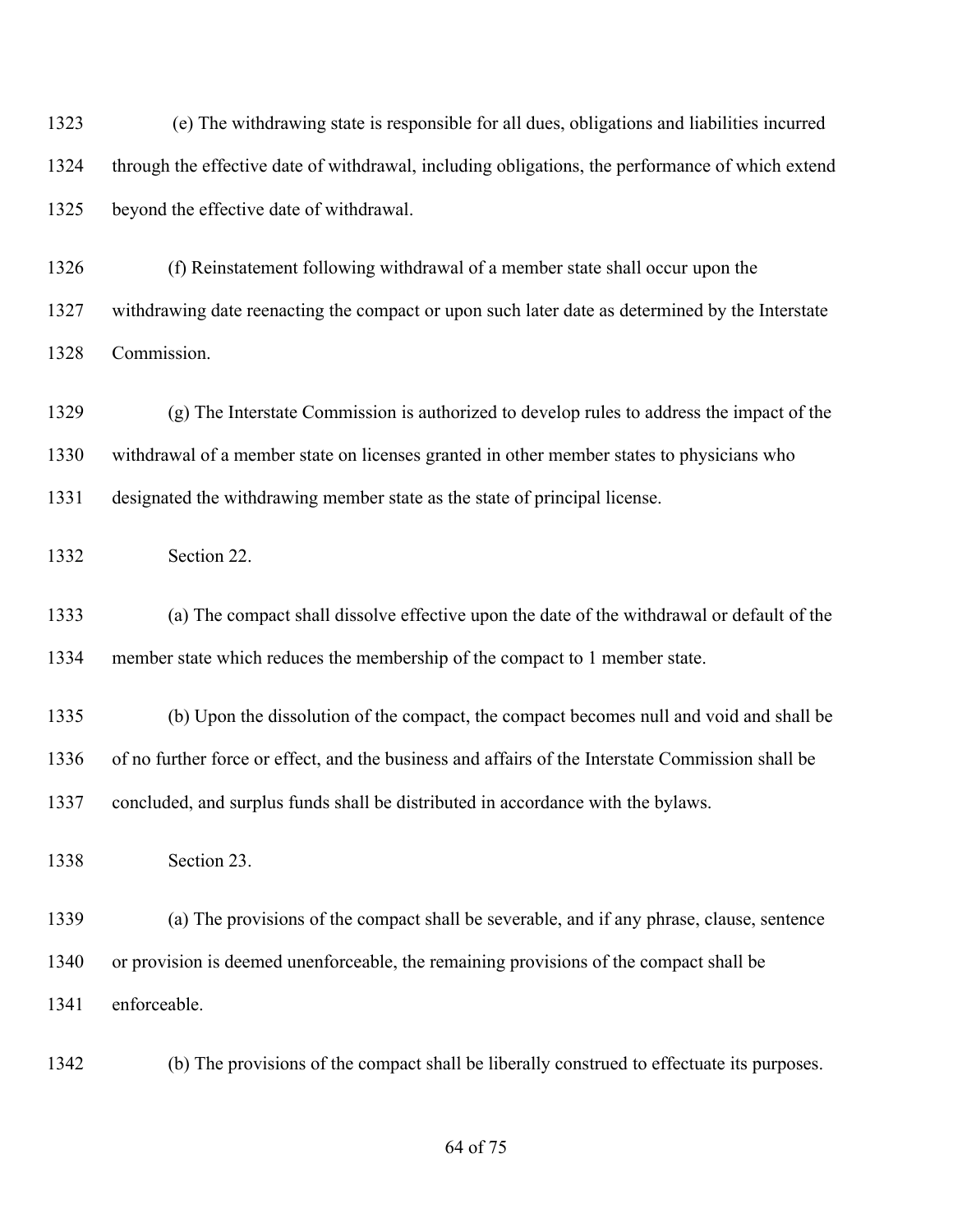(c) Nothing in the compact shall be construed to prohibit the applicability of other interstate compacts to which the member states are members.

Section 24.

 (a) Nothing herein prevents the enforcement of any other law of a member state that is not inconsistent with the compact.

 (b) All laws in a member state in conflict with the compact are superseded to the extent of the conflict.

 (c) All lawful actions of the Interstate Commission, including all rules and bylaws promulgated by the commission, are binding upon the member states.

 (d) All agreements between the Interstate Commission and the member states are binding in accordance with their terms.

 (e) In the event any provision of the compact exceeds the constitutional limits imposed on the legislature of any member state, such provision shall be ineffective to the extent of the conflict with the constitutional provision in question in that member state.

Section 25.

 (a) The executive director of the board of registration in medicine, or the board executive director's designee, shall be the administrator of the compact for the commonwealth.

(b) The board of registration in medicine shall adopt regulations in the same manner as

all other with states legally joining in the compact and may adopt additional regulations as

necessary to implement the provisions of this chapter.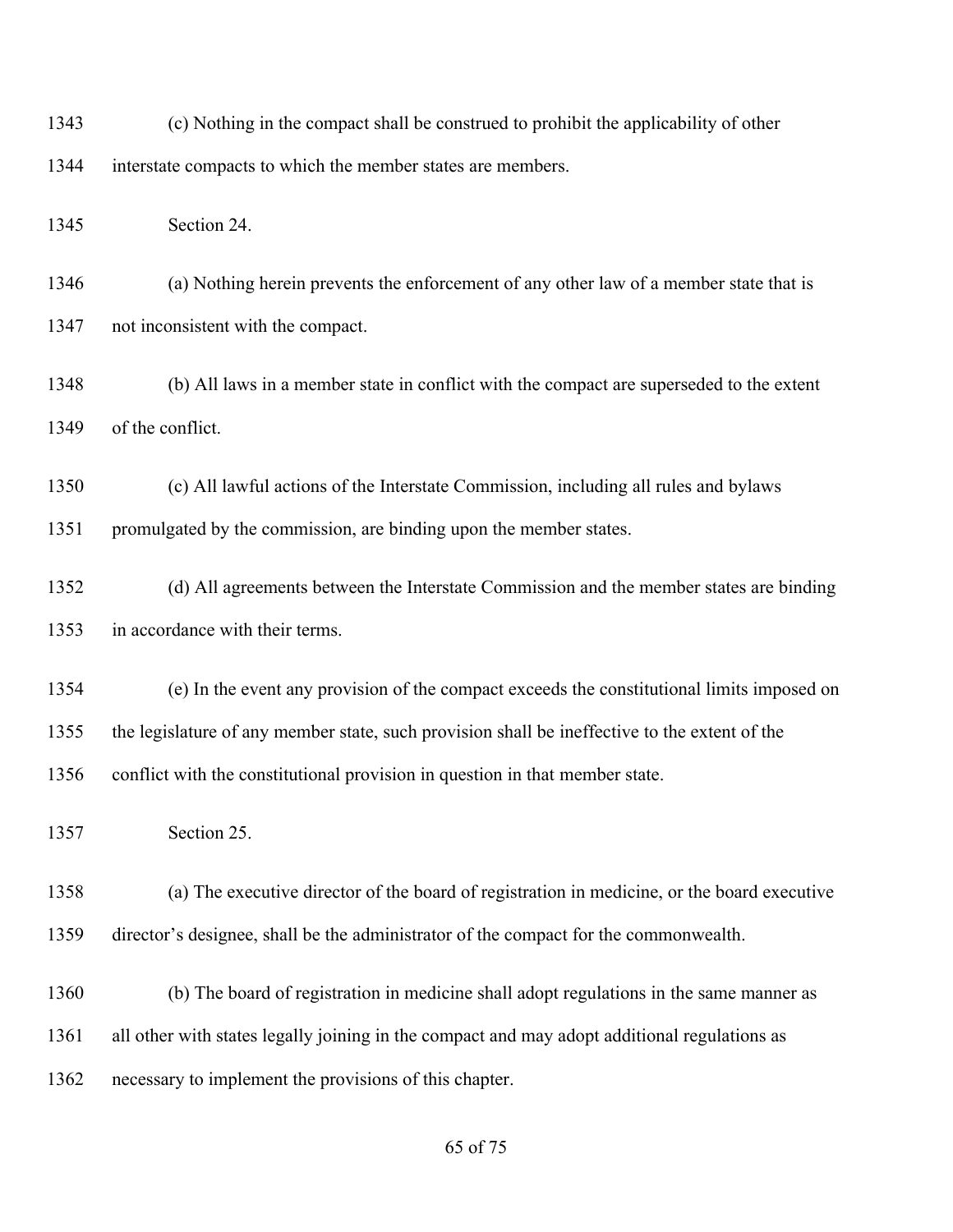(c) The board of registration in medicine may take disciplinary action against the practice privilege of a physician practicing in the commonwealth under a license issued by party state. The board's disciplinary action may be based on disciplinary action against the physician's license taken by the physician's home state.

 (d) In reporting information to the coordinated licensure information system under section 8 of this chapter related to the compact, the board of registration in medicine may disclose personally identifiable information about the physician, including social security number.

 (e) Nothing in this chapter, nor the entrance of the commonwealth into the compact shall be construed to supersede existing labor laws.

 (f) The commonwealth, its officers and employees, and the board of registration in medicine and its agents who act in accordance with the provisions of this chapter shall not be liable on account of any act or omission in good faith while engaged in the performance of their duties under this chapter. Good faith shall not include willful misconduct, gross negligence or recklessness.

Section 26.

 As part of the licensure and background check process for a multistate license and to determine the suitability of an applicant for multistate licensure, the board of registration in medicine, prior to issuing any multistate license, shall conduct a fingerprint-based check of the 1382 state and national criminal history databases, as authorized by 28 CFR § 20.33 and Public Law 92-544.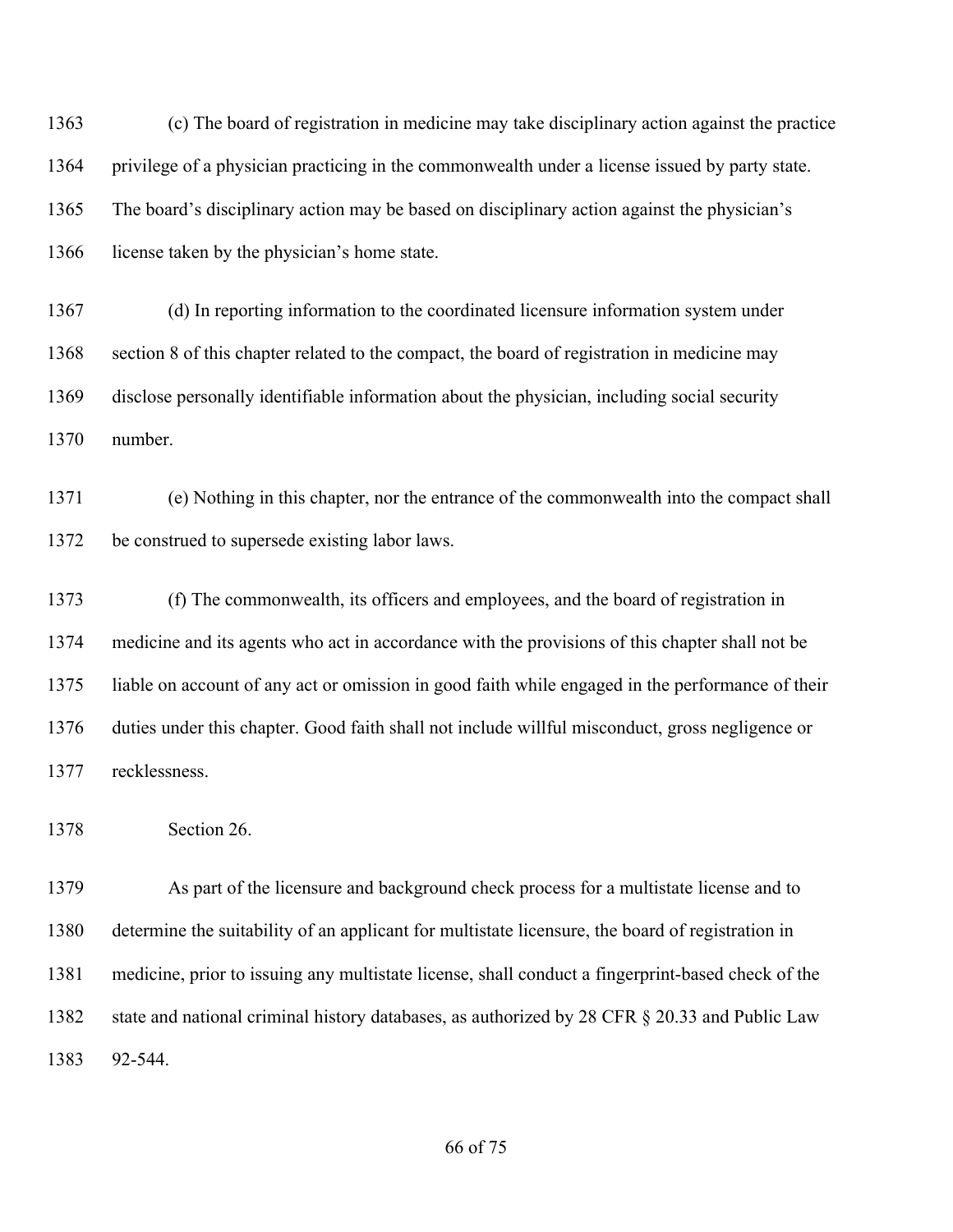Fingerprints shall be submitted to the identification section of the department of state police for a state criminal history check and forwarded to the Federal Bureau of Investigation for a national criminal history check, according to the policies and procedures established by the state identification section and by the department of criminal justice information services. Fingerprint submissions may be retained by the Federal Bureau of Investigation, the state identification section and the department of criminal justice information services for requests submitted by the board of registration in medicine as authorized under this section to ensure the continued suitability of these individuals for licensure. The department of criminal justice information services may disseminate the results of the state and national criminal background checks to the executive director of the board of registration in medicine and authorized staff of the board.

 All applicants shall pay a fee to be established by the secretary of administration and finance, in consultation with the secretary of public safety, to offset the costs of operating and administering a fingerprint-based criminal background check system. The secretary of administration and finance, in consultation with the secretary of public safety, may increase the fee accordingly if the Federal Bureau of Investigation increases its fingerprint background check service fee. Any fees collected from fingerprinting activity under this chapter shall be deposited into the Fingerprint-Based Background Check Trust Fund, established in section 2HHHH of chapter 29.

 The board of registration in medicine may receive all criminal offender record information and the results of checks of state and national criminal history databases under said Public Law 92-544. When the board of registration in medicine obtains the results of checks of state and national criminal history databases, it shall treat the information according to sections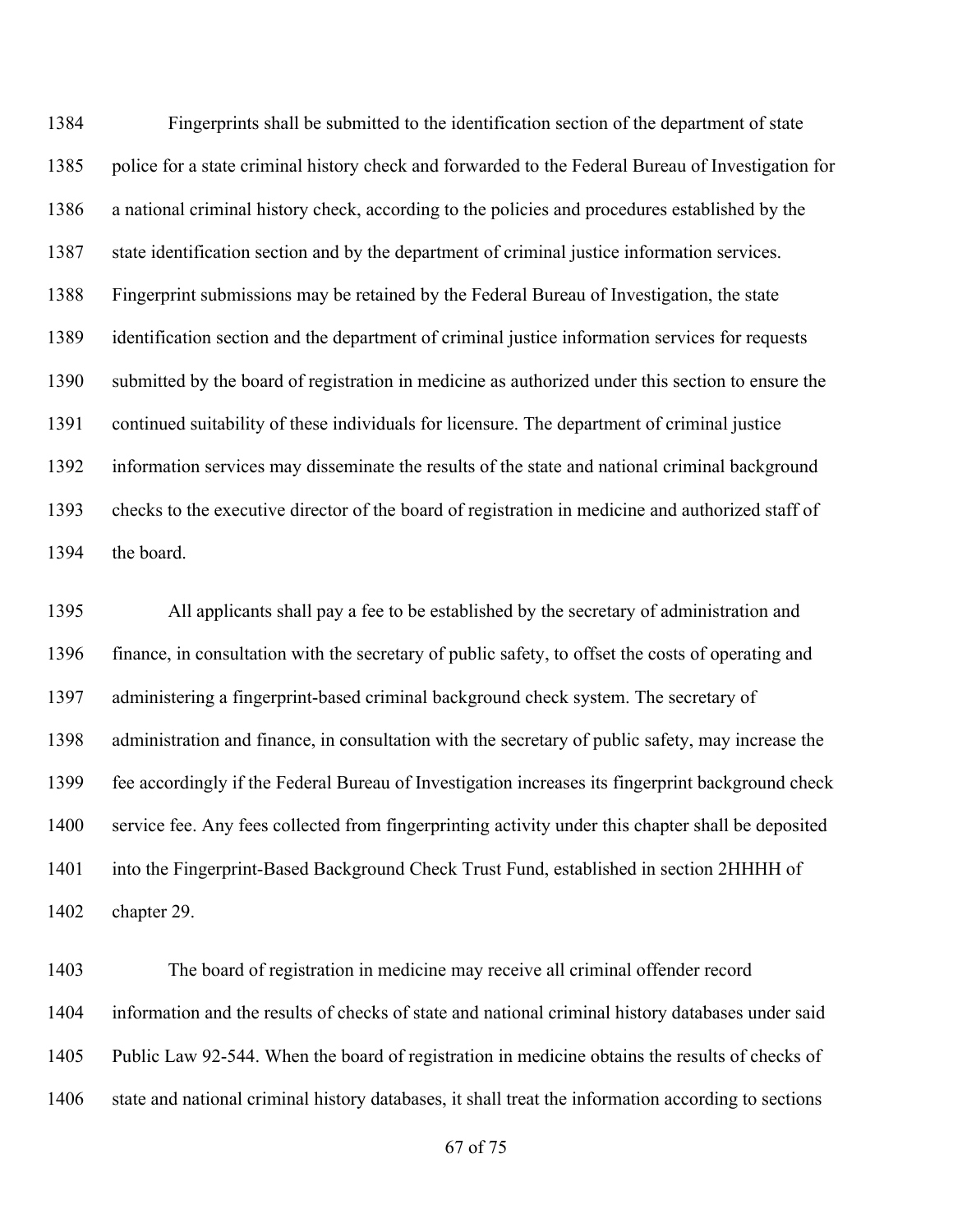167 to 178, inclusive, of chapter 6 and the regulations thereunder regarding criminal offender record information.

| 1409 | Notwithstanding subsections 9 and 9 1/2 of section 4 of chapter 151B, if the board of            |
|------|--------------------------------------------------------------------------------------------------|
| 1410 | registration in medicine receives criminal record information from the state or national         |
| 1411 | fingerprint-based criminal background checks that includes no disposition or is otherwise        |
| 1412 | incomplete, the agency head may request that an applicant for licensure provide additional       |
| 1413 | information regarding the results of the criminal background checks to assist the agency head in |
| 1414 | determining the applicant's suitability for licensure.                                           |
| 1415 | SECTION 33. Section 3 of chapter 161A of the General Laws, as appearing in the 2018              |
| 1416 | Official                                                                                         |
| 1417 | Edition, is hereby amended by striking out, in lines 2 and 3, the words "board of directors"     |
| 1418 | of the                                                                                           |
| 1419 | Massachusetts Department of Transportation established in chapter 6C" and inserting in           |
| 1420 | place thereof the following words:- Massachusetts Bay Transportation Authority board of          |
| 1421 | directors established in section 7.                                                              |
| 1422 | SECTION 34. Said chapter 161A of the General Laws, as so appearing, is hereby further            |
| 1423 | amended by striking out section 7 and inserting in place thereof the following section:-         |
| 1424 | Section 7. (a) The authority shall be governed and its corporate powers exercised by a           |
| 1425 | board of directors, consisting of 7 members, including the secretary of transportation who shall |
| 1426 | serve ex officio. The governor shall appoint 5 additional members including at least 1 member    |
| 1427 | with experience in safety, 1 member with experience in transportation operations, 1 member with  |
|      |                                                                                                  |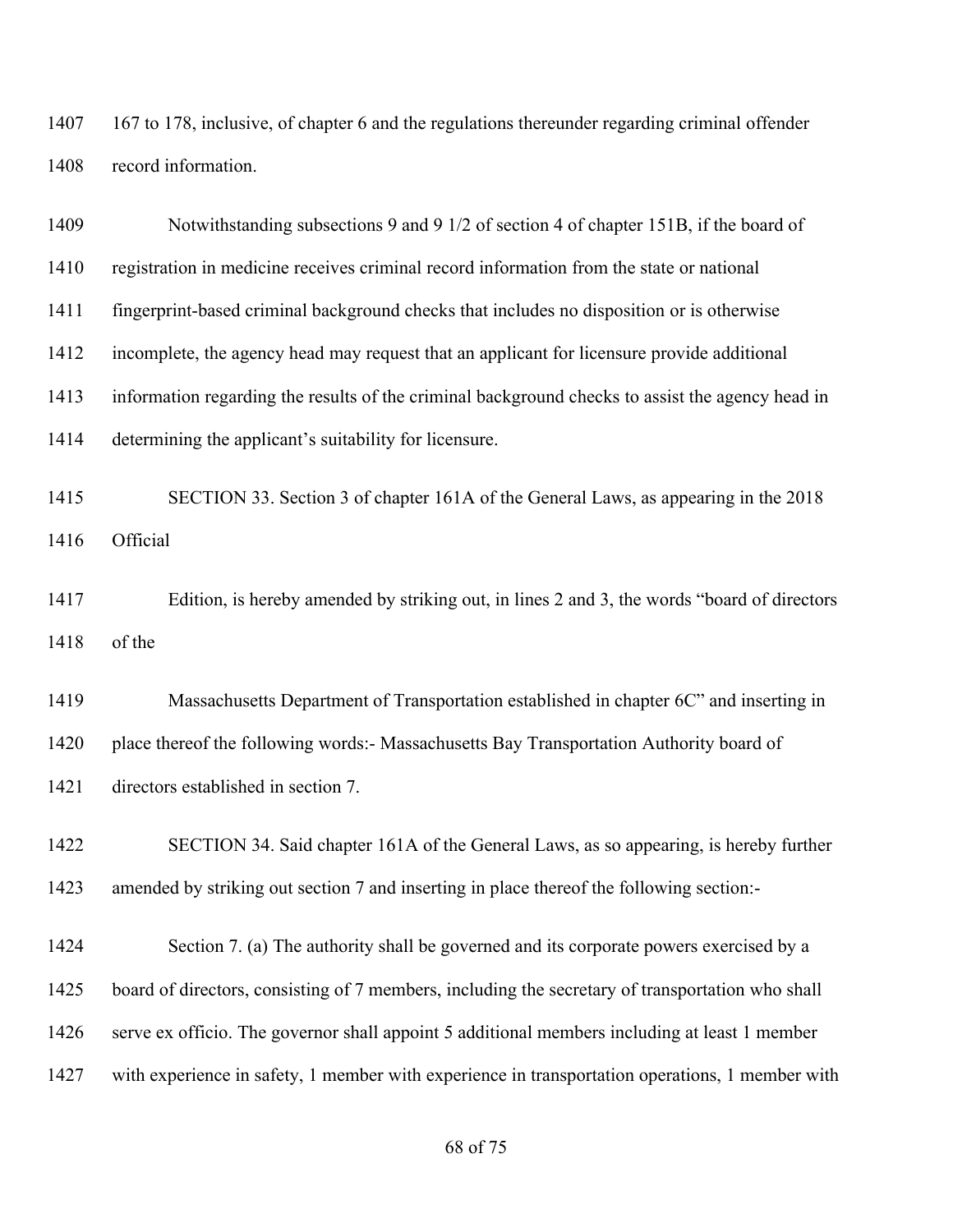experience in public or private finance and 1 member who is a rider as defined in section 1. 1 member shall be appointed by the advisory board established pursuant to section 7A. At least 2 members shall also be members of the board of directors of the Massachusetts Department of Transportation established pursuant to section 2 of chapter 6C.

 (b) The term of each member, except for the secretary, shall be 4 years. 3 of the members, not including the secretary of transportation, shall serve for terms that are coterminous with the governor. A member shall be eligible for reappointment provided that a member shall not serve more than 2 terms. A member appointed to fill a vacancy in the board shall serve only 1436 for the unexpired term of the former member, but may be appointed to serve two full terms in addition to such part of a full term.

 (c) Not more than 4 of the members shall be enrolled in the same political party. The governor shall designate 1 member to serve as chair and the board shall elect 1 member to serve as vice-chair.

 (d) 4 members of the board shall constitute a quorum and the affirmative vote of a majority of members present at a duly called meeting, if a quorum is present, shall be necessary 1443 for any action taken by the board. Any action required or permitted to be taken at a meeting of members may be taken without a meeting if all of the members consent in writing to such action and such written consent is filed with the records of the minutes of the board. Such consent shall be treated for all purposes as a vote at a meeting. No vacancy in the membership of the board shall impair the right of a quorum to exercise all the rights and perform all the duties of the authority.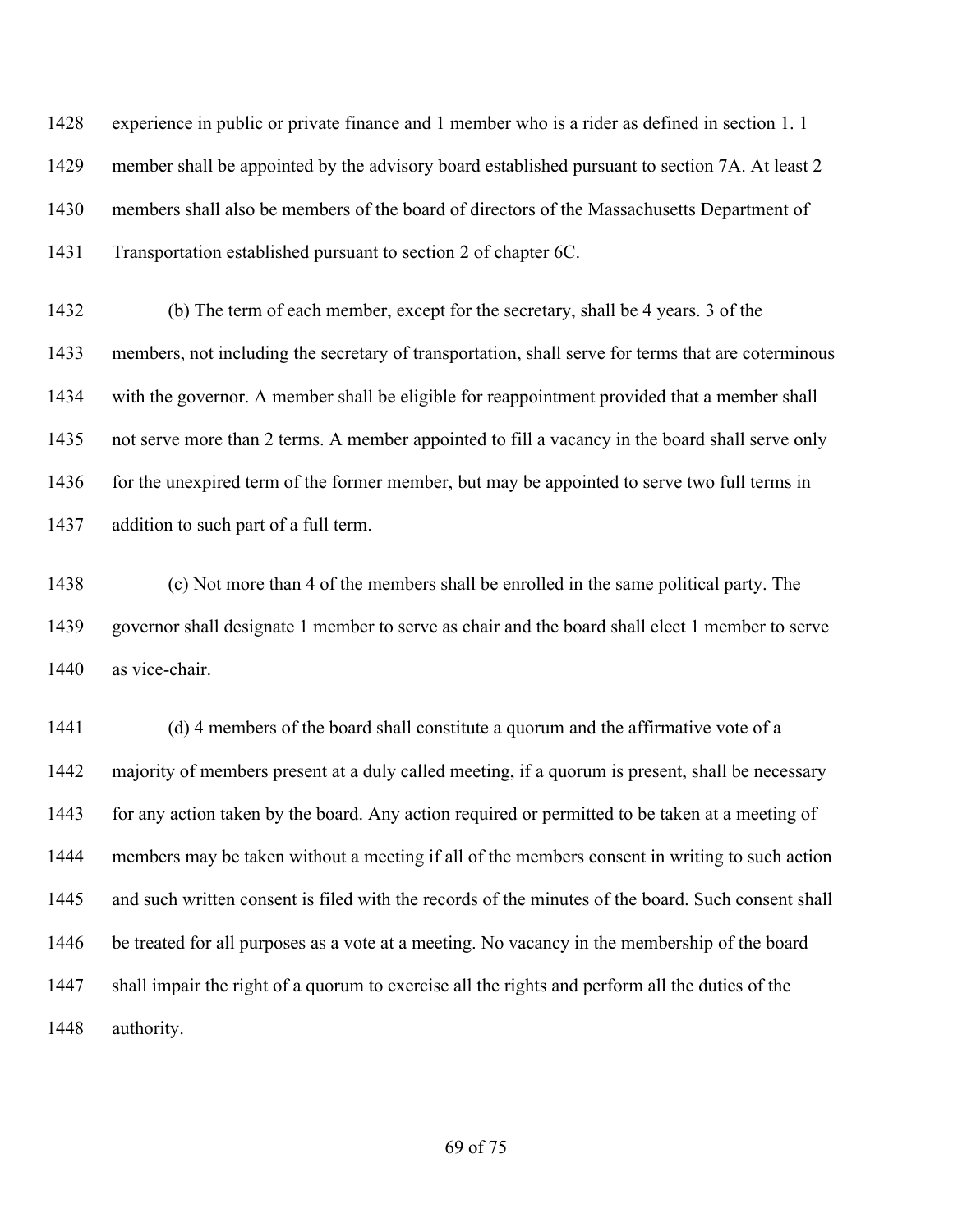(e) The board shall be afforded all powers, responsibilities and obligations set forth pursuant to this chapter. The board may delegate any powers, responsibilities and obligations specifically afforded to it to the general manager unless otherwise prohibited by this section. The board shall adopt a written policy providing for the delegation of any of its powers and duties.

 (f) The board shall establish subcommittees, which shall include at the minimum a subcommittee on (i) safety and (ii) audit and finance. Each member shall participate on 2 subcommittees of the board.

 (g) The members of the board, with the exception of the secretary, shall serve without compensation, but each member may be reimbursed for actual and necessary travel and other expenses reasonably incurred by the member in the discharge of the member's official duties; provided, however, that reimbursement shall not exceed \$6,000 annually per member.

 (h) Meetings of the board and its subcommittees shall be subject to sections 18 to 25, inclusive, of chapter 30A. Records of the board shall be subject to section 10 of chapter 66.

(i) The board shall meet at least 12 times per calendar year.

 (j) Each member shall make full disclosure of financial interest, if any, in matters before the board by notifying the state ethics commission, in writing, and shall abstain from voting on any matter before the board in which the member has a financial interest, unless otherwise permissible under chapter 268A. Chapters 268A and 268B shall apply to ex-officio members. Said chapters 268A and 268B shall apply to all other members of the board, except that the board may purchase from, sell to, borrow from, loan to, contract with or otherwise deal with any person in which any member of the board is in any way interested or involved provided that: (i) such an interest or involvement is disclosed in advance to the members of the board and recorded in the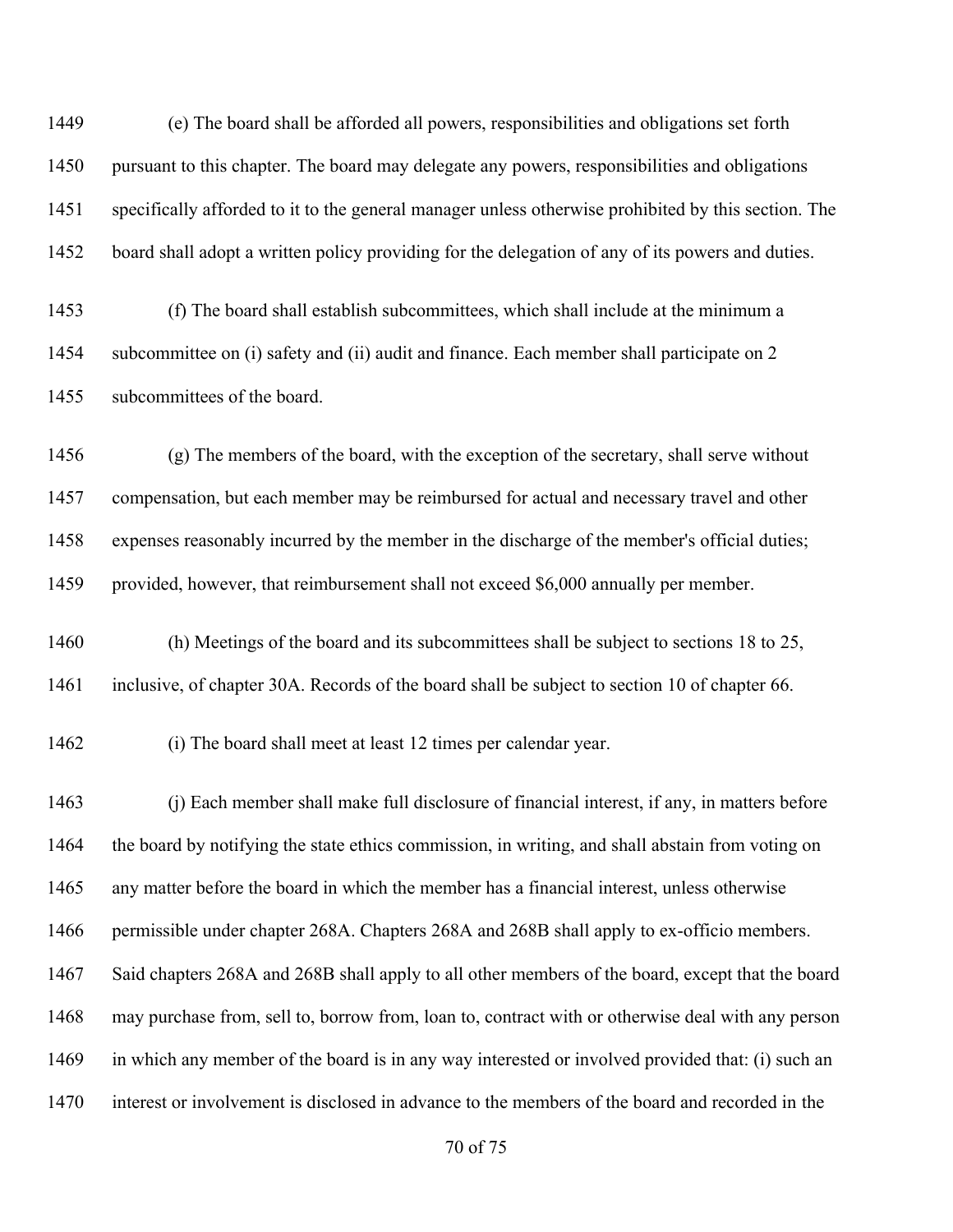minutes of the board; and (ii) no director having such an interest or involvement may participate in a decision of the board relating to such an interest or involvement. Employment by the commonwealth or service in any agency thereof shall not be deemed to be such an interest or involvement.

 (k) Members shall not be liable to the commonwealth, to the authority, or to any other person as a result of their activities, whether ministerial or discretionary, as such members or officers except for willful dishonesty or intentional violations of law. The board may purchase liability insurance for board members, officers and employees, and may indemnify such persons against the claims of others.

 SECTION 35. Section 102 of chapter 41 of the acts of 2019 is hereby amended by striking out the words "July 1, 2021" and inserting in place thereof the following words:- April 1, 2022.

 SECTION 36. The first paragraph of section 98 of chapter 124 of the acts of 2020 is hereby amended by striking out the second sentence and inserting in place thereof the following sentence:- The fund shall consist of revenues received by the commonwealth from the federal government pursuant to section 5001(a) of the federal Coronavirus Aid, Relief, and Economic Security Act, hereinafter referred to as the CARES Act, and any reimbursements for expenses charged to the fund.

 SECTION 37. Item 3000-1045 of section 2 of chapter 227 of the acts of 2020 is hereby amended by striking out the words "at state-subsidized early education and care programs; provided, that funds appropriated in this item shall be used to fund: (i) classroom stabilization grants to ensure that early education and care providers can pay for the fixed costs of maintaining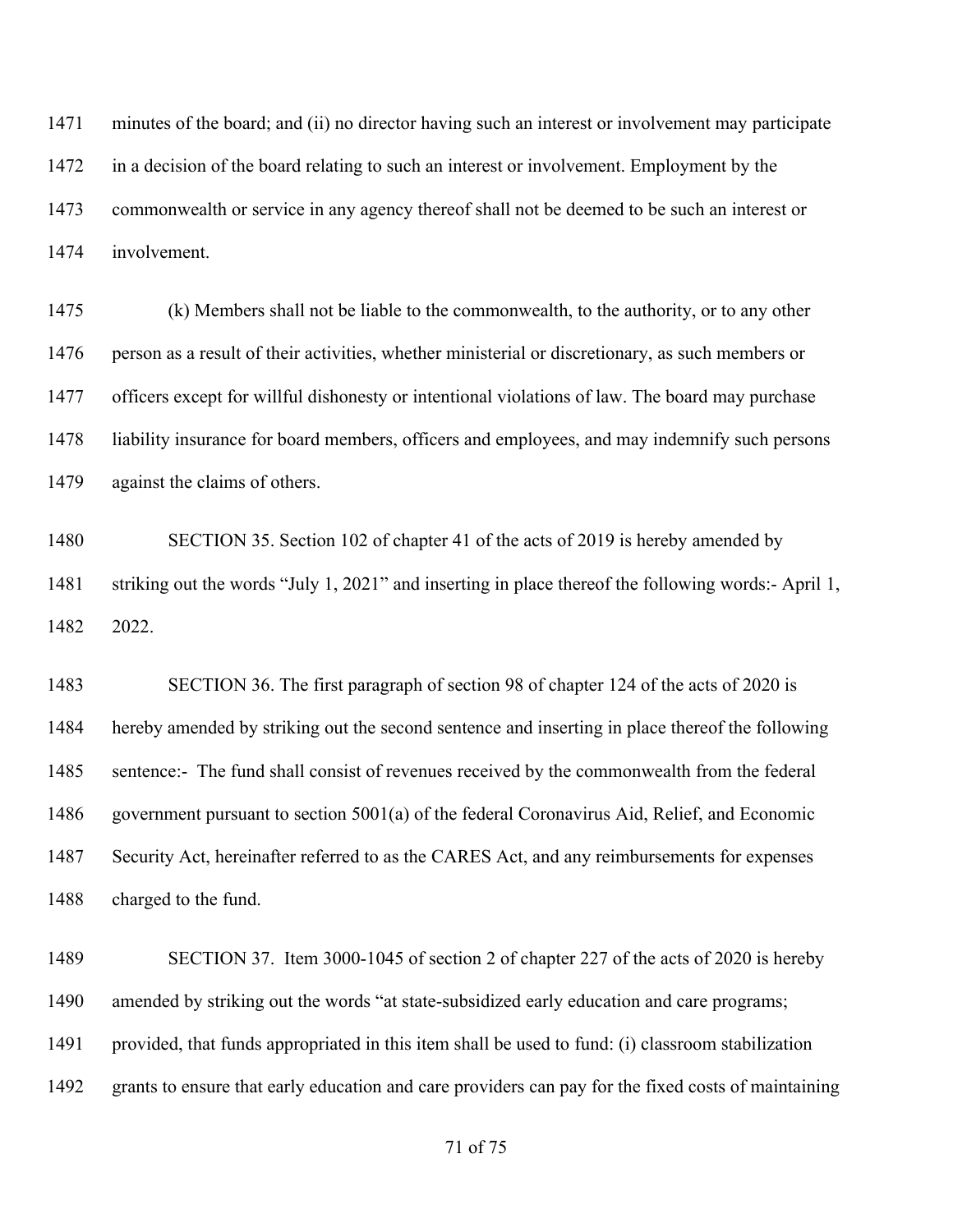their business despite reduced caseload; (ii) incentive pay for early educators facing increased costs as a result of the 2019 novel coronavirus" and inserting in place thereof the following words:- at state child care programs supervised by the department of early education and care; provided, that funds appropriated in this item shall be used to fund: (i) stabilization grants to ensure that early education and care providers can pay for maintaining their business despite reduced enrollment; (ii) incentive pay for early education and care workers to encourage stability in the workforce and to maintain provider capacity during the 2019 novel coronavirus pandemic.

 SECTION 38. Item 4403-2000 of said section 2 of said chapter 227 is hereby amended by inserting after the words "of September 2020" the following words:- ; provided further, that a non-recurring COVID relief payment for costs associated with the pandemic shall be provided to each child and pregnant recipient who received a benefit under this program in the month directly preceding the month of the issuance of said non-recurring COVID relief payment; provided further, that the amount of this COVID relief payment will be determined based on the number of eligible recipients; provided further, that the total cost of these payments shall not exceed \$27,853,223; provided further, that any unspent balance of up to \$27,853,223 in this item as of June 30 of the current fiscal year shall be re-authorized for expenditure in the next fiscal year using the same eligibility criteria

 SECTION 39. Item 5911-1003 of said section 2 of said chapter 227 is hereby amended by inserting after the words "Congress, Inc." the following words:- ; provided further, that the commissioner of developmental services may transfer funds between items 5920-2025, 5920- 2000 and 5911-2000; provided further, that the commissioner shall notify the house and senate committees on ways and means 15 days in advance of any such transfer.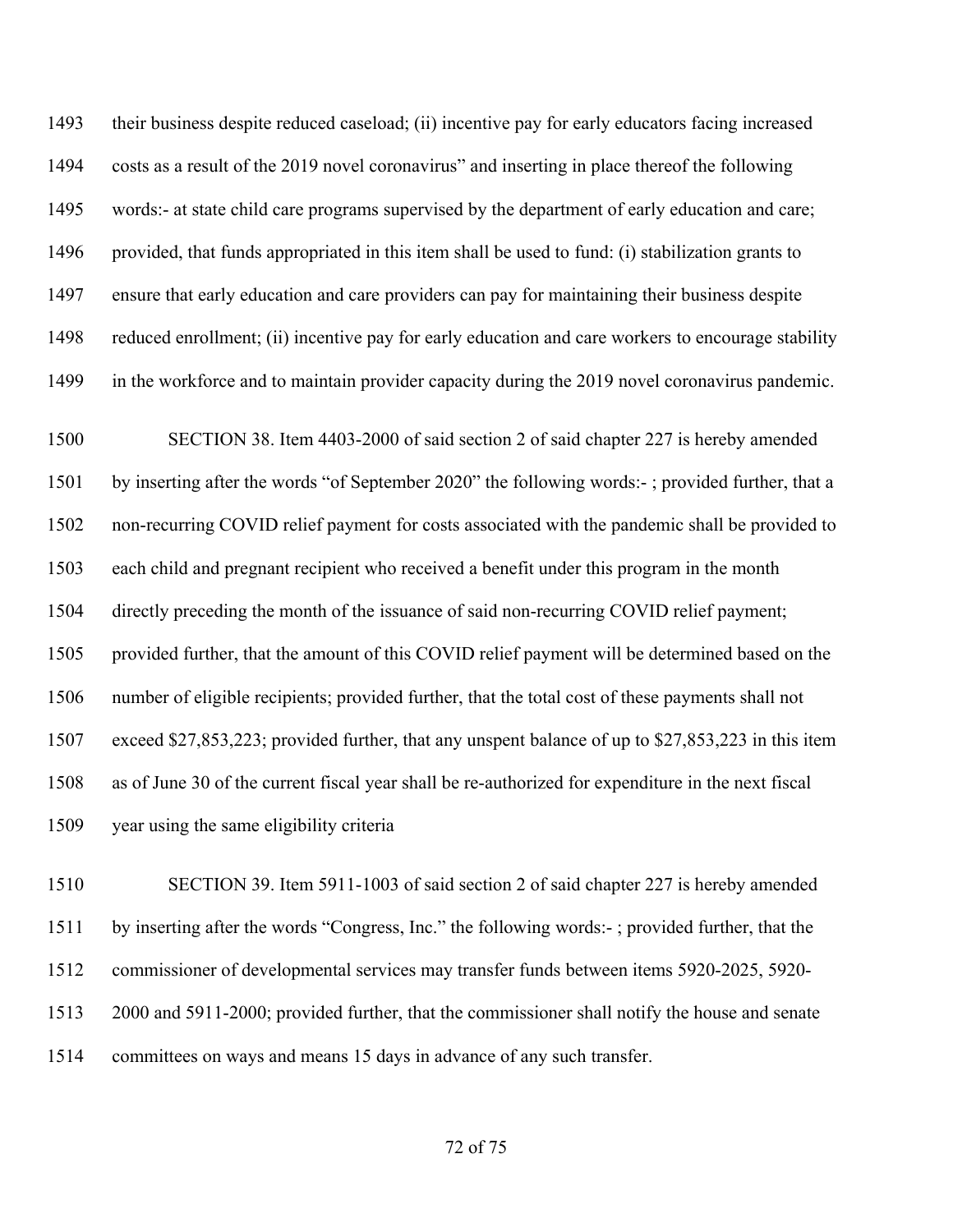SECTION 40. Item 7007-1641 of said section 2 of said chapter 227 is hereby amended by striking out the words "Smaller Business Association of New England, Inc, for the" and inserting in place thereof the following words:- Massachusetts Technology Park Corporation established by chapter 40J of the General Laws for a.

 SECTION 41. The second proviso of said item 7007-1641 of said section 2 of said chapter 227 is hereby amended by striking outthe words "president of the Smaller Business

Association of New England, Inc," and inserting in place thereof the following words:- grantee.

 SECTION 42. Item 1595-1068 of section 2E of said chapter 227 is hereby amended by striking out the figure "\$437,750,000" and inserting in place thereof the following figure:- \$465,350,000.

 SECTION 43. Said item 1595-1068 of said section 2E of said chapter 227 is hereby further amended by striking out the figure "\$505,250,000" and inserting in place thereof the following figure:- \$537,190,000.

 SECTION 44. Item 1595-1070 of said section 2E of said chapter 227 is hereby amended by striking out the words "or 2020" and inserting in place thereof the following words:- , 2020 or 2021.

 SECTION 45. Notwithstanding section 1Q of chapter 69 of the General Laws or any other general or special law to the contrary, due to the ongoing COVID-19 pandemic, the commissioner of elementary and secondary education may establish an alternative means of demonstrating English language proficiency for the state seal of biliteracy for students in the class of 2020 or 2021, which may include but is not limited to earning the modified competency determination in English language arts.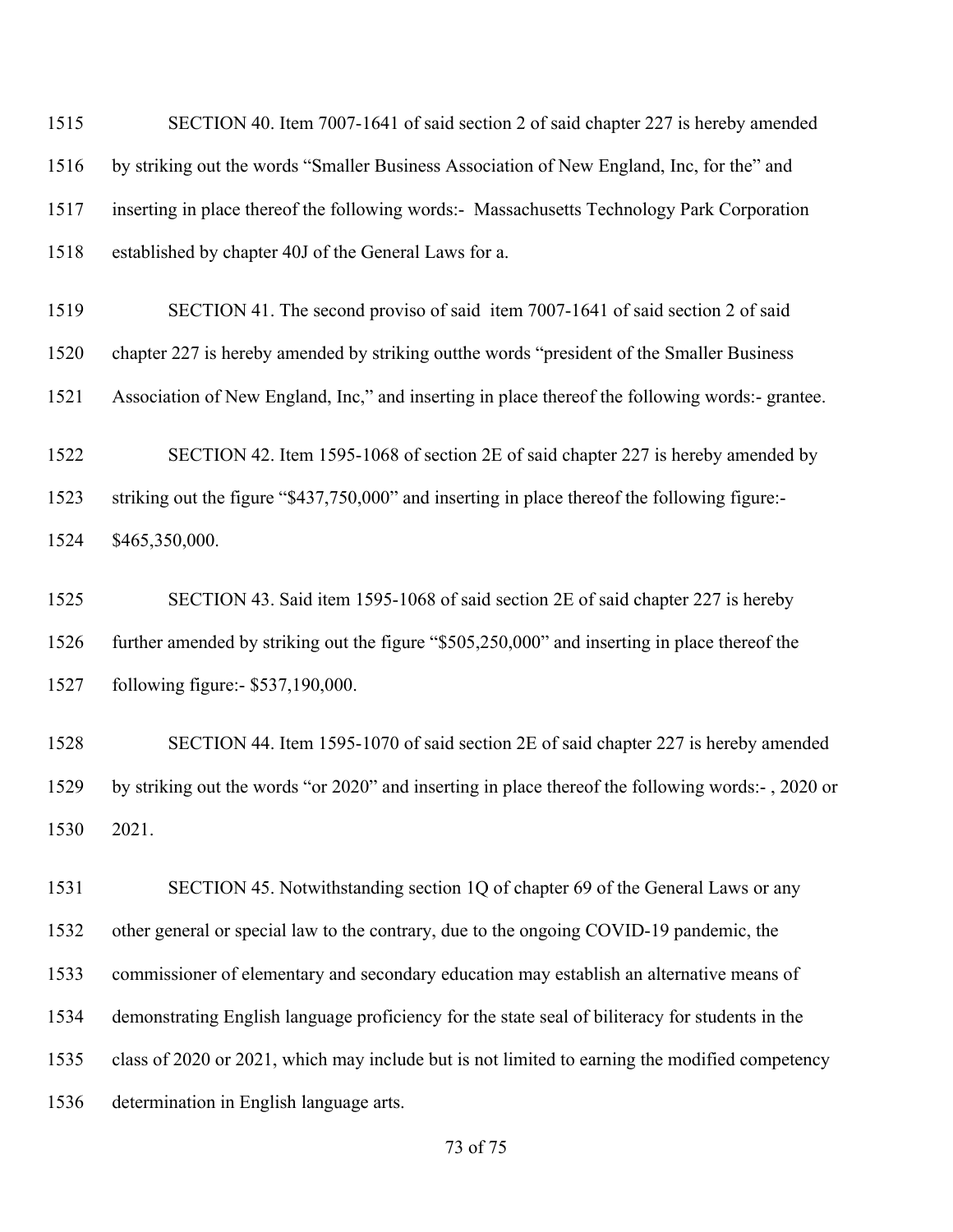SECTION 46. Notwithstanding section 89 of chapter 71 of the General Laws or any other general or special law to the contrary, due to the ongoing COVID-19 pandemic, the list of districts in the lowest 10 per cent statewide released in fiscal year 2020 shall be maintained as that list for fiscal years 2021, 2022 and 2023.

 SECTION 47. Notwithstanding any general or special law to the contrary, for fiscal year 2021, the secretary of health and human services, with the written approval of the secretary of administration and finance, may authorize transfers of surplus among items 4000-0320, 4000- 0430, 4000-0500, 4000-0601, 4000-0641, 4000-0700, 4000-0875, 4000-0880, 4000-0885, 4000- 0940, 4000-0950, 4000-0990, 4000-1400, 4000-1420 and 4000-1425.

 SECTION 48. Notwithstanding any general or special law to the contrary, any unexpended balances, not exceeding a total of \$40,000,000, in items 4000-0700 and 4000-1425 of section 2 of chapter 227 of the acts of 2020 shall not revert to the General Fund until September 1, 2021 and may be expended by the executive office of health and human services to pay for services enumerated in said items 4000-0700 and 4000-1425 provided during fiscal year 2021.

 SECTION 49. Notwithstanding any general or special law to the contrary, the secretary of health and human services shall, not later than September 3, 2021, provide to the comptroller information on the amount of the federal financial participation revenues claimed and received by the commonwealth for eligible expenditures made from the MassHealth Delivery System Reform Trust Fund established in section 2SSSS of chapter 29 of the General Laws for fiscal year 2021 that are attributable to the increase to the Federal Medical Assistance Percentage authorized by section 6008 of the Families First Coronavirus Response. The comptroller shall